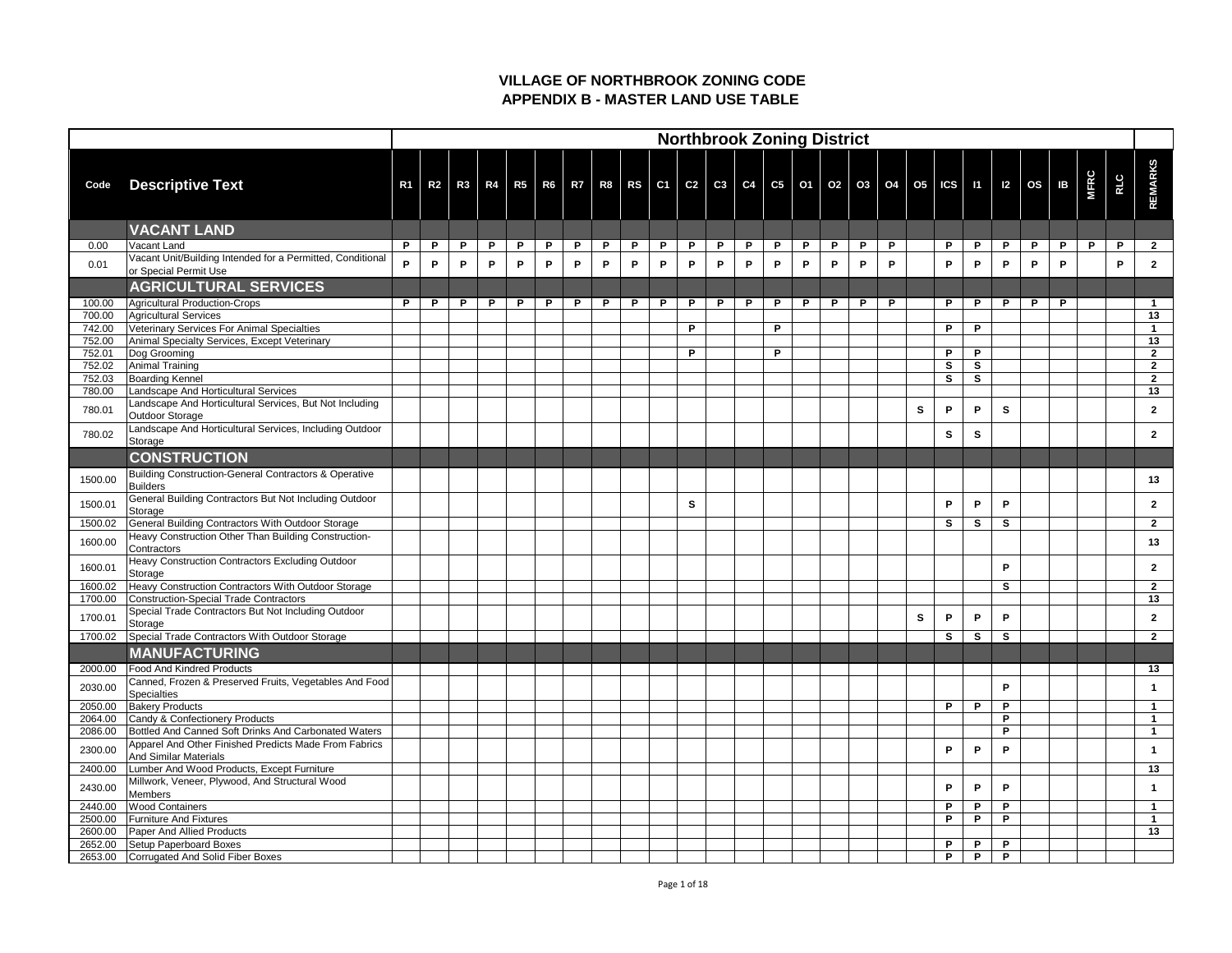|         |                                                                                  |                |                |    |  |  |  |  |  | <b>Northbrook Zoning District</b>            |  |  |                         |              |   |   |              |             |            |                |
|---------|----------------------------------------------------------------------------------|----------------|----------------|----|--|--|--|--|--|----------------------------------------------|--|--|-------------------------|--------------|---|---|--------------|-------------|------------|----------------|
| Code    | <b>Descriptive Text</b>                                                          | R <sub>1</sub> | R <sub>2</sub> | R3 |  |  |  |  |  | R4 R5 R6 R7 R8 RS C1 C2 C3 C4 C5 01 02 03 04 |  |  | 05   ICS   11   12   0S |              |   |   | $\mathbf{B}$ | <b>MFRC</b> | <b>RLC</b> | <b>REMARKS</b> |
| 2655.00 | <b>Fiber Cans, Tubes, Drums, And Similar Products</b>                            |                |                |    |  |  |  |  |  |                                              |  |  |                         | P            | P | P |              |             |            |                |
| 2656.00 | Sanitary Food Containers, Except Folding                                         |                |                |    |  |  |  |  |  |                                              |  |  |                         | P            | P | P |              |             |            |                |
| 2657.00 | <b>Folding Paperboard Products, Including Sanitary</b>                           |                |                |    |  |  |  |  |  |                                              |  |  |                         | P            | P | P |              |             |            |                |
| 2671.00 | Packaging Paper And Plastics Film, Coated And<br>Laminated                       |                |                |    |  |  |  |  |  |                                              |  |  |                         | P            | P | P |              |             |            |                |
| 2672.00 | Coated And Laminated Paper, Not Elsewhere Classified                             |                |                |    |  |  |  |  |  |                                              |  |  |                         | P            | P | P |              |             |            |                |
| 2673.00 | Plastic, Foil, And Coated Paper Bags                                             |                |                |    |  |  |  |  |  |                                              |  |  |                         | $\mathsf{P}$ | P | P |              |             |            |                |
| 2674.00 | Uncoated Paper And Multiwall Bags                                                |                |                |    |  |  |  |  |  |                                              |  |  |                         | P            | P | P |              |             |            |                |
| 2675.00 | Die-Cut Paper And Paperboard and Cardboard                                       |                |                |    |  |  |  |  |  |                                              |  |  |                         | P            | P | P |              |             |            |                |
| 2676.00 | <b>Sanitary Paper Products</b>                                                   |                |                |    |  |  |  |  |  |                                              |  |  |                         | P            | P | P |              |             |            |                |
| 2677.00 | <b>Envelopes</b>                                                                 |                |                |    |  |  |  |  |  |                                              |  |  |                         | P            | P | P |              |             |            |                |
| 2678.00 | Stationary, Tablets, And Related Products                                        |                |                |    |  |  |  |  |  |                                              |  |  |                         | P            | P | P |              |             |            |                |
|         | Converted Paper And Paperboard Products Not                                      |                |                |    |  |  |  |  |  |                                              |  |  |                         |              |   |   |              |             |            |                |
| 2679.00 | <b>Elsewhere Classified</b>                                                      |                |                |    |  |  |  |  |  |                                              |  |  |                         | $\mathsf{P}$ | P | P |              |             |            |                |
| 2700.00 | Printing, Publishing, And Allied Industries                                      |                |                |    |  |  |  |  |  |                                              |  |  |                         | P            | P | P |              |             |            |                |
| 2834.00 | Pharmaceutical Manufacturing, General                                            |                |                |    |  |  |  |  |  |                                              |  |  |                         | P            | P | P |              |             |            |                |
| 2834.01 | Medical Cannabis Cultivation Center                                              |                |                |    |  |  |  |  |  |                                              |  |  |                         |              | S | S |              |             |            |                |
| 3000.00 | <b>Rubber And Miscellaneous Plastics Products</b>                                |                |                |    |  |  |  |  |  |                                              |  |  |                         |              |   |   |              |             |            | 13             |
| 3000.01 | Rubber And Miscellaneous Plastics Products Excluding<br>3010                     |                |                |    |  |  |  |  |  |                                              |  |  |                         | P            | P | P |              |             |            | $\mathbf{2}$   |
| 3010.00 | <b>Tires And Inner Tubes</b>                                                     |                |                |    |  |  |  |  |  |                                              |  |  |                         |              |   |   |              |             |            | 13             |
| 3100.00 | <b>Leather And Leather Goods</b>                                                 |                |                |    |  |  |  |  |  |                                              |  |  |                         |              |   |   |              |             |            | 13             |
| 3100.01 | Leather And Leather Products Excluding 3110 & 3130                               |                |                |    |  |  |  |  |  |                                              |  |  |                         | P            | P | P |              |             |            | $\overline{2}$ |
| 3110.00 | Leather Tanning And Finishing                                                    |                |                |    |  |  |  |  |  |                                              |  |  |                         |              |   |   |              |             |            | 13             |
| 3130.00 | Boot And Shoe Cut Stock And Findings                                             |                |                |    |  |  |  |  |  |                                              |  |  |                         |              |   |   |              |             |            | 13             |
| 3200.00 | Stone, Clay, Glass, And Concrete Products                                        |                |                |    |  |  |  |  |  |                                              |  |  |                         |              |   |   |              |             |            | 13             |
| 3230.00 | <b>Glass Products, Made Of Purchased Glass</b>                                   |                |                |    |  |  |  |  |  |                                              |  |  |                         | P            | P | P |              |             |            |                |
| 3260.00 | <b>Pottery And Related Products</b>                                              |                |                |    |  |  |  |  |  |                                              |  |  |                         | P            | P | P |              |             |            | -1             |
| 3300.00 | <b>Primary Metal Industries</b>                                                  |                |                |    |  |  |  |  |  |                                              |  |  |                         |              |   |   |              |             |            | 13             |
| 3360.00 | Nonferrous Foundries (Castings)                                                  |                |                |    |  |  |  |  |  |                                              |  |  |                         | P            | P | P |              |             |            | $\mathbf 1$    |
| 3400.00 | Fabricated Metal Products, Except Machinery &<br><b>Transportation Equipment</b> |                |                |    |  |  |  |  |  |                                              |  |  |                         |              |   |   |              |             |            | 13             |
| 3444.00 | <b>Sheet Metal Work</b>                                                          |                |                |    |  |  |  |  |  |                                              |  |  |                         | $\mathsf{P}$ | P | P |              |             |            | -1             |
| 3452.00 | Bolts, Nuts, Screws, Rivets, & Washers                                           |                |                |    |  |  |  |  |  |                                              |  |  |                         | $\mathsf{P}$ | P | P |              |             |            | $\mathbf 1$    |
|         | Industrial & Commercial Machinery & Computer                                     |                |                |    |  |  |  |  |  |                                              |  |  |                         |              |   |   |              |             |            |                |
| 3500.00 | Equipment                                                                        |                |                |    |  |  |  |  |  |                                              |  |  |                         |              |   |   |              |             |            | 13             |
| 3544.00 | Special Dies & Tools, Die Sets, Jigs & Fixtures, &<br><b>Industrial Molds</b>    |                |                |    |  |  |  |  |  |                                              |  |  |                         | P            | P | P |              |             |            | -1             |
| 3570.00 | Computer And Office Equipment                                                    |                |                |    |  |  |  |  |  |                                              |  |  |                         | P            | P | P |              |             |            | -1             |
|         | Electronic & Other Electrical Equip & Components, Except                         |                |                |    |  |  |  |  |  |                                              |  |  |                         |              |   |   |              |             |            |                |
| 3600.00 | Computer Eqpt                                                                    |                |                |    |  |  |  |  |  |                                              |  |  |                         |              |   |   |              |             |            | 13             |
| 3634.00 | <b>Electric Housewares And Fans</b>                                              |                |                |    |  |  |  |  |  |                                              |  |  |                         | P            | P | P |              |             |            |                |
| 3640.00 | <b>Electric Lighting And Wiring Equipment</b>                                    |                |                |    |  |  |  |  |  |                                              |  |  |                         | P            | P | P |              |             |            |                |
| 3650.00 | Household Audio And Video Equipment, And Audio<br><b>Recordings</b>              |                |                |    |  |  |  |  |  |                                              |  |  |                         | P            | P | P |              |             |            |                |
| 3660.00 | Communications Equipment                                                         |                |                |    |  |  |  |  |  |                                              |  |  |                         | P            | P | P |              |             |            | $\mathbf 1$    |
| 3670.00 | <b>Electronic Components And Accessories</b>                                     |                |                |    |  |  |  |  |  |                                              |  |  |                         | P            | P | P |              |             |            |                |
| 3700.00 | <b>Transportation Equipment</b>                                                  |                |                |    |  |  |  |  |  |                                              |  |  |                         |              |   |   |              |             |            | 13             |
| 3714.00 | Motor Vehicle Parts & Accessories                                                |                |                |    |  |  |  |  |  |                                              |  |  |                         | P            | P | P |              |             |            |                |
| 3724.00 | Aircraft Engines & Engine Parts                                                  |                |                |    |  |  |  |  |  |                                              |  |  |                         | P            | P | P |              |             |            |                |
| 3728.00 | Aircraft Parts And Auxiliary Equipment, Not Elsewhere<br>Classified              |                |                |    |  |  |  |  |  |                                              |  |  |                         | P            | P | P |              |             |            |                |
|         |                                                                                  |                |                |    |  |  |  |  |  |                                              |  |  |                         |              |   |   |              |             |            |                |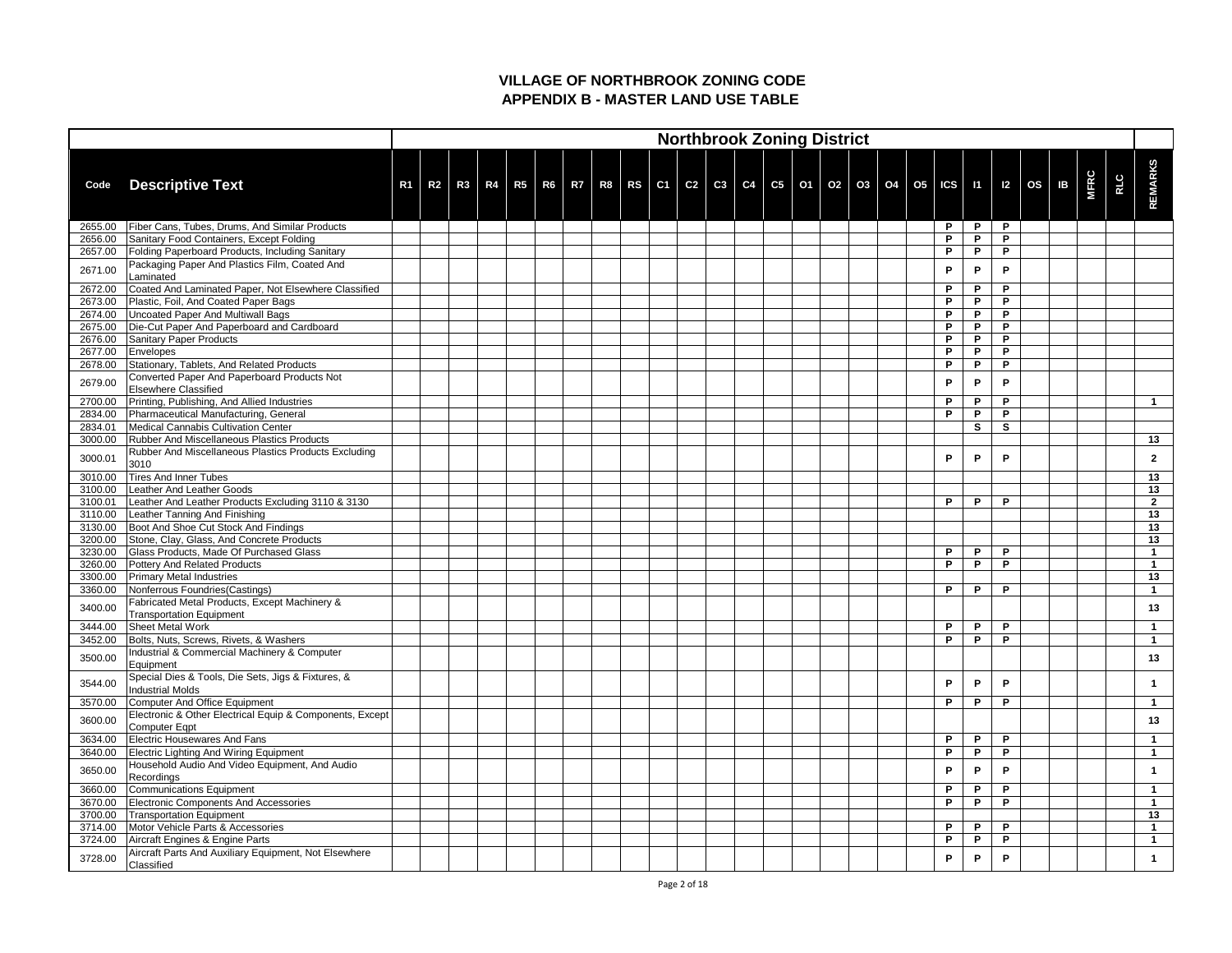|                    |                                                                                  |                |                |  |  |  |  |  |  | <b>Northbrook Zoning District</b>                                                                            |  |  |          |        |        |  |             |            |                                  |
|--------------------|----------------------------------------------------------------------------------|----------------|----------------|--|--|--|--|--|--|--------------------------------------------------------------------------------------------------------------|--|--|----------|--------|--------|--|-------------|------------|----------------------------------|
| Code               | <b>Descriptive Text</b>                                                          | R <sub>1</sub> | R <sub>2</sub> |  |  |  |  |  |  | R3   R4   R5   R6   R7   R8   RS   C1   C2   C3   C4   C5   O1   O2   O3   O4   O5   ICS   I1   I2   OS   IB |  |  |          |        |        |  | <b>MFRC</b> | <b>RLC</b> | <b>REMARKS</b>                   |
| 3751.00            | Motorcycles, Bicycles, And Parts                                                 |                |                |  |  |  |  |  |  |                                                                                                              |  |  | P        | P      | P      |  |             |            | $\mathbf 1$                      |
| 3799.00            | Transportation Equipment, Not Elsewhere Classified                               |                |                |  |  |  |  |  |  |                                                                                                              |  |  | P        | P      | P      |  |             |            |                                  |
| 3800.00            | Measuring, Analyzing And Controlling Instruments                                 |                |                |  |  |  |  |  |  |                                                                                                              |  |  | P        | P      | P      |  |             |            |                                  |
| 3900.00            | Miscellaneous Manufacturing Industries                                           |                |                |  |  |  |  |  |  |                                                                                                              |  |  |          |        |        |  |             |            | 13                               |
| 3900.01            | Miscellaneous Manufacturing Industries                                           |                |                |  |  |  |  |  |  |                                                                                                              |  |  | <b>P</b> | P      | P      |  |             |            |                                  |
| 3910.00<br>3930.00 | Jewelry, Silverware, And Plated Ware<br>Musical Instruments                      |                |                |  |  |  |  |  |  |                                                                                                              |  |  | P        | P      | P      |  |             |            | $\mathbf{2}$                     |
| 3940.00            | Dolls, Toys, Games And Sporting And Athletic Goods                               |                |                |  |  |  |  |  |  |                                                                                                              |  |  | P        | P      | P      |  |             |            |                                  |
| 3950.00            | Pens, Pencils, And Other Artist's Materials                                      |                |                |  |  |  |  |  |  |                                                                                                              |  |  | P        | P      | P      |  |             |            |                                  |
|                    | Costume Jewelry And Novelties, Buttons, Misc Notions                             |                |                |  |  |  |  |  |  |                                                                                                              |  |  |          |        |        |  |             |            |                                  |
| 3960.00            | <b>Except Precious Mtl</b>                                                       |                |                |  |  |  |  |  |  |                                                                                                              |  |  | P        | P      | P      |  |             |            |                                  |
| 3991.00            | <b>Brooms And Brushes</b>                                                        |                |                |  |  |  |  |  |  |                                                                                                              |  |  | P        | P      | P      |  |             |            |                                  |
| 3993.00            | Signs And Advertising Specialties                                                |                |                |  |  |  |  |  |  |                                                                                                              |  |  | P        | P      | P      |  |             |            |                                  |
| 3995.00            | <b>Burial Caskets</b>                                                            |                |                |  |  |  |  |  |  |                                                                                                              |  |  | P        | P      | P      |  |             |            |                                  |
| 3999.00            | Manufacturing Industries, Not Elsewhere Classified                               |                |                |  |  |  |  |  |  |                                                                                                              |  |  |          |        |        |  |             |            | 13                               |
| 3999.01            | Manufacturing Industries, Not Elsewhere Classified                               |                |                |  |  |  |  |  |  |                                                                                                              |  |  | P        | P      | P      |  |             |            | $\mathbf{2}$                     |
| 3999.02            | <b>Advertising Curtains</b>                                                      |                |                |  |  |  |  |  |  |                                                                                                              |  |  | P        | P      | P      |  |             |            | $\overline{2}$                   |
| 3999.03            | Amusement Machines, Coin Operated: Except Coin-<br>Operated Phonographs          |                |                |  |  |  |  |  |  |                                                                                                              |  |  | P        | P      | P      |  |             |            | $\mathbf{2}$                     |
| 3999.04            | Artificial And Preserved Flowers, Foliage, Fruit & Vines:<br><b>Except Glass</b> |                |                |  |  |  |  |  |  |                                                                                                              |  |  | P        | P      | P      |  |             |            | $\mathbf{2}$                     |
| 3999.05            | Artificial Flower Arrangements                                                   |                |                |  |  |  |  |  |  |                                                                                                              |  |  | P        | P      | P      |  |             |            | $\overline{2}$                   |
| 3999.06            | Atomizers, Other Than Medical                                                    |                |                |  |  |  |  |  |  |                                                                                                              |  |  | P        | P      | P      |  |             |            | $\boldsymbol{\mathcal{P}}$       |
| 3999.07            | Badges For Policemen & Firemen-Metal                                             |                |                |  |  |  |  |  |  |                                                                                                              |  |  | P        | P      | P      |  |             |            | $\mathbf 2$                      |
| 3999.08            | <b>Barber Shop Equipment</b>                                                     |                |                |  |  |  |  |  |  |                                                                                                              |  |  | P        | P      | P      |  |             |            | $\overline{2}$                   |
| 3999.09            | Barbers' Clippers, Hand And Electric                                             |                |                |  |  |  |  |  |  |                                                                                                              |  |  | P        | P      | P      |  |             |            | 2                                |
| 3999.10            | Beach Umbrellas                                                                  |                |                |  |  |  |  |  |  |                                                                                                              |  |  | P        | P      | P      |  |             |            | $\mathbf{2}$                     |
| 3999.11            | Beaded Novelties                                                                 |                |                |  |  |  |  |  |  |                                                                                                              |  |  | P        | P      | P      |  |             |            | $\mathbf{2}$                     |
| 3999.12            | Beads, Unassembled                                                               |                |                |  |  |  |  |  |  |                                                                                                              |  |  | P        | P      | P      |  |             |            | $\mathbf{2}$                     |
| 3999.13            | <b>Beauty Shop Equipment</b>                                                     |                |                |  |  |  |  |  |  |                                                                                                              |  |  | P<br>P   | P<br>P | P<br>P |  |             |            | $\mathbf{2}$<br>$\mathbf{2}$     |
| 3999.14<br>3999.15 | Beekeeping Supplies, Except Wood<br><b>Bone Novelties</b>                        |                |                |  |  |  |  |  |  |                                                                                                              |  |  | P        | P      | P      |  |             |            | $\mathbf{2}$                     |
| 3999.16            | <b>Book Matches</b>                                                              |                |                |  |  |  |  |  |  |                                                                                                              |  |  | P        | P      | P      |  |             |            | $\overline{2}$                   |
| 3999.17            | Boutiquing: For The Trade (Decorating Gift Items)                                |                |                |  |  |  |  |  |  |                                                                                                              |  |  | P        | P      | P      |  |             |            | $\overline{2}$                   |
| 3999.18            | Bric-A-Brac                                                                      |                |                |  |  |  |  |  |  |                                                                                                              |  |  | P        | P      | P      |  |             |            | $\mathbf{2}$                     |
| 3999.19            | Bristles, Dressing Of                                                            |                |                |  |  |  |  |  |  |                                                                                                              |  |  | P        | P      | P      |  |             |            | $\overline{2}$                   |
| 3999.20            | <b>Burnt Wood Articles</b>                                                       |                |                |  |  |  |  |  |  |                                                                                                              |  |  | P        | P      | P      |  |             |            | $\mathbf{2}$                     |
| 3999.21            | Buttons: Red Cross, Union, And Identification                                    |                |                |  |  |  |  |  |  |                                                                                                              |  |  | P        | P      | P      |  |             |            | $\mathbf{2}$                     |
| 3999.22            | Calendars, Framed                                                                |                |                |  |  |  |  |  |  |                                                                                                              |  |  | P        | P      | P      |  |             |            | $\mathbf{2}$                     |
| 3999.23            | Candles                                                                          |                |                |  |  |  |  |  |  |                                                                                                              |  |  | P        | P      | P      |  |             |            | $\mathbf{2}$                     |
| 3999.24            | Canes And Cane Trimmings, Except Precious Metal                                  |                |                |  |  |  |  |  |  |                                                                                                              |  |  | P        | P      | P      |  |             |            | $\overline{2}$                   |
| 3999.25            | Chairs, Hydraulic: Barber And Beauty Shop                                        |                |                |  |  |  |  |  |  |                                                                                                              |  |  | P        | P      | P      |  |             |            | $\overline{2}$                   |
| 3999.26            | Christmas Tree Ornaments, Except Electrical And Glass                            |                |                |  |  |  |  |  |  |                                                                                                              |  |  | P        | P      | P      |  |             |            | $\mathbf{2}$                     |
| 3999.27            | Christmas Trees, Artificial                                                      |                |                |  |  |  |  |  |  |                                                                                                              |  |  | P        | P      | P      |  |             |            | $\overline{2}$                   |
| 3999.28            | Cigar And Cigarette Holders                                                      |                |                |  |  |  |  |  |  |                                                                                                              |  |  | P        | P      | P      |  |             |            | $\mathbf{2}$                     |
| 3999.29            | Cigarette Filters, Not Made In Chemical Plants                                   |                |                |  |  |  |  |  |  |                                                                                                              |  |  | P        | P<br>P | P      |  |             |            | $\mathbf{2}$                     |
| 3999.30<br>3999.31 | Cigarette Lighter Flints<br>Cleaners, Pipe And Cigarette Holders                 |                |                |  |  |  |  |  |  |                                                                                                              |  |  | P<br>P   | P      | P<br>P |  |             |            | $\overline{2}$<br>$\overline{2}$ |
| 3999.32            | Combs, Except Hard Rubber                                                        |                |                |  |  |  |  |  |  |                                                                                                              |  |  | P        | P      | P      |  |             |            | $\mathbf{2}$                     |
| 3999.33            | Curlers, Hair: Designed For Beauty Parlors                                       |                |                |  |  |  |  |  |  |                                                                                                              |  |  | P        | P      | P      |  |             |            | $\mathbf{2}$                     |
| 3999.34            | Curls, Artificial (Hair)                                                         |                |                |  |  |  |  |  |  |                                                                                                              |  |  | P        | P      | P      |  |             |            | $2\overline{ }$                  |
|                    |                                                                                  |                |                |  |  |  |  |  |  |                                                                                                              |  |  |          |        |        |  |             |            |                                  |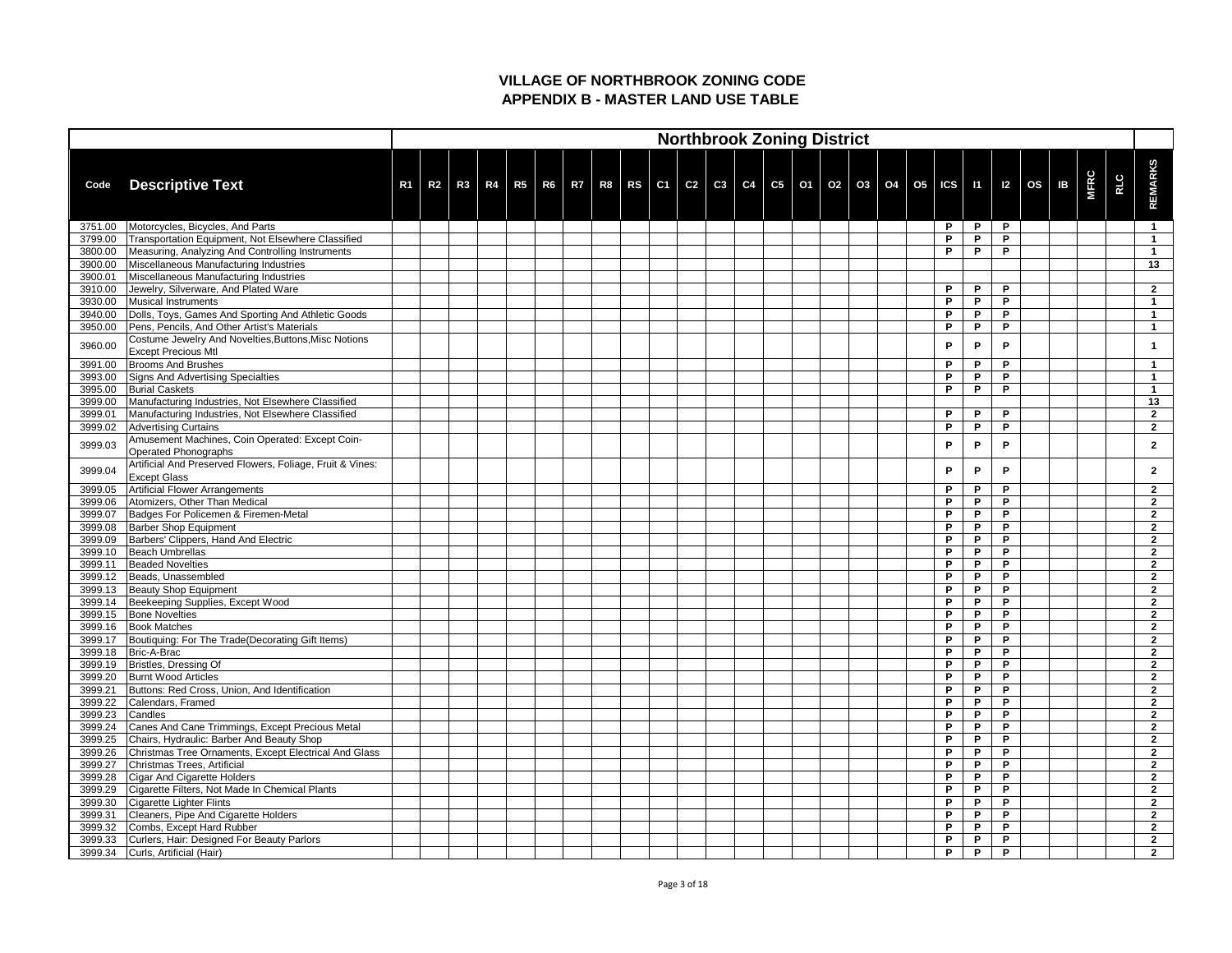|         |                                                                               |                |                |  |  |                                                                                                         |  |  |  | <b>Northbrook Zoning District</b> |  |  |   |   |   |    |             |            |                |
|---------|-------------------------------------------------------------------------------|----------------|----------------|--|--|---------------------------------------------------------------------------------------------------------|--|--|--|-----------------------------------|--|--|---|---|---|----|-------------|------------|----------------|
|         |                                                                               |                |                |  |  |                                                                                                         |  |  |  |                                   |  |  |   |   |   |    |             |            |                |
|         |                                                                               |                |                |  |  |                                                                                                         |  |  |  |                                   |  |  |   |   |   |    |             |            | <b>REMARKS</b> |
| Code    | <b>Descriptive Text</b>                                                       | R <sub>1</sub> | R <sub>2</sub> |  |  | R3   R4   R5   R6   R7   R8   RS   C1   C2   C3   C4   C5   O1   O2   O3   O4   O5   ICS   I1   I2   OS |  |  |  |                                   |  |  |   |   |   | IB | <b>MFRC</b> | <b>RLC</b> |                |
|         |                                                                               |                |                |  |  |                                                                                                         |  |  |  |                                   |  |  |   |   |   |    |             |            |                |
| 3999.35 | Decalcomania Work, Except On China Or Glass: For The<br>Trade                 |                |                |  |  |                                                                                                         |  |  |  |                                   |  |  | P | P | P |    |             |            | $\mathbf{2}$   |
| 3999.36 | Desk Pads, Except Paper                                                       |                |                |  |  |                                                                                                         |  |  |  |                                   |  |  | P | P | P |    |             |            | $\mathbf{2}$   |
| 3999.37 | Doll Wigs                                                                     |                |                |  |  |                                                                                                         |  |  |  |                                   |  |  | P | P | P |    |             |            | $\mathbf{2}$   |
| 3999.38 | Down (Feathers)                                                               |                |                |  |  |                                                                                                         |  |  |  |                                   |  |  | P | P | P |    |             |            | $\overline{2}$ |
| 3999.39 | Driers, Hair: Designed For Beauty Parlors                                     |                |                |  |  |                                                                                                         |  |  |  |                                   |  |  | P | P | P |    |             |            | $\mathbf{2}$   |
| 3999.40 | Dusters, Feather                                                              |                |                |  |  |                                                                                                         |  |  |  |                                   |  |  | P | P | P |    |             |            | $\overline{2}$ |
| 3999.41 | <b>Embroidery Kits</b>                                                        |                |                |  |  |                                                                                                         |  |  |  |                                   |  |  | P | P | P |    |             |            | $\mathbf{2}$   |
| 3999.42 | Feathers: Curling, Dyeing, And Renovating-For The Trade                       |                |                |  |  |                                                                                                         |  |  |  |                                   |  |  | P | P | P |    |             |            | $\mathbf{2}$   |
| 3999.43 | Figures, Wax: Manikins                                                        |                |                |  |  |                                                                                                         |  |  |  |                                   |  |  | P | P | D |    |             |            | $\mathbf{2}$   |
|         | Fingerprint Equipment, Except Cameras And Optical                             |                |                |  |  |                                                                                                         |  |  |  |                                   |  |  |   |   |   |    |             |            |                |
| 3999.44 | Equipment                                                                     |                |                |  |  |                                                                                                         |  |  |  |                                   |  |  | P | P | P |    |             |            | $\mathbf{2}$   |
| 3999.45 | <b>Fire Extinguishers, Portable</b>                                           |                |                |  |  |                                                                                                         |  |  |  |                                   |  |  | P | P | P |    |             |            | $\mathbf{2}$   |
| 3999.46 | <b>Flocking Metal Products For The Trade</b>                                  |                |                |  |  |                                                                                                         |  |  |  |                                   |  |  | P | P | P |    |             |            | $\overline{2}$ |
| 3999.47 | <b>Fly Swatters</b>                                                           |                |                |  |  |                                                                                                         |  |  |  |                                   |  |  | P | P | P |    |             |            | $\overline{2}$ |
| 3999.48 | Forms: Display, Dress, And Show-Except Shoe Display<br>Forms                  |                |                |  |  |                                                                                                         |  |  |  |                                   |  |  | P | P | P |    |             |            | $\mathbf{2}$   |
|         | Frames And Handles, Handbag And Luggage: Except                               |                |                |  |  |                                                                                                         |  |  |  |                                   |  |  |   |   |   |    |             |            |                |
| 3999.49 | <b>Precious Metal</b>                                                         |                |                |  |  |                                                                                                         |  |  |  |                                   |  |  | P | P | P |    |             |            | $\mathbf{2}$   |
| 3999.50 | Fruits, Artificial, Except Glass                                              |                |                |  |  |                                                                                                         |  |  |  |                                   |  |  | P | P | P |    |             |            | $\mathbf{2}$   |
| 3999.51 | Furniture, Beauty Shop And Barber Shop                                        |                |                |  |  |                                                                                                         |  |  |  |                                   |  |  | P | P | P |    |             |            | $\overline{2}$ |
| 3999.52 | Games, Coin Operated: Pinball And Other                                       |                |                |  |  |                                                                                                         |  |  |  |                                   |  |  | P | P | P |    |             |            | $\overline{2}$ |
| 3999.53 | Globes, Geographical                                                          |                |                |  |  |                                                                                                         |  |  |  |                                   |  |  | P | P | P |    |             |            | $\overline{2}$ |
| 3999.54 | Gold Stamping For The Trade, Except Books                                     |                |                |  |  |                                                                                                         |  |  |  |                                   |  |  | P | P | P |    |             |            | $\overline{2}$ |
| 3999.55 | Grasses, Artificial And Preserved: Except Glass                               |                |                |  |  |                                                                                                         |  |  |  |                                   |  |  | P | P | P |    |             |            |                |
| 3999.56 | Grenades, Hand (Fire Extinguishers)                                           |                |                |  |  |                                                                                                         |  |  |  |                                   |  |  | P | P | P |    |             |            | $\overline{2}$ |
| 3999.57 | <b>Grinding Purchased Nut Shells</b>                                          |                |                |  |  |                                                                                                         |  |  |  |                                   |  |  | P | P | P |    |             |            | $\mathbf{2}$   |
| 3999.58 | Hair Clippers For Human Use, Hand And Electric                                |                |                |  |  |                                                                                                         |  |  |  |                                   |  |  | P | P | P |    |             |            | $\mathbf{2}$   |
| 3999.59 | Hair Goods: Braids, Nets, Switches, Toupees, And Wigs                         |                |                |  |  |                                                                                                         |  |  |  |                                   |  |  | P | P | P |    |             |            | $\mathbf{2}$   |
| 3999.60 | Hair, Dressing Of, For The Trade                                              |                |                |  |  |                                                                                                         |  |  |  |                                   |  |  | P | P | P |    |             |            | $\mathbf{2}$   |
| 3999.61 | <b>Hairpin Mountings</b>                                                      |                |                |  |  |                                                                                                         |  |  |  |                                   |  |  | P | P | P |    |             |            | $\mathbf{2}$   |
| 3999.62 | Hat Blocks And Display Forms                                                  |                |                |  |  |                                                                                                         |  |  |  |                                   |  |  | P | P | P |    |             |            | $\overline{2}$ |
| 3999.63 | Honeycomb Foundations (Beekeepers Supplies)                                   |                |                |  |  |                                                                                                         |  |  |  |                                   |  |  | P | P | P |    |             |            | $\overline{2}$ |
| 3999.64 | Hosiery Kits, Sewing And Mending                                              |                |                |  |  |                                                                                                         |  |  |  |                                   |  |  | P | P | P |    |             |            | $\mathbf{2}$   |
| 3999.65 | <b>Identification Plates</b>                                                  |                |                |  |  |                                                                                                         |  |  |  |                                   |  |  | P | P | P |    |             |            | $\overline{2}$ |
| 3999.66 | Identification Tags, Except Paper                                             |                |                |  |  |                                                                                                         |  |  |  |                                   |  |  | P | P | P |    |             |            | $\overline{2}$ |
| 3999.67 | Lamp Shade Frames<br>Lighters, Cigar And Cigarette: Except Precious Metal And |                |                |  |  |                                                                                                         |  |  |  |                                   |  |  | P | P | P |    |             |            | $\overline{2}$ |
| 3999.68 | Electric                                                                      |                |                |  |  |                                                                                                         |  |  |  |                                   |  |  | P | D | P |    |             |            | $\mathbf{2}$   |
| 3999.69 | Manikins And Display Forms                                                    |                |                |  |  |                                                                                                         |  |  |  |                                   |  |  | P | P | P |    |             |            | $\mathbf{2}$   |
| 3999.70 | Marionettes (Puppets)                                                         |                |                |  |  |                                                                                                         |  |  |  |                                   |  |  | P | P | P |    |             |            | $\mathbf{2}$   |
| 3999.71 | Message Machines, Electric: Designed For Beauty And                           |                |                |  |  |                                                                                                         |  |  |  |                                   |  |  | P | P | P |    |             |            | $\mathbf{2}$   |
| 3999.72 | <b>Barber Shops</b><br>Matches And Match Books                                |                |                |  |  |                                                                                                         |  |  |  |                                   |  |  | P | P | P |    |             |            | $\overline{2}$ |
| 3999.73 | Military Insignia, Except Textile                                             |                |                |  |  |                                                                                                         |  |  |  |                                   |  |  | P | P | P |    |             |            | $\overline{2}$ |
| 3999.74 | Models, Except Toy And Hobby                                                  |                |                |  |  |                                                                                                         |  |  |  |                                   |  |  | P | P | P |    |             |            | $\mathbf{2}$   |
| 3999.75 | Mosaics: Ivory, Shell, Horn, And Bone                                         |                |                |  |  |                                                                                                         |  |  |  |                                   |  |  | P | P | P |    |             |            | $\overline{2}$ |
| 3999.76 | Mountings, Comb And Hairpin: Except Precious Metal                            |                |                |  |  |                                                                                                         |  |  |  |                                   |  |  | P | P | P |    |             |            | $\mathbf{2}$   |
| 3999.77 | Music Boxes                                                                   |                |                |  |  |                                                                                                         |  |  |  |                                   |  |  | P | P | P |    |             |            | $\overline{2}$ |
| 3999.78 | <b>Musical Chests</b>                                                         |                |                |  |  |                                                                                                         |  |  |  |                                   |  |  | P | P | P |    |             |            | $\overline{2}$ |
| 3999.79 | Novelties: Bone, Beaded, And Shell                                            |                |                |  |  |                                                                                                         |  |  |  |                                   |  |  | P | P | P |    |             |            | $\overline{2}$ |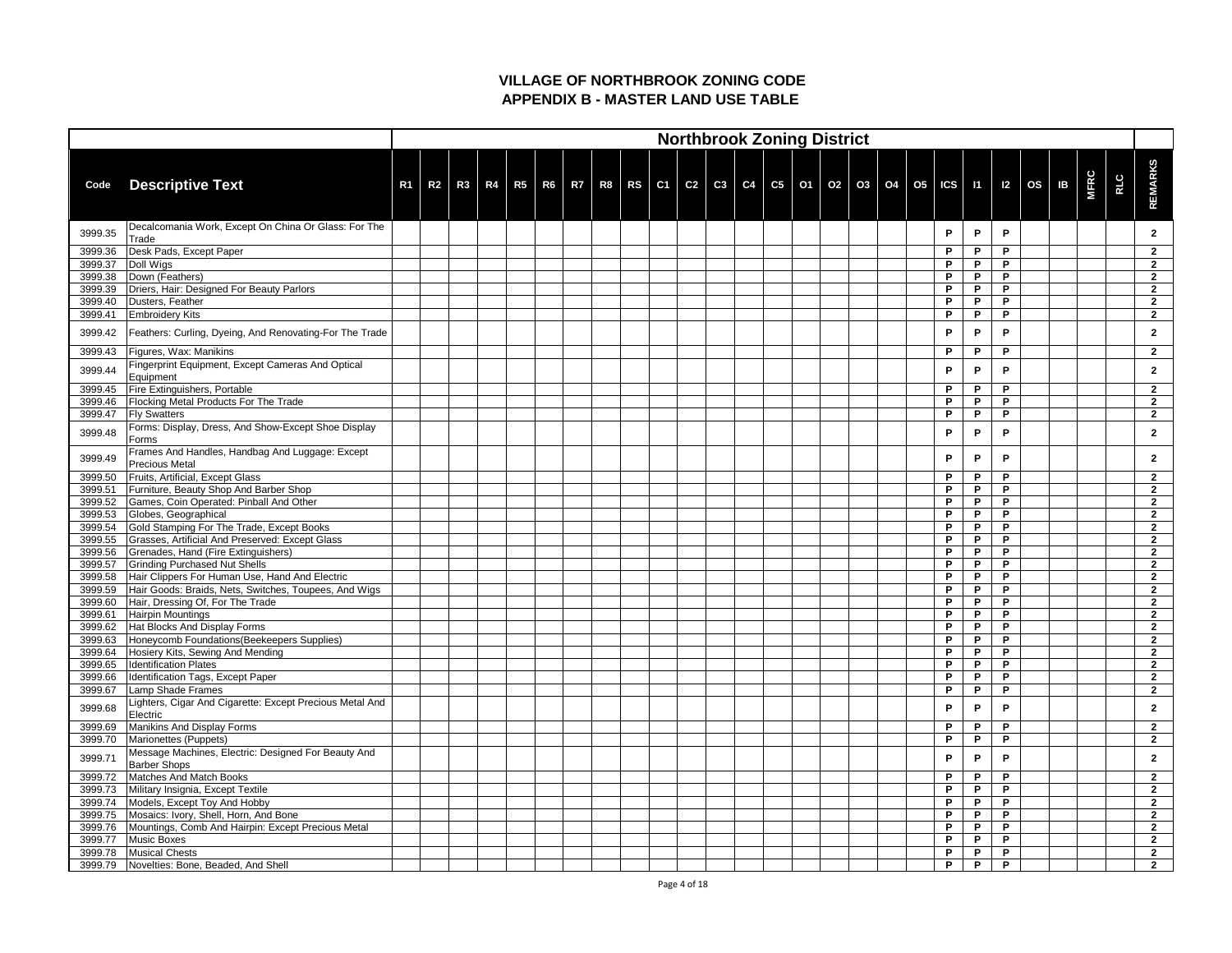|                 |                                                                                      |                |                |    |  |  |  |   |    |          | <b>Northbrook Zoning District</b>            |   |   |   |              |              |                              |  |             |            |                |
|-----------------|--------------------------------------------------------------------------------------|----------------|----------------|----|--|--|--|---|----|----------|----------------------------------------------|---|---|---|--------------|--------------|------------------------------|--|-------------|------------|----------------|
| Code            | <b>Descriptive Text</b>                                                              | R <sub>1</sub> | R <sub>2</sub> | R3 |  |  |  |   |    |          | R4 R5 R6 R7 R8 RS C1 C2 C3 C4 C5 01 02 03 04 |   |   |   |              |              | 05   ICS   11   12   OS   IB |  | <b>MFRC</b> | <b>RLC</b> | <b>REMARKS</b> |
| 3999.80         | Pads, Permanent Waving                                                               |                |                |    |  |  |  |   |    |          |                                              |   |   |   | P            | P            | P                            |  |             |            | $\overline{2}$ |
| 3999.81         | Painting Instrument Dials, For The Trade                                             |                |                |    |  |  |  |   |    |          |                                              |   |   |   | P            | P            | P                            |  |             |            | $\overline{2}$ |
| 3999.82         | Parasols And Frames: Handles, Parts, And Trimmings-<br><b>Except Precious Mtl</b>    |                |                |    |  |  |  |   |    |          |                                              |   |   |   | P            | P            | P                            |  |             |            | $\mathbf{2}$   |
| 3999.83         | Permanent Wave Equipment And Machines                                                |                |                |    |  |  |  |   |    |          |                                              |   |   |   | P            | P            | P                            |  |             |            | $\mathbf{2}$   |
| 3999.84         | Picture Plaques, Laminated                                                           |                |                |    |  |  |  |   |    |          |                                              |   |   |   | P            | P            | P                            |  |             |            | $\overline{2}$ |
| 3999.85         | Pipes, Pipestems, And Bits: Tobacco-Except Hard Rubber                               |                |                |    |  |  |  |   |    |          |                                              |   |   |   | $\mathsf{P}$ | P            | P                            |  |             |            | $\overline{2}$ |
| 3999.86         | Plumes, Feather                                                                      |                |                |    |  |  |  |   |    |          |                                              |   |   |   | P            | P            | P                            |  |             |            | $\overline{2}$ |
| 3999.87         | Preparation Of Slides And Exhibits, For Classroom Use                                |                |                |    |  |  |  |   |    |          |                                              |   |   |   | P            | P            | P                            |  |             |            | $\overline{2}$ |
| 3999.88         | Printing Eyeglass Frames For The Trade                                               |                |                |    |  |  |  |   |    |          |                                              |   |   |   | P            | P            | P                            |  |             |            | $\overline{2}$ |
| 3999.89         | Scenery For Theatres, Opera Houses, Halls, And Schools                               |                |                |    |  |  |  |   |    |          |                                              |   |   |   | P            | P            | P                            |  |             |            | $\overline{2}$ |
| 3999.90         | Sewing Kits, Novelty: Other Than Sewing Cases And<br><b>Cabinets</b>                 |                |                |    |  |  |  |   |    |          |                                              |   |   |   | P            | P            | P                            |  |             |            | $\mathbf{2}$   |
| 3999.91         | Shades, Lamp And Candle: Except Glass And Metal                                      |                |                |    |  |  |  |   |    |          |                                              |   |   |   | P            | P            | P                            |  |             |            | $\overline{2}$ |
| 3999.92         | <b>Shell Novelties</b>                                                               |                |                |    |  |  |  |   |    |          |                                              |   |   |   | P            | P            | P                            |  |             |            | $\overline{2}$ |
| 3999.93         | <b>Shoe Patterns</b>                                                                 |                |                |    |  |  |  |   |    |          |                                              |   |   |   | P            | P            | P                            |  |             |            | $\overline{2}$ |
| 3999.94         | <b>Slot Machines</b>                                                                 |                |                |    |  |  |  |   |    |          |                                              |   |   |   | P            | P            | P                            |  |             |            | $\overline{2}$ |
| 3999.95         | Soap Dispensers                                                                      |                |                |    |  |  |  |   |    |          |                                              |   |   |   | P            | P            | P                            |  |             |            | $\overline{2}$ |
| 3999.96         | Sponges, Bleaching And Dying Of                                                      |                |                |    |  |  |  |   |    |          |                                              |   |   |   | P            | P            | P                            |  |             |            | $\overline{2}$ |
| 3999.97         | Stage Hardware And Equipment, Except Lighting<br>Equipment                           |                |                |    |  |  |  |   |    |          |                                              |   |   |   | P            | P            | P                            |  |             |            | $\mathbf{2}$   |
| 3999.98         | Stereographs, Photographic                                                           |                |                |    |  |  |  |   |    |          |                                              |   |   |   | P            | P            | P                            |  |             |            | $\mathbf{2}$   |
| 3999.99         | Sterilizers, Beauty And Barber Shops                                                 |                |                |    |  |  |  |   |    |          |                                              |   |   |   | P            | P            | P                            |  |             |            | $\overline{2}$ |
|                 | 3999.991 Straw Goods                                                                 |                |                |    |  |  |  |   |    |          |                                              |   |   |   | P            | P            | P                            |  |             |            | 2              |
|                 | 3999.992 Stringing Beads For The Trade                                               |                |                |    |  |  |  |   |    |          |                                              |   |   |   | P            | P            | P                            |  |             |            | $\mathbf{2}$   |
|                 | 3999.993   Tape Measures                                                             |                |                |    |  |  |  |   |    |          |                                              |   |   |   | P            | P            | P                            |  |             |            | $\mathbf{2}$   |
| 3999.994 Tinsel |                                                                                      |                |                |    |  |  |  |   |    |          |                                              |   |   |   | P            | P            | P                            |  |             |            | $\overline{2}$ |
|                 | 3999.995 Transformations, Hair                                                       |                |                |    |  |  |  |   |    |          |                                              |   |   |   | P            | P            | P                            |  |             |            | $\overline{2}$ |
|                 | 3999.996 Trimmings, Feather                                                          |                |                |    |  |  |  |   |    |          |                                              |   |   |   | P            | P            | P                            |  |             |            | $\mathbf{2}$   |
|                 | 3999.997 Umbrellas And Parts, Except Precious Metal                                  |                |                |    |  |  |  |   |    |          |                                              |   |   |   | P            | P            | P                            |  |             |            | $\overline{2}$ |
|                 | 3999.998   Umbrellas: Beach, Garden, And Wagon                                       |                |                |    |  |  |  |   |    |          |                                              |   |   |   | P            | P            | P                            |  |             |            | $\overline{2}$ |
|                 | 3999.999   Veils Made Of Hair<br>Vibrators, Electric: Designed For Beauty And Barber |                |                |    |  |  |  |   |    |          |                                              |   |   |   | P            | P            | P                            |  |             |            | $\overline{2}$ |
| 3999.99A        | Shops                                                                                |                |                |    |  |  |  |   |    |          |                                              |   |   |   | P            | P            | P                            |  |             |            | $\mathbf{2}$   |
|                 | 3999.99B   Walnut Shell Flour                                                        |                |                |    |  |  |  |   |    |          |                                              |   |   |   | $\mathsf{P}$ | P            | P                            |  |             |            | $\mathbf{2}$   |
| 3999.99C        | Wigs, Including Doll Wigs, Toupees, Or Wiglets, Except<br><b>Custom Made</b>         |                |                |    |  |  |  |   |    |          |                                              |   |   |   | P            | P            | P                            |  |             |            | $\mathbf{2}$   |
| 3999.99D        | <b>Wind Chimes</b>                                                                   |                |                |    |  |  |  |   |    |          |                                              |   |   |   | P            | P            | P                            |  |             |            | $\mathbf{2}$   |
|                 | 3999.99E Wool Pulling                                                                |                |                |    |  |  |  |   |    |          |                                              |   |   |   | $\mathsf{P}$ | P            | P                            |  |             |            | $\mathbf{2}$   |
|                 | 3999.99F   Wreaths, Artificial                                                       |                |                |    |  |  |  |   |    |          |                                              |   |   |   | P            | P            | P                            |  |             |            | $\overline{2}$ |
|                 | <b>TRANSPORTATION &amp; PUBLIC</b><br><b>UTILITIES</b>                               |                |                |    |  |  |  |   |    |          |                                              |   |   |   |              |              |                              |  |             |            |                |
| 4100.00         | Local & Suburban Transit & Interurban Highway<br>Passenger Transportation            |                |                |    |  |  |  |   |    |          |                                              |   |   |   |              |              |                              |  |             |            | 13             |
| 4100.01         | Offices-Local & Suburban Transit Co.Excl. Stations, Yards<br>& Maint. Fac.           |                |                |    |  |  |  |   |    |          | P                                            |   |   |   | $\mathbf{s}$ | $\mathbf{s}$ |                              |  |             |            | $\overline{2}$ |
| 4100.02         | Local Transit Stations Excluding Yards & Maintenance<br>Facilities                   |                |                |    |  |  |  | S | S. | <b>S</b> | S                                            | S | S | S | P            | P            | P                            |  |             |            | $\mathbf{2}$   |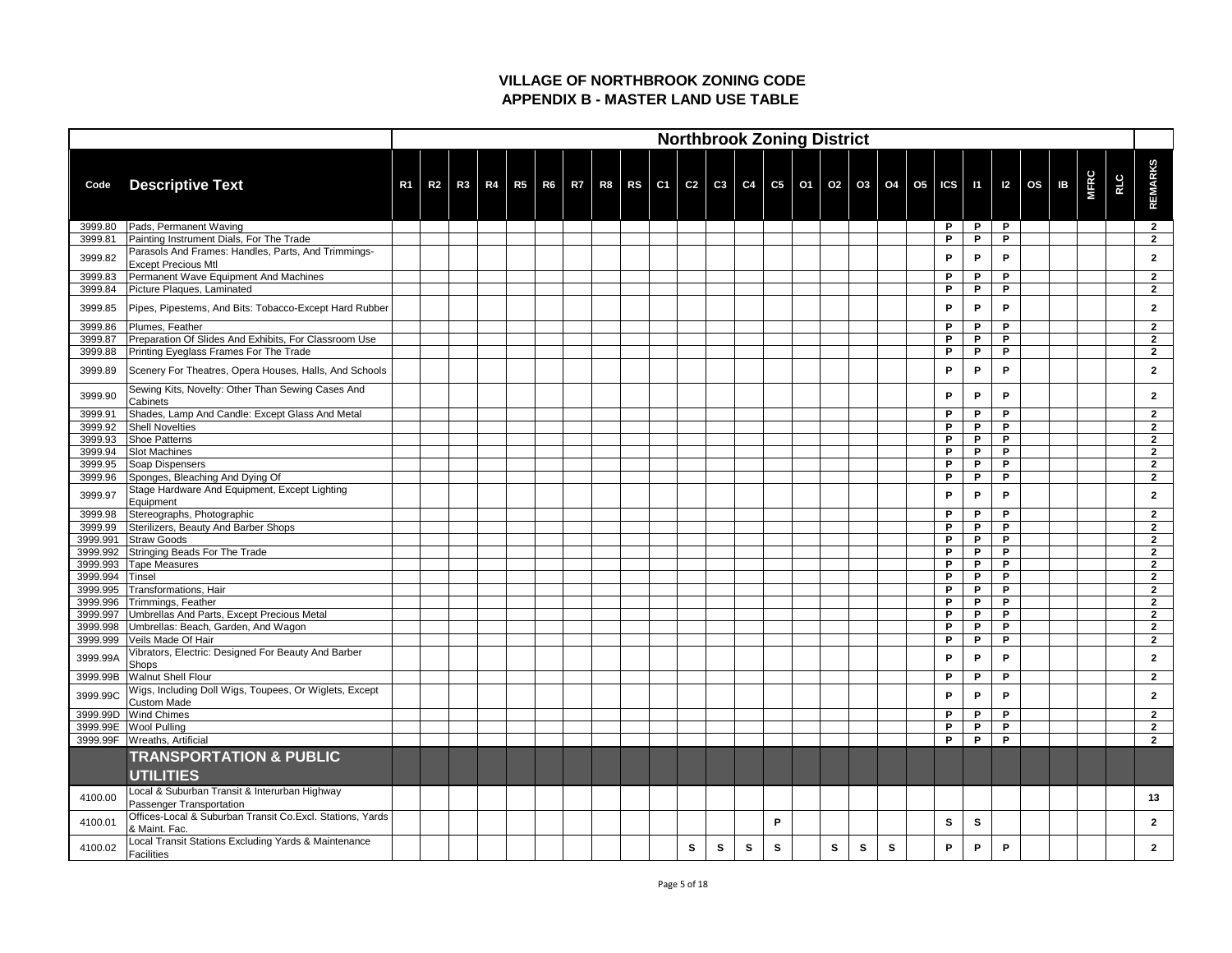| <b>REMARKS</b><br><b>MFRC</b><br><b>RLC</b><br>R3   R4   R5   R6   R7   R8   RS   C1   C2   C3   C4   C5   O1   O2   O3   O4   O5   ICS   I1   I2   OS  <br>IB<br><b>Descriptive Text</b><br>R <sub>2</sub><br>R <sub>1</sub><br>Code<br>Local And Interurban Transit Companies, Yards &<br>4100.03<br>$\mathbf{s}$<br>P<br>S<br>$\mathbf{2}$<br>Maintenance Facilities<br>Motor Freight Transportation & Warehousing<br>13<br>4200.00<br>Trucking And Courier Services, Except Air<br>P<br>P<br>P<br>4210.00<br>Public Warehousing And Storage<br>4220.00<br>13<br>Public Warehousing And Storage Except 4221<br>4220.01<br>P<br>P<br>P<br>$\overline{2}$<br><b>Farm Product Warehousing And Storage</b><br>13<br>4221.00<br>Self-Storage Warehousing Within a Single, Climate<br><b>S</b><br>S<br>4225.01<br><b>S</b><br>Controlled Building, but Excluding Mini-Warehouses<br>Special Warehousing And Storage, Not Elsewhere<br>4226.00<br>13<br>Classified<br>Special Warehousing And Storage, Not Elsewhere<br>P<br>4226.01<br>P<br>P<br>$\overline{2}$<br>Classified<br><b>Fur Storage For The Trade</b><br>4226.02<br>P<br>P<br>P<br>$\mathbf{2}$<br>Furniture Storage, Without Local Trucking<br>P<br>4226.03<br>P<br>P<br>$\overline{2}$<br>Household Goods Warehousing And Storage, Without<br>4226.04<br>P<br>P<br>P<br>$\overline{2}$<br>Local Trucking<br>Storage, Special: Except Farm Products And Cold<br>4226.05<br>P<br>P<br>P<br>$\mathbf{2}$<br>Storage<br>Textile Warehousing<br>4226.06<br>P<br>P<br>P<br>$\mathbf{2}$<br>Warehousing, Special: Except Farm Products And Cold<br>4226.07<br>P<br>P<br>P<br>2<br>Storage<br>Automated Warehouse Subject To Subsection 9-104 G<br>4226.08<br>P<br>P<br>P<br>$\overline{2}$<br>United States Postal Service<br>P<br>P<br>S<br>4300.00<br>P<br>P<br>P<br>P<br>P<br>P<br>P<br>13<br>4700.00<br><b>Transportation Services</b><br>4720.00<br>Arrangement Of Passenger Transportation<br>P<br>P<br>P —<br>P<br>P<br>P<br>P P<br>P<br>P<br>S<br>4800.00<br>13<br>Communications<br>P<br>Communication Services Excluding Studios And Antennas<br>P<br>P<br>P<br>4800.01<br>P<br>P<br>P<br>$\mathbf{2}$<br><b>Facilities &amp; Studios Of Communication Services With</b><br>P<br>P<br>4800.02<br>P<br>P<br>P<br>P<br>P<br>$\mathbf{2}$<br>Permitted Antennas Except Personal Wireless Services<br>Facilities & Studios Of Comm Services With Antennas In<br>$\mathbf{s}$<br><b>Excess Of District Height Limit, Except Personal Wireless</b><br>S<br>S<br>4800.03<br>$\overline{2}$<br>Services<br>Telephone Communications<br>$\mathbf{3}$<br>4810.00<br>Personal Wireless Services Antennas, With or Without<br>Antenna Support Structures, and Related Electronic<br>P<br>P<br>P<br>P<br>P<br>P<br>P<br>P<br>P<br>P<br>P<br>$\mathbf{s}$<br>4810.01<br>P<br>P<br>P<br>Equipment and Equipment Structures, Subject to<br>Standards in Section 9-201<br>Personal Wireless Services Antennas Located on Tower-<br>Style Antenna Support Structures, and Related Electronic<br>Equipment and Equipment Structures, Within or In Excess<br>$\mathbf{s}$<br>$\mathbf{s}$<br>$\mathbf{s}$<br>$\mathbf{s}$<br>$\mathbf{s}$<br>$\mathbf{s}$<br>S<br>S<br>S<br><b>S</b><br>S<br>4810.02<br>of District Height Limitations, Subject to Standards in<br>Section 9-201<br>Personal Wireless Services Antennas Located on Top of<br>Village Public Utility Facilities and in Excess of District<br>$\mathbf{s}$<br>S<br>4810.03<br>Height Limitations Subject to Standards in Section 9-201<br>Electric, Gas, And Sanitary Services<br>4900.00<br>13<br>Public Utility Yards And Facilities, Except Electrical<br>$\mathbf{s}$<br>$\mathbf{s}$<br>$\mathbf{s}$<br>$\mathbf{s}$<br>$\mathbf{s}$<br>$\mathbf{s}$<br>$\mathbf{s}$<br>$\mathsf{P}$<br>4900.01<br>$\mathbf{s}$<br>S<br><b>S</b><br>$\mathbf{s}$<br>S<br>$\mathbf{s}$<br>$\mathbf{2}$ |             |  |  |  |  |  |  |  | <b>Northbrook Zoning District</b> |  |  |  |  |  |  |
|----------------------------------------------------------------------------------------------------------------------------------------------------------------------------------------------------------------------------------------------------------------------------------------------------------------------------------------------------------------------------------------------------------------------------------------------------------------------------------------------------------------------------------------------------------------------------------------------------------------------------------------------------------------------------------------------------------------------------------------------------------------------------------------------------------------------------------------------------------------------------------------------------------------------------------------------------------------------------------------------------------------------------------------------------------------------------------------------------------------------------------------------------------------------------------------------------------------------------------------------------------------------------------------------------------------------------------------------------------------------------------------------------------------------------------------------------------------------------------------------------------------------------------------------------------------------------------------------------------------------------------------------------------------------------------------------------------------------------------------------------------------------------------------------------------------------------------------------------------------------------------------------------------------------------------------------------------------------------------------------------------------------------------------------------------------------------------------------------------------------------------------------------------------------------------------------------------------------------------------------------------------------------------------------------------------------------------------------------------------------------------------------------------------------------------------------------------------------------------------------------------------------------------------------------------------------------------------------------------------------------------------------------------------------------------------------------------------------------------------------------------------------------------------------------------------------------------------------------------------------------------------------------------------------------------------------------------------------------------------------------------------------------------------------------------------------------------------------------------------------------------------------------------------------------------------------------------------------------------------------------------------------------------------------------------------------------------------------------------------------------------------------------------------------------------------------------------------------------------------------------------------------------------------------------------------------------------------------------------------------------------------------------------------------------------------------------------------------------------------------------------------------------------------------------------------------------------------------------------------------------------------------------|-------------|--|--|--|--|--|--|--|-----------------------------------|--|--|--|--|--|--|
|                                                                                                                                                                                                                                                                                                                                                                                                                                                                                                                                                                                                                                                                                                                                                                                                                                                                                                                                                                                                                                                                                                                                                                                                                                                                                                                                                                                                                                                                                                                                                                                                                                                                                                                                                                                                                                                                                                                                                                                                                                                                                                                                                                                                                                                                                                                                                                                                                                                                                                                                                                                                                                                                                                                                                                                                                                                                                                                                                                                                                                                                                                                                                                                                                                                                                                                                                                                                                                                                                                                                                                                                                                                                                                                                                                                                                                                                                                    |             |  |  |  |  |  |  |  |                                   |  |  |  |  |  |  |
|                                                                                                                                                                                                                                                                                                                                                                                                                                                                                                                                                                                                                                                                                                                                                                                                                                                                                                                                                                                                                                                                                                                                                                                                                                                                                                                                                                                                                                                                                                                                                                                                                                                                                                                                                                                                                                                                                                                                                                                                                                                                                                                                                                                                                                                                                                                                                                                                                                                                                                                                                                                                                                                                                                                                                                                                                                                                                                                                                                                                                                                                                                                                                                                                                                                                                                                                                                                                                                                                                                                                                                                                                                                                                                                                                                                                                                                                                                    |             |  |  |  |  |  |  |  |                                   |  |  |  |  |  |  |
|                                                                                                                                                                                                                                                                                                                                                                                                                                                                                                                                                                                                                                                                                                                                                                                                                                                                                                                                                                                                                                                                                                                                                                                                                                                                                                                                                                                                                                                                                                                                                                                                                                                                                                                                                                                                                                                                                                                                                                                                                                                                                                                                                                                                                                                                                                                                                                                                                                                                                                                                                                                                                                                                                                                                                                                                                                                                                                                                                                                                                                                                                                                                                                                                                                                                                                                                                                                                                                                                                                                                                                                                                                                                                                                                                                                                                                                                                                    |             |  |  |  |  |  |  |  |                                   |  |  |  |  |  |  |
|                                                                                                                                                                                                                                                                                                                                                                                                                                                                                                                                                                                                                                                                                                                                                                                                                                                                                                                                                                                                                                                                                                                                                                                                                                                                                                                                                                                                                                                                                                                                                                                                                                                                                                                                                                                                                                                                                                                                                                                                                                                                                                                                                                                                                                                                                                                                                                                                                                                                                                                                                                                                                                                                                                                                                                                                                                                                                                                                                                                                                                                                                                                                                                                                                                                                                                                                                                                                                                                                                                                                                                                                                                                                                                                                                                                                                                                                                                    |             |  |  |  |  |  |  |  |                                   |  |  |  |  |  |  |
|                                                                                                                                                                                                                                                                                                                                                                                                                                                                                                                                                                                                                                                                                                                                                                                                                                                                                                                                                                                                                                                                                                                                                                                                                                                                                                                                                                                                                                                                                                                                                                                                                                                                                                                                                                                                                                                                                                                                                                                                                                                                                                                                                                                                                                                                                                                                                                                                                                                                                                                                                                                                                                                                                                                                                                                                                                                                                                                                                                                                                                                                                                                                                                                                                                                                                                                                                                                                                                                                                                                                                                                                                                                                                                                                                                                                                                                                                                    |             |  |  |  |  |  |  |  |                                   |  |  |  |  |  |  |
|                                                                                                                                                                                                                                                                                                                                                                                                                                                                                                                                                                                                                                                                                                                                                                                                                                                                                                                                                                                                                                                                                                                                                                                                                                                                                                                                                                                                                                                                                                                                                                                                                                                                                                                                                                                                                                                                                                                                                                                                                                                                                                                                                                                                                                                                                                                                                                                                                                                                                                                                                                                                                                                                                                                                                                                                                                                                                                                                                                                                                                                                                                                                                                                                                                                                                                                                                                                                                                                                                                                                                                                                                                                                                                                                                                                                                                                                                                    |             |  |  |  |  |  |  |  |                                   |  |  |  |  |  |  |
|                                                                                                                                                                                                                                                                                                                                                                                                                                                                                                                                                                                                                                                                                                                                                                                                                                                                                                                                                                                                                                                                                                                                                                                                                                                                                                                                                                                                                                                                                                                                                                                                                                                                                                                                                                                                                                                                                                                                                                                                                                                                                                                                                                                                                                                                                                                                                                                                                                                                                                                                                                                                                                                                                                                                                                                                                                                                                                                                                                                                                                                                                                                                                                                                                                                                                                                                                                                                                                                                                                                                                                                                                                                                                                                                                                                                                                                                                                    |             |  |  |  |  |  |  |  |                                   |  |  |  |  |  |  |
|                                                                                                                                                                                                                                                                                                                                                                                                                                                                                                                                                                                                                                                                                                                                                                                                                                                                                                                                                                                                                                                                                                                                                                                                                                                                                                                                                                                                                                                                                                                                                                                                                                                                                                                                                                                                                                                                                                                                                                                                                                                                                                                                                                                                                                                                                                                                                                                                                                                                                                                                                                                                                                                                                                                                                                                                                                                                                                                                                                                                                                                                                                                                                                                                                                                                                                                                                                                                                                                                                                                                                                                                                                                                                                                                                                                                                                                                                                    |             |  |  |  |  |  |  |  |                                   |  |  |  |  |  |  |
|                                                                                                                                                                                                                                                                                                                                                                                                                                                                                                                                                                                                                                                                                                                                                                                                                                                                                                                                                                                                                                                                                                                                                                                                                                                                                                                                                                                                                                                                                                                                                                                                                                                                                                                                                                                                                                                                                                                                                                                                                                                                                                                                                                                                                                                                                                                                                                                                                                                                                                                                                                                                                                                                                                                                                                                                                                                                                                                                                                                                                                                                                                                                                                                                                                                                                                                                                                                                                                                                                                                                                                                                                                                                                                                                                                                                                                                                                                    |             |  |  |  |  |  |  |  |                                   |  |  |  |  |  |  |
|                                                                                                                                                                                                                                                                                                                                                                                                                                                                                                                                                                                                                                                                                                                                                                                                                                                                                                                                                                                                                                                                                                                                                                                                                                                                                                                                                                                                                                                                                                                                                                                                                                                                                                                                                                                                                                                                                                                                                                                                                                                                                                                                                                                                                                                                                                                                                                                                                                                                                                                                                                                                                                                                                                                                                                                                                                                                                                                                                                                                                                                                                                                                                                                                                                                                                                                                                                                                                                                                                                                                                                                                                                                                                                                                                                                                                                                                                                    |             |  |  |  |  |  |  |  |                                   |  |  |  |  |  |  |
|                                                                                                                                                                                                                                                                                                                                                                                                                                                                                                                                                                                                                                                                                                                                                                                                                                                                                                                                                                                                                                                                                                                                                                                                                                                                                                                                                                                                                                                                                                                                                                                                                                                                                                                                                                                                                                                                                                                                                                                                                                                                                                                                                                                                                                                                                                                                                                                                                                                                                                                                                                                                                                                                                                                                                                                                                                                                                                                                                                                                                                                                                                                                                                                                                                                                                                                                                                                                                                                                                                                                                                                                                                                                                                                                                                                                                                                                                                    |             |  |  |  |  |  |  |  |                                   |  |  |  |  |  |  |
|                                                                                                                                                                                                                                                                                                                                                                                                                                                                                                                                                                                                                                                                                                                                                                                                                                                                                                                                                                                                                                                                                                                                                                                                                                                                                                                                                                                                                                                                                                                                                                                                                                                                                                                                                                                                                                                                                                                                                                                                                                                                                                                                                                                                                                                                                                                                                                                                                                                                                                                                                                                                                                                                                                                                                                                                                                                                                                                                                                                                                                                                                                                                                                                                                                                                                                                                                                                                                                                                                                                                                                                                                                                                                                                                                                                                                                                                                                    |             |  |  |  |  |  |  |  |                                   |  |  |  |  |  |  |
|                                                                                                                                                                                                                                                                                                                                                                                                                                                                                                                                                                                                                                                                                                                                                                                                                                                                                                                                                                                                                                                                                                                                                                                                                                                                                                                                                                                                                                                                                                                                                                                                                                                                                                                                                                                                                                                                                                                                                                                                                                                                                                                                                                                                                                                                                                                                                                                                                                                                                                                                                                                                                                                                                                                                                                                                                                                                                                                                                                                                                                                                                                                                                                                                                                                                                                                                                                                                                                                                                                                                                                                                                                                                                                                                                                                                                                                                                                    |             |  |  |  |  |  |  |  |                                   |  |  |  |  |  |  |
|                                                                                                                                                                                                                                                                                                                                                                                                                                                                                                                                                                                                                                                                                                                                                                                                                                                                                                                                                                                                                                                                                                                                                                                                                                                                                                                                                                                                                                                                                                                                                                                                                                                                                                                                                                                                                                                                                                                                                                                                                                                                                                                                                                                                                                                                                                                                                                                                                                                                                                                                                                                                                                                                                                                                                                                                                                                                                                                                                                                                                                                                                                                                                                                                                                                                                                                                                                                                                                                                                                                                                                                                                                                                                                                                                                                                                                                                                                    |             |  |  |  |  |  |  |  |                                   |  |  |  |  |  |  |
|                                                                                                                                                                                                                                                                                                                                                                                                                                                                                                                                                                                                                                                                                                                                                                                                                                                                                                                                                                                                                                                                                                                                                                                                                                                                                                                                                                                                                                                                                                                                                                                                                                                                                                                                                                                                                                                                                                                                                                                                                                                                                                                                                                                                                                                                                                                                                                                                                                                                                                                                                                                                                                                                                                                                                                                                                                                                                                                                                                                                                                                                                                                                                                                                                                                                                                                                                                                                                                                                                                                                                                                                                                                                                                                                                                                                                                                                                                    |             |  |  |  |  |  |  |  |                                   |  |  |  |  |  |  |
|                                                                                                                                                                                                                                                                                                                                                                                                                                                                                                                                                                                                                                                                                                                                                                                                                                                                                                                                                                                                                                                                                                                                                                                                                                                                                                                                                                                                                                                                                                                                                                                                                                                                                                                                                                                                                                                                                                                                                                                                                                                                                                                                                                                                                                                                                                                                                                                                                                                                                                                                                                                                                                                                                                                                                                                                                                                                                                                                                                                                                                                                                                                                                                                                                                                                                                                                                                                                                                                                                                                                                                                                                                                                                                                                                                                                                                                                                                    |             |  |  |  |  |  |  |  |                                   |  |  |  |  |  |  |
|                                                                                                                                                                                                                                                                                                                                                                                                                                                                                                                                                                                                                                                                                                                                                                                                                                                                                                                                                                                                                                                                                                                                                                                                                                                                                                                                                                                                                                                                                                                                                                                                                                                                                                                                                                                                                                                                                                                                                                                                                                                                                                                                                                                                                                                                                                                                                                                                                                                                                                                                                                                                                                                                                                                                                                                                                                                                                                                                                                                                                                                                                                                                                                                                                                                                                                                                                                                                                                                                                                                                                                                                                                                                                                                                                                                                                                                                                                    |             |  |  |  |  |  |  |  |                                   |  |  |  |  |  |  |
|                                                                                                                                                                                                                                                                                                                                                                                                                                                                                                                                                                                                                                                                                                                                                                                                                                                                                                                                                                                                                                                                                                                                                                                                                                                                                                                                                                                                                                                                                                                                                                                                                                                                                                                                                                                                                                                                                                                                                                                                                                                                                                                                                                                                                                                                                                                                                                                                                                                                                                                                                                                                                                                                                                                                                                                                                                                                                                                                                                                                                                                                                                                                                                                                                                                                                                                                                                                                                                                                                                                                                                                                                                                                                                                                                                                                                                                                                                    |             |  |  |  |  |  |  |  |                                   |  |  |  |  |  |  |
|                                                                                                                                                                                                                                                                                                                                                                                                                                                                                                                                                                                                                                                                                                                                                                                                                                                                                                                                                                                                                                                                                                                                                                                                                                                                                                                                                                                                                                                                                                                                                                                                                                                                                                                                                                                                                                                                                                                                                                                                                                                                                                                                                                                                                                                                                                                                                                                                                                                                                                                                                                                                                                                                                                                                                                                                                                                                                                                                                                                                                                                                                                                                                                                                                                                                                                                                                                                                                                                                                                                                                                                                                                                                                                                                                                                                                                                                                                    |             |  |  |  |  |  |  |  |                                   |  |  |  |  |  |  |
|                                                                                                                                                                                                                                                                                                                                                                                                                                                                                                                                                                                                                                                                                                                                                                                                                                                                                                                                                                                                                                                                                                                                                                                                                                                                                                                                                                                                                                                                                                                                                                                                                                                                                                                                                                                                                                                                                                                                                                                                                                                                                                                                                                                                                                                                                                                                                                                                                                                                                                                                                                                                                                                                                                                                                                                                                                                                                                                                                                                                                                                                                                                                                                                                                                                                                                                                                                                                                                                                                                                                                                                                                                                                                                                                                                                                                                                                                                    |             |  |  |  |  |  |  |  |                                   |  |  |  |  |  |  |
|                                                                                                                                                                                                                                                                                                                                                                                                                                                                                                                                                                                                                                                                                                                                                                                                                                                                                                                                                                                                                                                                                                                                                                                                                                                                                                                                                                                                                                                                                                                                                                                                                                                                                                                                                                                                                                                                                                                                                                                                                                                                                                                                                                                                                                                                                                                                                                                                                                                                                                                                                                                                                                                                                                                                                                                                                                                                                                                                                                                                                                                                                                                                                                                                                                                                                                                                                                                                                                                                                                                                                                                                                                                                                                                                                                                                                                                                                                    |             |  |  |  |  |  |  |  |                                   |  |  |  |  |  |  |
|                                                                                                                                                                                                                                                                                                                                                                                                                                                                                                                                                                                                                                                                                                                                                                                                                                                                                                                                                                                                                                                                                                                                                                                                                                                                                                                                                                                                                                                                                                                                                                                                                                                                                                                                                                                                                                                                                                                                                                                                                                                                                                                                                                                                                                                                                                                                                                                                                                                                                                                                                                                                                                                                                                                                                                                                                                                                                                                                                                                                                                                                                                                                                                                                                                                                                                                                                                                                                                                                                                                                                                                                                                                                                                                                                                                                                                                                                                    |             |  |  |  |  |  |  |  |                                   |  |  |  |  |  |  |
|                                                                                                                                                                                                                                                                                                                                                                                                                                                                                                                                                                                                                                                                                                                                                                                                                                                                                                                                                                                                                                                                                                                                                                                                                                                                                                                                                                                                                                                                                                                                                                                                                                                                                                                                                                                                                                                                                                                                                                                                                                                                                                                                                                                                                                                                                                                                                                                                                                                                                                                                                                                                                                                                                                                                                                                                                                                                                                                                                                                                                                                                                                                                                                                                                                                                                                                                                                                                                                                                                                                                                                                                                                                                                                                                                                                                                                                                                                    |             |  |  |  |  |  |  |  |                                   |  |  |  |  |  |  |
|                                                                                                                                                                                                                                                                                                                                                                                                                                                                                                                                                                                                                                                                                                                                                                                                                                                                                                                                                                                                                                                                                                                                                                                                                                                                                                                                                                                                                                                                                                                                                                                                                                                                                                                                                                                                                                                                                                                                                                                                                                                                                                                                                                                                                                                                                                                                                                                                                                                                                                                                                                                                                                                                                                                                                                                                                                                                                                                                                                                                                                                                                                                                                                                                                                                                                                                                                                                                                                                                                                                                                                                                                                                                                                                                                                                                                                                                                                    |             |  |  |  |  |  |  |  |                                   |  |  |  |  |  |  |
|                                                                                                                                                                                                                                                                                                                                                                                                                                                                                                                                                                                                                                                                                                                                                                                                                                                                                                                                                                                                                                                                                                                                                                                                                                                                                                                                                                                                                                                                                                                                                                                                                                                                                                                                                                                                                                                                                                                                                                                                                                                                                                                                                                                                                                                                                                                                                                                                                                                                                                                                                                                                                                                                                                                                                                                                                                                                                                                                                                                                                                                                                                                                                                                                                                                                                                                                                                                                                                                                                                                                                                                                                                                                                                                                                                                                                                                                                                    |             |  |  |  |  |  |  |  |                                   |  |  |  |  |  |  |
|                                                                                                                                                                                                                                                                                                                                                                                                                                                                                                                                                                                                                                                                                                                                                                                                                                                                                                                                                                                                                                                                                                                                                                                                                                                                                                                                                                                                                                                                                                                                                                                                                                                                                                                                                                                                                                                                                                                                                                                                                                                                                                                                                                                                                                                                                                                                                                                                                                                                                                                                                                                                                                                                                                                                                                                                                                                                                                                                                                                                                                                                                                                                                                                                                                                                                                                                                                                                                                                                                                                                                                                                                                                                                                                                                                                                                                                                                                    |             |  |  |  |  |  |  |  |                                   |  |  |  |  |  |  |
|                                                                                                                                                                                                                                                                                                                                                                                                                                                                                                                                                                                                                                                                                                                                                                                                                                                                                                                                                                                                                                                                                                                                                                                                                                                                                                                                                                                                                                                                                                                                                                                                                                                                                                                                                                                                                                                                                                                                                                                                                                                                                                                                                                                                                                                                                                                                                                                                                                                                                                                                                                                                                                                                                                                                                                                                                                                                                                                                                                                                                                                                                                                                                                                                                                                                                                                                                                                                                                                                                                                                                                                                                                                                                                                                                                                                                                                                                                    |             |  |  |  |  |  |  |  |                                   |  |  |  |  |  |  |
|                                                                                                                                                                                                                                                                                                                                                                                                                                                                                                                                                                                                                                                                                                                                                                                                                                                                                                                                                                                                                                                                                                                                                                                                                                                                                                                                                                                                                                                                                                                                                                                                                                                                                                                                                                                                                                                                                                                                                                                                                                                                                                                                                                                                                                                                                                                                                                                                                                                                                                                                                                                                                                                                                                                                                                                                                                                                                                                                                                                                                                                                                                                                                                                                                                                                                                                                                                                                                                                                                                                                                                                                                                                                                                                                                                                                                                                                                                    |             |  |  |  |  |  |  |  |                                   |  |  |  |  |  |  |
|                                                                                                                                                                                                                                                                                                                                                                                                                                                                                                                                                                                                                                                                                                                                                                                                                                                                                                                                                                                                                                                                                                                                                                                                                                                                                                                                                                                                                                                                                                                                                                                                                                                                                                                                                                                                                                                                                                                                                                                                                                                                                                                                                                                                                                                                                                                                                                                                                                                                                                                                                                                                                                                                                                                                                                                                                                                                                                                                                                                                                                                                                                                                                                                                                                                                                                                                                                                                                                                                                                                                                                                                                                                                                                                                                                                                                                                                                                    |             |  |  |  |  |  |  |  |                                   |  |  |  |  |  |  |
|                                                                                                                                                                                                                                                                                                                                                                                                                                                                                                                                                                                                                                                                                                                                                                                                                                                                                                                                                                                                                                                                                                                                                                                                                                                                                                                                                                                                                                                                                                                                                                                                                                                                                                                                                                                                                                                                                                                                                                                                                                                                                                                                                                                                                                                                                                                                                                                                                                                                                                                                                                                                                                                                                                                                                                                                                                                                                                                                                                                                                                                                                                                                                                                                                                                                                                                                                                                                                                                                                                                                                                                                                                                                                                                                                                                                                                                                                                    |             |  |  |  |  |  |  |  |                                   |  |  |  |  |  |  |
|                                                                                                                                                                                                                                                                                                                                                                                                                                                                                                                                                                                                                                                                                                                                                                                                                                                                                                                                                                                                                                                                                                                                                                                                                                                                                                                                                                                                                                                                                                                                                                                                                                                                                                                                                                                                                                                                                                                                                                                                                                                                                                                                                                                                                                                                                                                                                                                                                                                                                                                                                                                                                                                                                                                                                                                                                                                                                                                                                                                                                                                                                                                                                                                                                                                                                                                                                                                                                                                                                                                                                                                                                                                                                                                                                                                                                                                                                                    |             |  |  |  |  |  |  |  |                                   |  |  |  |  |  |  |
|                                                                                                                                                                                                                                                                                                                                                                                                                                                                                                                                                                                                                                                                                                                                                                                                                                                                                                                                                                                                                                                                                                                                                                                                                                                                                                                                                                                                                                                                                                                                                                                                                                                                                                                                                                                                                                                                                                                                                                                                                                                                                                                                                                                                                                                                                                                                                                                                                                                                                                                                                                                                                                                                                                                                                                                                                                                                                                                                                                                                                                                                                                                                                                                                                                                                                                                                                                                                                                                                                                                                                                                                                                                                                                                                                                                                                                                                                                    |             |  |  |  |  |  |  |  |                                   |  |  |  |  |  |  |
|                                                                                                                                                                                                                                                                                                                                                                                                                                                                                                                                                                                                                                                                                                                                                                                                                                                                                                                                                                                                                                                                                                                                                                                                                                                                                                                                                                                                                                                                                                                                                                                                                                                                                                                                                                                                                                                                                                                                                                                                                                                                                                                                                                                                                                                                                                                                                                                                                                                                                                                                                                                                                                                                                                                                                                                                                                                                                                                                                                                                                                                                                                                                                                                                                                                                                                                                                                                                                                                                                                                                                                                                                                                                                                                                                                                                                                                                                                    |             |  |  |  |  |  |  |  |                                   |  |  |  |  |  |  |
|                                                                                                                                                                                                                                                                                                                                                                                                                                                                                                                                                                                                                                                                                                                                                                                                                                                                                                                                                                                                                                                                                                                                                                                                                                                                                                                                                                                                                                                                                                                                                                                                                                                                                                                                                                                                                                                                                                                                                                                                                                                                                                                                                                                                                                                                                                                                                                                                                                                                                                                                                                                                                                                                                                                                                                                                                                                                                                                                                                                                                                                                                                                                                                                                                                                                                                                                                                                                                                                                                                                                                                                                                                                                                                                                                                                                                                                                                                    |             |  |  |  |  |  |  |  |                                   |  |  |  |  |  |  |
|                                                                                                                                                                                                                                                                                                                                                                                                                                                                                                                                                                                                                                                                                                                                                                                                                                                                                                                                                                                                                                                                                                                                                                                                                                                                                                                                                                                                                                                                                                                                                                                                                                                                                                                                                                                                                                                                                                                                                                                                                                                                                                                                                                                                                                                                                                                                                                                                                                                                                                                                                                                                                                                                                                                                                                                                                                                                                                                                                                                                                                                                                                                                                                                                                                                                                                                                                                                                                                                                                                                                                                                                                                                                                                                                                                                                                                                                                                    |             |  |  |  |  |  |  |  |                                   |  |  |  |  |  |  |
|                                                                                                                                                                                                                                                                                                                                                                                                                                                                                                                                                                                                                                                                                                                                                                                                                                                                                                                                                                                                                                                                                                                                                                                                                                                                                                                                                                                                                                                                                                                                                                                                                                                                                                                                                                                                                                                                                                                                                                                                                                                                                                                                                                                                                                                                                                                                                                                                                                                                                                                                                                                                                                                                                                                                                                                                                                                                                                                                                                                                                                                                                                                                                                                                                                                                                                                                                                                                                                                                                                                                                                                                                                                                                                                                                                                                                                                                                                    |             |  |  |  |  |  |  |  |                                   |  |  |  |  |  |  |
|                                                                                                                                                                                                                                                                                                                                                                                                                                                                                                                                                                                                                                                                                                                                                                                                                                                                                                                                                                                                                                                                                                                                                                                                                                                                                                                                                                                                                                                                                                                                                                                                                                                                                                                                                                                                                                                                                                                                                                                                                                                                                                                                                                                                                                                                                                                                                                                                                                                                                                                                                                                                                                                                                                                                                                                                                                                                                                                                                                                                                                                                                                                                                                                                                                                                                                                                                                                                                                                                                                                                                                                                                                                                                                                                                                                                                                                                                                    |             |  |  |  |  |  |  |  |                                   |  |  |  |  |  |  |
|                                                                                                                                                                                                                                                                                                                                                                                                                                                                                                                                                                                                                                                                                                                                                                                                                                                                                                                                                                                                                                                                                                                                                                                                                                                                                                                                                                                                                                                                                                                                                                                                                                                                                                                                                                                                                                                                                                                                                                                                                                                                                                                                                                                                                                                                                                                                                                                                                                                                                                                                                                                                                                                                                                                                                                                                                                                                                                                                                                                                                                                                                                                                                                                                                                                                                                                                                                                                                                                                                                                                                                                                                                                                                                                                                                                                                                                                                                    |             |  |  |  |  |  |  |  |                                   |  |  |  |  |  |  |
|                                                                                                                                                                                                                                                                                                                                                                                                                                                                                                                                                                                                                                                                                                                                                                                                                                                                                                                                                                                                                                                                                                                                                                                                                                                                                                                                                                                                                                                                                                                                                                                                                                                                                                                                                                                                                                                                                                                                                                                                                                                                                                                                                                                                                                                                                                                                                                                                                                                                                                                                                                                                                                                                                                                                                                                                                                                                                                                                                                                                                                                                                                                                                                                                                                                                                                                                                                                                                                                                                                                                                                                                                                                                                                                                                                                                                                                                                                    |             |  |  |  |  |  |  |  |                                   |  |  |  |  |  |  |
|                                                                                                                                                                                                                                                                                                                                                                                                                                                                                                                                                                                                                                                                                                                                                                                                                                                                                                                                                                                                                                                                                                                                                                                                                                                                                                                                                                                                                                                                                                                                                                                                                                                                                                                                                                                                                                                                                                                                                                                                                                                                                                                                                                                                                                                                                                                                                                                                                                                                                                                                                                                                                                                                                                                                                                                                                                                                                                                                                                                                                                                                                                                                                                                                                                                                                                                                                                                                                                                                                                                                                                                                                                                                                                                                                                                                                                                                                                    |             |  |  |  |  |  |  |  |                                   |  |  |  |  |  |  |
|                                                                                                                                                                                                                                                                                                                                                                                                                                                                                                                                                                                                                                                                                                                                                                                                                                                                                                                                                                                                                                                                                                                                                                                                                                                                                                                                                                                                                                                                                                                                                                                                                                                                                                                                                                                                                                                                                                                                                                                                                                                                                                                                                                                                                                                                                                                                                                                                                                                                                                                                                                                                                                                                                                                                                                                                                                                                                                                                                                                                                                                                                                                                                                                                                                                                                                                                                                                                                                                                                                                                                                                                                                                                                                                                                                                                                                                                                                    |             |  |  |  |  |  |  |  |                                   |  |  |  |  |  |  |
|                                                                                                                                                                                                                                                                                                                                                                                                                                                                                                                                                                                                                                                                                                                                                                                                                                                                                                                                                                                                                                                                                                                                                                                                                                                                                                                                                                                                                                                                                                                                                                                                                                                                                                                                                                                                                                                                                                                                                                                                                                                                                                                                                                                                                                                                                                                                                                                                                                                                                                                                                                                                                                                                                                                                                                                                                                                                                                                                                                                                                                                                                                                                                                                                                                                                                                                                                                                                                                                                                                                                                                                                                                                                                                                                                                                                                                                                                                    | Substations |  |  |  |  |  |  |  |                                   |  |  |  |  |  |  |
| $\mathsf{P}$<br>$\mathsf{P}$<br>$\mathsf{P}$<br>$\mathbf{s}$<br>$\mathbf{s}$<br>S<br>$\mathbf{s}$<br>$\mathbf{s}$<br>$\mathbf{s}$<br>S<br>$\mathbf{s}$<br>S<br>$\mathbf{s}$<br>P<br>P<br>$\mathsf{P}$<br>P<br>P<br>P<br>$\mathbf{s}$<br>$\mathsf{P}$<br>P<br>P<br>$\mathbf{s}$<br>S<br>$\overline{2}$<br>4900.02<br><b>Electrical Substations</b>                                                                                                                                                                                                                                                                                                                                                                                                                                                                                                                                                                                                                                                                                                                                                                                                                                                                                                                                                                                                                                                                                                                                                                                                                                                                                                                                                                                                                                                                                                                                                                                                                                                                                                                                                                                                                                                                                                                                                                                                                                                                                                                                                                                                                                                                                                                                                                                                                                                                                                                                                                                                                                                                                                                                                                                                                                                                                                                                                                                                                                                                                                                                                                                                                                                                                                                                                                                                                                                                                                                                                  |             |  |  |  |  |  |  |  |                                   |  |  |  |  |  |  |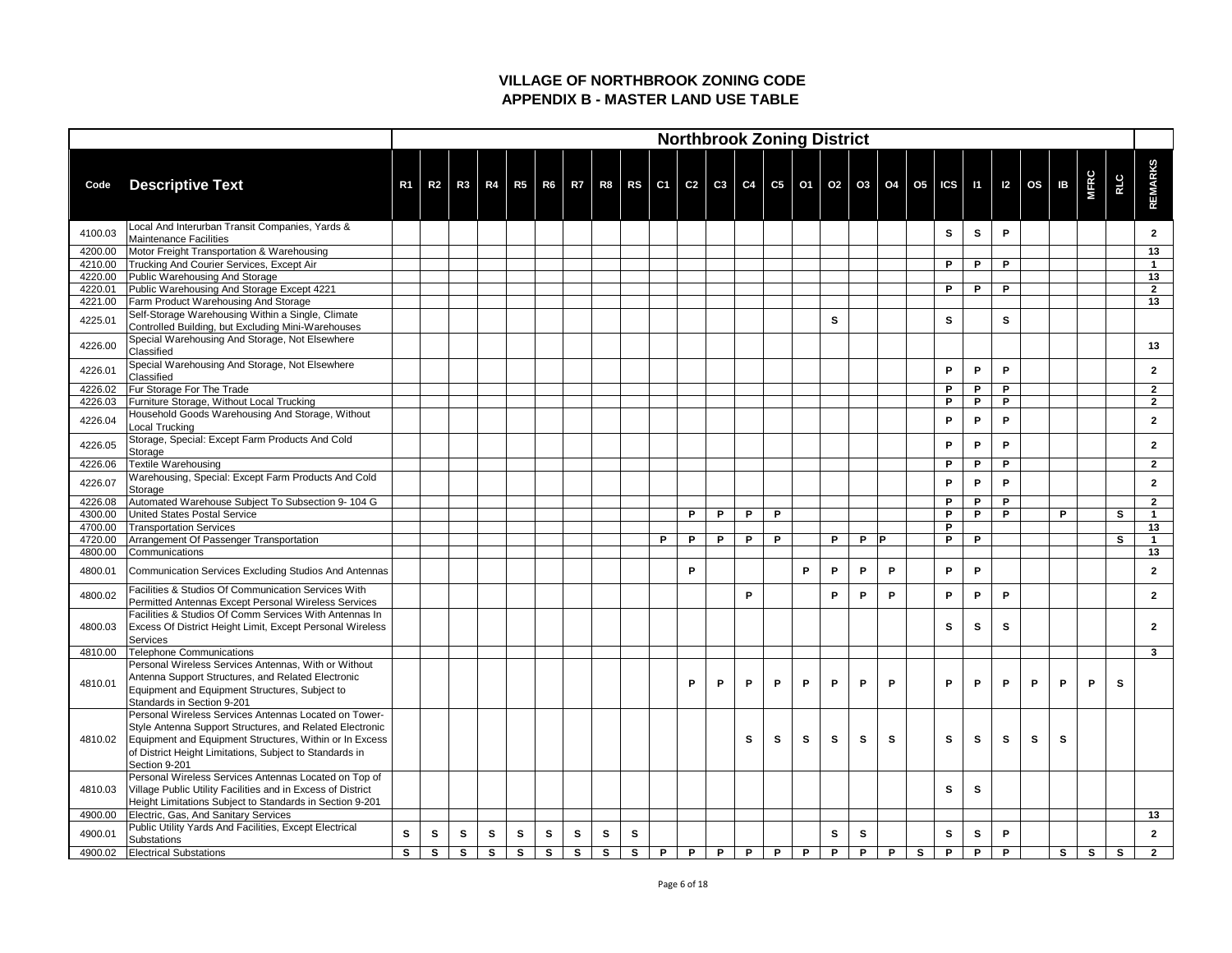|                    |                                                                                                                                                    |                |                |    |  |  |  |     |   |   |          | <b>Northbrook Zoning District</b>                                                   |  |              |              |   |              |              |   |                     |             |              |                |
|--------------------|----------------------------------------------------------------------------------------------------------------------------------------------------|----------------|----------------|----|--|--|--|-----|---|---|----------|-------------------------------------------------------------------------------------|--|--------------|--------------|---|--------------|--------------|---|---------------------|-------------|--------------|----------------|
| Code               | <b>Descriptive Text</b>                                                                                                                            | R <sub>1</sub> | R <sub>2</sub> | R3 |  |  |  |     |   |   |          | R4   R5   R6   R7   R8   RS   C1   C2   C3   C4   C5   O1   O2   O3   O4   O5   ICS |  |              |              |   |              |              |   | $11$   12   OS   1B | <b>MFRC</b> | <b>RLC</b>   | <b>REMARKS</b> |
| 4900.03            | Antennas In Excess Of Height Limitations Accessory To<br><b>Elec Util Facil</b>                                                                    |                |                |    |  |  |  |     |   |   |          |                                                                                     |  | $\mathbf{s}$ |              |   |              |              |   |                     |             |              |                |
| 4900.04            | Village Public Utility Yards and Facilities with Structures in<br>Excess of 55 Feet in Height                                                      |                |                |    |  |  |  |     |   |   |          |                                                                                     |  |              |              |   | S            | S            |   |                     |             |              |                |
| 4900.05            | Village Public Utility Yards and Facilities with a Lot Area<br>Less than 40,000 Square Feet                                                        |                |                |    |  |  |  |     |   |   |          |                                                                                     |  |              |              |   | S            | $\mathbf{s}$ |   |                     |             |              |                |
| 4953.01            | Construction and Demolition Debris Material Recycling<br>Facilities With or Without Outdoor Storage, Subject to<br>Standards in Subsection 7-109 J |                |                |    |  |  |  |     |   |   |          |                                                                                     |  |              |              |   |              |              | S |                     |             |              | $\mathbf{2}$   |
|                    | <b>WHOLESALE TRADE</b>                                                                                                                             |                |                |    |  |  |  |     |   |   |          |                                                                                     |  |              |              |   |              |              |   |                     |             |              |                |
| 5000.00            | Wholesale Trade-Durable Goods                                                                                                                      |                |                |    |  |  |  |     |   |   |          |                                                                                     |  |              |              |   |              |              |   |                     |             |              | 13             |
| 5000.01            | Wholesale Trade-Durable Goods Excluding 5012, 5015,<br>5030, 5052 & 5093                                                                           |                |                |    |  |  |  |     |   |   |          |                                                                                     |  |              |              |   | P            | P            | P |                     |             |              | $\mathbf 2$    |
| 5012.00            | Automobiles And Other Motor Vehicles                                                                                                               |                |                |    |  |  |  |     |   |   |          |                                                                                     |  |              |              |   |              |              |   |                     |             |              | 13             |
| 5015.00            | Motor Vehicle Parts, Used                                                                                                                          |                |                |    |  |  |  |     |   |   |          |                                                                                     |  |              |              |   |              |              |   |                     |             |              | 13             |
| 5030.00            | Lumber And Other Construction Materials                                                                                                            |                |                |    |  |  |  |     |   |   |          |                                                                                     |  |              |              |   |              |              | S |                     |             |              |                |
| 5052.00            | Coal And Other Minerals And Ores<br>Scrap And Waste Materials                                                                                      |                |                |    |  |  |  |     |   |   |          |                                                                                     |  |              |              |   |              |              |   |                     |             |              | 13<br>13       |
| 5093.00<br>5100.00 | Wholesale Trade-Nondurable Goods                                                                                                                   |                |                |    |  |  |  |     |   |   |          |                                                                                     |  |              |              |   |              |              |   |                     |             |              | 13             |
| 5100.01            | Wholesale Trade-Nondurable Goods Except 5150,5170 &<br>5198                                                                                        |                |                |    |  |  |  |     |   |   |          |                                                                                     |  |              |              |   | P            | P            | P |                     |             |              | $\mathbf{2}$   |
| 5150.00            | <b>Farm-Product Raw Materials</b>                                                                                                                  |                |                |    |  |  |  |     |   |   |          |                                                                                     |  |              |              |   |              |              |   |                     |             |              | 13             |
| 5170.00            | Petroleum And Petroleum Products                                                                                                                   |                |                |    |  |  |  |     |   |   |          |                                                                                     |  |              |              |   |              |              |   |                     |             |              | 13             |
| 5198.00            | Paints, Varnishes And Supplies                                                                                                                     |                |                |    |  |  |  |     |   |   |          |                                                                                     |  |              |              |   |              |              |   |                     |             |              | 13             |
|                    | <b>RETAIL TRADE</b>                                                                                                                                |                |                |    |  |  |  |     |   |   |          |                                                                                     |  |              |              |   |              |              |   |                     |             |              |                |
| 5200.00            | Building Materials, Hardware, Garden Supply, & Mobile<br>Home Dealers                                                                              |                |                |    |  |  |  |     |   |   |          |                                                                                     |  |              |              |   |              |              |   |                     |             |              | 13             |
| 5210.00            | Lumber And Other Building Materials Dealers                                                                                                        |                |                |    |  |  |  |     |   |   |          |                                                                                     |  |              |              |   | S            | $\mathbf{s}$ |   |                     |             |              |                |
| 5230.00            | Paint, Glass And Wallpaper Stores                                                                                                                  |                |                |    |  |  |  | C/S | P | P | P        | P                                                                                   |  |              |              |   |              |              |   |                     |             | S.           |                |
| 5250.00            | <b>Hardware Stores</b>                                                                                                                             |                |                |    |  |  |  | C/S | P | P | P        | P                                                                                   |  |              |              |   |              |              |   |                     |             | S            |                |
| 5261.00            | Retail Nurseries, Lawn & Garden Supply Stores                                                                                                      |                |                |    |  |  |  |     |   |   |          |                                                                                     |  |              |              |   |              |              |   |                     |             |              | 13             |
| 5261.01            | Retail Nurseries, Lawn & Garden Supply Stores Excluding<br><b>Open Yards</b>                                                                       |                |                |    |  |  |  | C/S | P | P | P        | P                                                                                   |  |              |              | P |              |              |   |                     |             | S            | $\mathbf{2}$   |
| 5261.02            | Retail Nurseries, Lawn & Garden Supply Stores With<br><b>Open Yards</b>                                                                            |                |                |    |  |  |  |     | S | S | <b>S</b> | S                                                                                   |  |              |              |   | P            | P            |   |                     |             |              | $\mathbf{2}$   |
| 5261.03            | Retail Nurseries, Lawn & Garden Supply Stores With<br>Open Yards & a Landscape Waste Transfer Station                                              |                |                |    |  |  |  |     | S |   |          |                                                                                     |  |              |              |   |              |              |   |                     |             |              |                |
| 5300.00            | <b>General Merchandise Stores</b>                                                                                                                  |                |                |    |  |  |  | C/S | P | P | P        | P                                                                                   |  |              |              |   |              |              |   |                     |             | $\mathbf{s}$ |                |
| 5400.00            | <b>Food Stores</b>                                                                                                                                 |                |                |    |  |  |  | C/S | P | P | P        | P                                                                                   |  |              |              |   |              |              |   |                     |             | S            |                |
| 5500.00            | Automotive Dealers & Gasoline Service Stations                                                                                                     |                |                |    |  |  |  |     |   |   |          |                                                                                     |  |              |              |   |              |              |   |                     |             |              | 13             |
| 5510.00            | Motor Vehicle Dealers (New & Used)                                                                                                                 |                |                |    |  |  |  |     |   |   |          |                                                                                     |  |              |              |   |              |              |   |                     |             |              | 13             |
| 5510.01            | Motor Vehicle Dealers (New & Used) But Not Open Sales<br>Lots                                                                                      |                |                |    |  |  |  |     |   |   |          | P                                                                                   |  |              |              |   | Ρ            | P            |   |                     |             |              | $\overline{2}$ |
| 5510.02            | Motor Vehicle Dealers (New & Used) With Open Sales<br>Lots                                                                                         |                |                |    |  |  |  |     |   |   |          | S                                                                                   |  |              |              |   | S            | $\mathbf{s}$ |   |                     |             |              | $\mathbf{2}$   |
| 5530.00            | Auto And Home Appliances Stores But Not Including<br>Service Bays- See 7530                                                                        |                |                |    |  |  |  |     | P | P | P        | P                                                                                   |  |              |              |   |              |              |   |                     |             | S            |                |
| 5541.00            | <b>Gasoline Service Stations</b>                                                                                                                   |                |                |    |  |  |  |     | S | S |          | $\mathbf{s}$                                                                        |  | S            | $\mathbf{s}$ |   |              |              |   |                     |             |              |                |
| 5550.00            | <b>Boat Dealers</b>                                                                                                                                |                |                |    |  |  |  |     |   |   |          |                                                                                     |  |              |              |   | $\mathbf{s}$ | $\mathbf{s}$ |   |                     |             |              |                |
| 5570.00            | Motor Cycle Dealers                                                                                                                                |                |                |    |  |  |  |     |   |   |          | S                                                                                   |  |              |              |   |              |              |   |                     |             |              |                |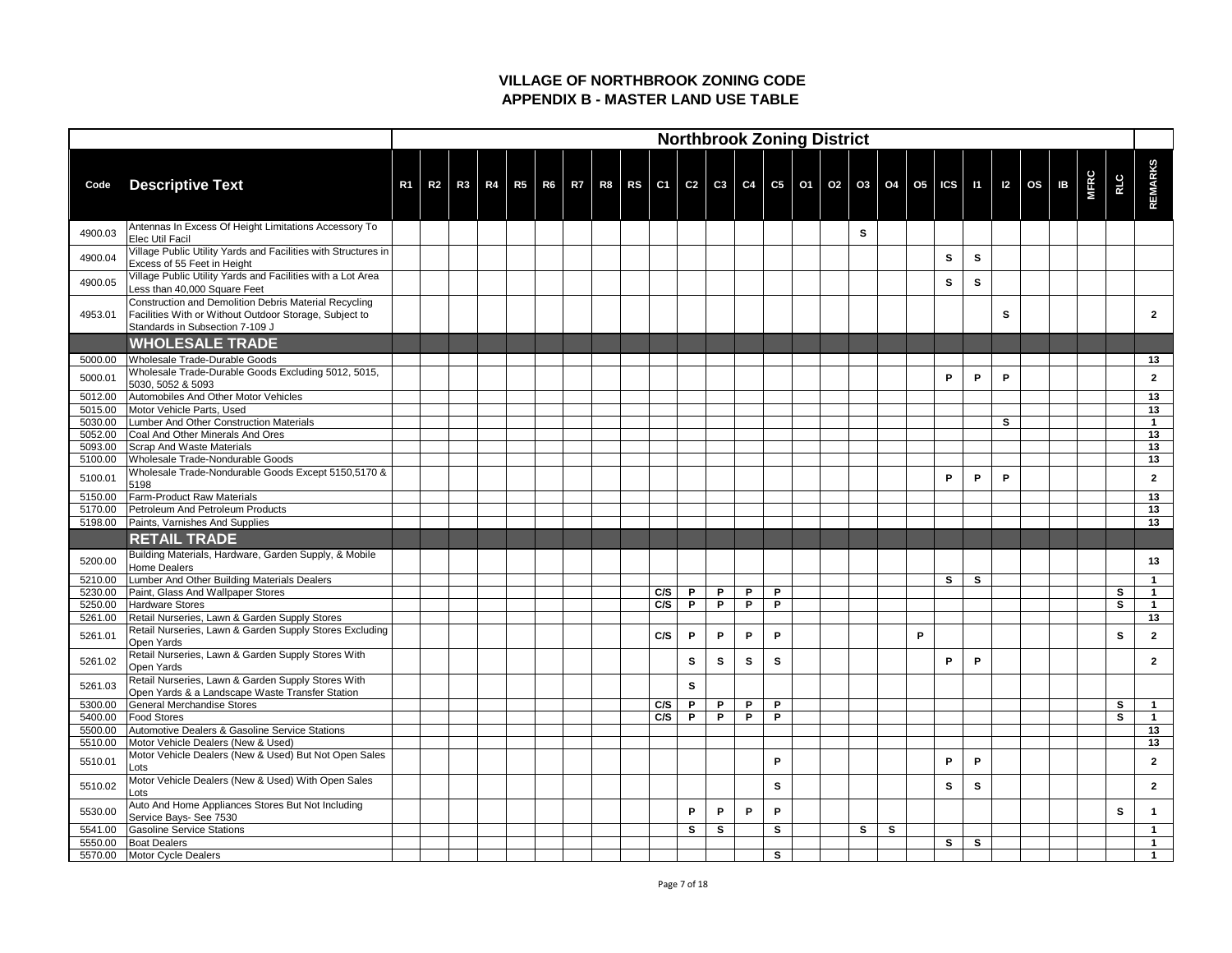|                    |                                                            |                |                |  |  |  |     |              |              |   |              | <b>Northbrook Zoning District</b> |              |    |                                                                                               |              |              |   |           |    |              |              |                                  |
|--------------------|------------------------------------------------------------|----------------|----------------|--|--|--|-----|--------------|--------------|---|--------------|-----------------------------------|--------------|----|-----------------------------------------------------------------------------------------------|--------------|--------------|---|-----------|----|--------------|--------------|----------------------------------|
| Code               | <b>Descriptive Text</b>                                    | R <sub>1</sub> | R <sub>2</sub> |  |  |  |     |              |              |   |              |                                   |              |    | R3   R4   R5   R6   R7   R8   RS   C1   C2   C3   C4   C5   O1   O2   O3   O4   O5   ICS   I1 |              |              |   | $ 12 $ OS | IB | <b>MFRC</b>  | <b>REC</b>   | <b>REMARKS</b>                   |
| 5600.00            | Apparel And Accessory Stores                               |                |                |  |  |  | C/S | P            | $\mathsf{P}$ | P | P            |                                   |              |    |                                                                                               |              |              |   |           |    |              | S            | $\mathbf 1$                      |
| 5700.00            | Home Furniture, Furnishings And Equipment Stores           |                |                |  |  |  | C/S | P            | P            | P | P            |                                   |              |    |                                                                                               |              |              |   |           |    |              | S            |                                  |
| 5800.00            | <b>Eating And Drinking Places</b>                          |                |                |  |  |  |     |              |              |   |              |                                   |              |    |                                                                                               |              |              |   |           |    |              |              | 13                               |
| 5812.00            | <b>Eating Places</b>                                       |                |                |  |  |  |     |              |              |   |              |                                   |              |    |                                                                                               |              |              |   |           |    |              |              | 13                               |
| 5812.01            | Eating Places Except 5812.02,5812.03,& 5812.04             |                |                |  |  |  |     | P            | P            | P | P            |                                   | P            | P  | P                                                                                             | <b>S</b>     | S            |   |           |    | $\mathbf{s}$ | S            | $\overline{2}$                   |
| 5812.02            | Live Entertainment Accessory To Permitted Eating Places    |                |                |  |  |  |     | P            | P            | P | P            |                                   | P            | P  | P                                                                                             | <b>S</b>     | S            |   |           |    | S            | S            | $\mathbf{2}$                     |
| 5812.03            | Outdoor Seating Accessory To Permitted Eating Places       |                |                |  |  |  |     | P            | P            | P | P            |                                   | P            | P  | P                                                                                             | P            | P            |   |           |    | P            | P            | $\mathbf{2}$                     |
| 5812.04            | Carry-Out Eating Places                                    |                |                |  |  |  |     | P            | P            | P | P            |                                   | $\mathbf{s}$ | S  | S                                                                                             | <b>S</b>     | $\mathbf{s}$ |   |           |    | $\mathbf{s}$ | S            | $\overline{2}$                   |
| 5812.05            | Caterers For Food Service, Off-Premises                    |                |                |  |  |  |     |              |              |   |              |                                   |              |    |                                                                                               | P            | P            |   |           |    |              |              |                                  |
| 5813.00            | Drinking Places (Alcoholic Beverages)                      |                |                |  |  |  |     |              |              |   |              |                                   |              |    |                                                                                               |              |              |   |           |    |              |              | 13                               |
| 5813.01            | Drinking Places Accessory To Permitted Eating Places       |                |                |  |  |  |     | P            | P            | P | P            |                                   | P            | P  | P                                                                                             | $\mathbf{s}$ | S            |   |           |    |              | S            | $\overline{2}$                   |
| 5813.02            | Drinking Places Accessory to Permitted Eating Places       |                |                |  |  |  |     | S.           | S            | S | S            |                                   | S            | S. | S                                                                                             | <b>S</b>     | S            |   |           |    | S            | S            |                                  |
|                    | with Live Entertainment                                    |                |                |  |  |  |     |              |              |   |              |                                   |              |    |                                                                                               |              |              |   |           |    |              |              |                                  |
| 5900.00            | Miscellaneous Retail                                       |                |                |  |  |  |     |              |              |   |              |                                   |              |    |                                                                                               |              |              |   |           |    |              |              | 13                               |
| 5912.00            | Drug Stores And Proprietary Stores                         |                |                |  |  |  | C/S | P            | P            | P | P            |                                   |              |    |                                                                                               |              |              |   |           |    |              | S            |                                  |
| 5912.01            | Medical Cannabis Dispensary                                |                |                |  |  |  |     |              |              |   |              |                                   |              |    | S                                                                                             |              |              |   |           |    |              |              |                                  |
| 5920.00            | Liquor Stores                                              |                |                |  |  |  | C/S | P            | P            | P | P            |                                   |              |    |                                                                                               |              |              |   |           |    |              | S            |                                  |
| 5920.01            | Liquor Stores With Accessory Food Sales                    |                |                |  |  |  |     |              |              |   |              |                                   |              | S  |                                                                                               |              |              |   |           |    |              |              |                                  |
| 5930.00            | <b>Used Merchandise Stores</b>                             |                |                |  |  |  | C/S | P            | P            | P | P            |                                   |              |    |                                                                                               |              |              |   |           |    |              | S            |                                  |
| 5940.00            | Miscellaneous Shopping Goods Stores                        |                |                |  |  |  | C/S | P            | P            | P | P            |                                   |              |    |                                                                                               |              |              |   |           |    |              | S            |                                  |
| 5960.00            | Nonstore Retailers                                         |                |                |  |  |  |     |              |              |   |              |                                   |              |    |                                                                                               | P            | P            | P |           |    |              |              |                                  |
| 5980.00            | <b>Fuel Dealers</b>                                        |                |                |  |  |  |     |              |              |   |              |                                   |              |    |                                                                                               |              |              |   |           |    |              |              | 13                               |
| 5980.01            | Fuel Dealers Except 5983 & 5984<br><b>Fuel Oil Dealers</b> |                |                |  |  |  |     |              |              |   |              |                                   |              |    |                                                                                               |              |              | S |           |    |              |              | $\overline{2}$<br>13             |
| 5983.00            |                                                            |                |                |  |  |  |     |              |              |   |              |                                   |              |    |                                                                                               |              |              |   |           |    |              |              |                                  |
| 5984.00<br>5992.00 | Liquefied Petroleum Gas (Bottled Gas) Dealers<br>Florists  |                |                |  |  |  | C/S | $\mathsf{P}$ | P            | P | $\mathsf{P}$ |                                   |              |    |                                                                                               |              |              |   |           | P  | P            | $\mathbf{s}$ | 13                               |
| 5993.00            | <b>Tobacco Stores And Stands</b>                           |                |                |  |  |  |     | P.           | P            | P | P            |                                   | P            | P  | P                                                                                             |              |              |   |           | P  |              | S            |                                  |
| 5994.00            | News Dealers And Newsstands                                |                |                |  |  |  | C/S | P            | P            | P | P            |                                   | P            | P  | P                                                                                             |              |              |   |           | P  | P            | S            |                                  |
| 5995.00            | <b>Optical Goods Stores</b>                                |                |                |  |  |  | C/S | P            | P            | P | P            |                                   |              |    |                                                                                               |              |              |   |           |    |              | S            |                                  |
| 5999.00            | Miscellaneous Retail Stores Not Elsewhere Classified       |                |                |  |  |  |     |              |              |   |              |                                   |              |    |                                                                                               |              |              |   |           |    |              |              | 13                               |
| 5999.01            | Miscellaneous Retail Stores, Not Elsewhere Classified      |                |                |  |  |  | C/S | P            | P            | P | P            |                                   |              |    |                                                                                               |              |              |   |           |    |              | S            | $\mathbf{2}$                     |
| 5999.03            | Architectural Supplies - Retail                            |                |                |  |  |  |     | P            | P            | P | P            |                                   |              |    |                                                                                               |              |              |   |           |    |              | S            | $\mathbf{2}$                     |
| 5999.04            | Art Dealers-Retail                                         |                |                |  |  |  |     | P            | P            | P | P            |                                   |              |    |                                                                                               |              |              |   |           |    |              | S            | $\mathbf{2}$                     |
| 5999.05            | Artificial Flowers-Retail                                  |                |                |  |  |  |     | P            | P            | P | P            |                                   |              |    |                                                                                               |              |              |   |           |    |              | $\mathbf{s}$ | $\mathbf{2}$                     |
| 5999.06            | Artist's Supply And Material Stores-Retail                 |                |                |  |  |  |     | P            | P            | P | P            |                                   |              |    |                                                                                               |              |              |   |           |    |              | S            | $2^{\circ}$                      |
| 5999.07            | Autograph And Philatelist Supply Stores- Retail            |                |                |  |  |  |     | P            | P            | P | P            |                                   |              |    |                                                                                               |              |              |   |           |    |              | S            | $2^{\circ}$                      |
| 5999.08            | Awning Shops-Retail                                        |                |                |  |  |  |     | P            | P            | P | P            |                                   |              |    |                                                                                               |              |              |   |           |    |              | S            | $2^{\circ}$                      |
| 5999.09            | <b>Baby Carriages-Retail</b>                               |                |                |  |  |  |     | P.           | P            | P | P            |                                   |              |    |                                                                                               |              |              |   |           |    |              | S            | $\overline{2}$                   |
| 5999.10            | <b>Banner Shops-Retail</b>                                 |                |                |  |  |  |     | P            | P            | P | P            |                                   |              |    |                                                                                               |              |              |   |           |    |              | S            | $\overline{2}$                   |
| 5999.11            | Binoculars-Retail                                          |                |                |  |  |  |     | P            | P            | P | P            |                                   |              |    |                                                                                               |              |              |   |           |    |              | S            | $\overline{2}$                   |
| 5999.12            | <b>Cake Decorating Supplies-Retail</b>                     |                |                |  |  |  |     | P            | P            | P | P            |                                   |              |    |                                                                                               |              |              |   |           |    |              | S            | $\mathbf{2}$                     |
| 5999.13            | Candle Shops-Retail                                        |                |                |  |  |  |     | P            | P            | P | P            |                                   |              |    |                                                                                               |              |              |   |           |    |              | S            | $\mathbf{2}$                     |
| 5999.14            | Coin Shops-Retail, Except Mail Order                       |                |                |  |  |  |     | P            | P            | P | P            |                                   |              |    |                                                                                               |              |              |   |           |    |              | S            | $\mathbf{2}$                     |
| 5999.15            | <b>Cosmetics Stores-Retail</b>                             |                |                |  |  |  |     | P            | P            | P | P            |                                   |              |    |                                                                                               |              |              |   |           |    |              | S            | $2^{\circ}$                      |
| 5999.16            | Electric Razor Shops-Retail                                |                |                |  |  |  |     | P            | P            | P | P            |                                   |              |    |                                                                                               |              |              |   |           |    |              | $\mathbf{s}$ | $\mathbf{2}$                     |
| 5999.17            | <b>Flag Shops-Retail</b>                                   |                |                |  |  |  |     | P            | P            | P | P            |                                   |              |    |                                                                                               |              |              |   |           |    |              | S            | $2^{\circ}$                      |
| 5999.18            | Gem Stones, Rough-Retail                                   |                |                |  |  |  |     | P            | P            | P | P            |                                   |              |    |                                                                                               |              |              |   |           |    |              | S            | $\mathbf{2}$                     |
| 5999.19            | Hearing Aids-Retail                                        |                |                |  |  |  |     | P            | P            | P | P            |                                   |              |    |                                                                                               |              |              |   |           |    |              | S            | $2^{\circ}$                      |
| 5999.20            | Hot Tubs-Retail                                            |                |                |  |  |  |     | P            | P            | P | P            |                                   |              |    |                                                                                               |              |              |   |           |    |              | S            | $\overline{2}$                   |
| 5999.21            | Ice Dealers                                                |                |                |  |  |  |     |              |              |   |              |                                   |              |    |                                                                                               | P            | P            | P |           |    |              |              | $\overline{2}$<br>$\overline{2}$ |
| 5999.22            | Monuments, Finished To Custom Order-Retail                 |                |                |  |  |  |     | P.           | $\mathsf{P}$ | P | P            |                                   |              |    |                                                                                               |              |              |   |           |    |              |              |                                  |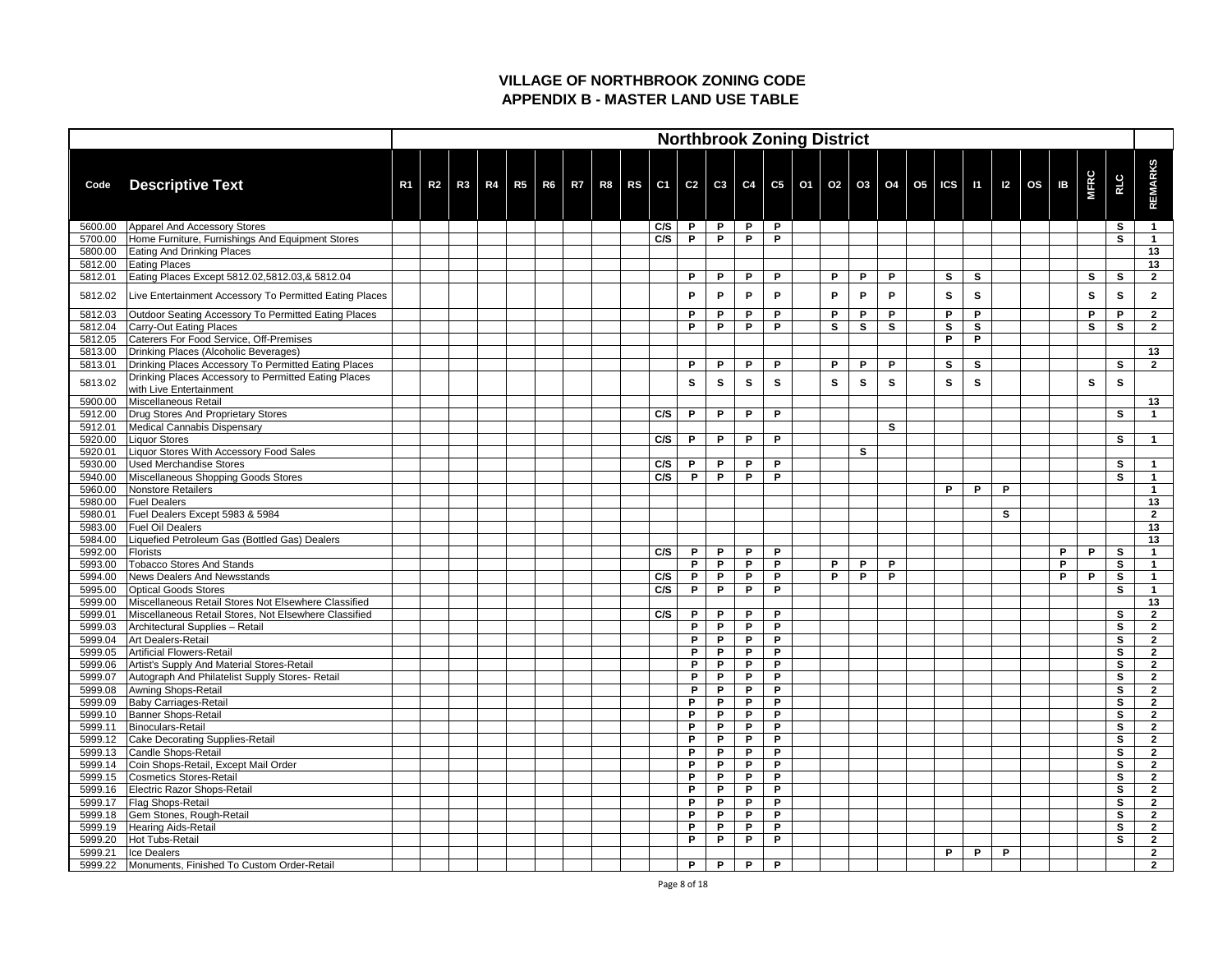|                    |                                                                                                                     |                |                |    |                                  |  |  |   |        |              |        |              | <b>Northbrook Zoning District</b>                |        |        |              |                              |              |              |              |                     |   |              |            |                                  |
|--------------------|---------------------------------------------------------------------------------------------------------------------|----------------|----------------|----|----------------------------------|--|--|---|--------|--------------|--------|--------------|--------------------------------------------------|--------|--------|--------------|------------------------------|--------------|--------------|--------------|---------------------|---|--------------|------------|----------------------------------|
| Code               | <b>Descriptive Text</b>                                                                                             | R <sub>1</sub> | R <sub>2</sub> | R3 | R4   R5   R6   R7   R8   RS   C1 |  |  |   |        |              |        |              | C2   C3   C4   C5   O1   O2   O3   O4   O5   ICS |        |        |              |                              |              |              |              | $11$   12   OS   1B |   | <b>MFRC</b>  | <b>RLC</b> | <b>REMARKS</b>                   |
| 5999.23            | Orthopedic And Artificial Limb Stores-Retail                                                                        |                |                |    |                                  |  |  |   | P.     | P            | P      | P            |                                                  |        |        |              |                              |              |              |              |                     |   |              | S          | $\overline{2}$                   |
| 5999.24            | <b>Pet Food Stores-Retail</b>                                                                                       |                |                |    |                                  |  |  |   | P      | P            | P      | P            |                                                  |        |        |              |                              |              |              |              |                     |   |              | S          | $\mathbf{2}$                     |
| 5999.25            | Pet Shops-Retail                                                                                                    |                |                |    |                                  |  |  |   | P      | P            | P.     | P            |                                                  |        |        |              |                              |              |              |              |                     |   |              | S          | $\mathbf{2}$                     |
| 5999.26            | Picture Frames, Ready Made-Retail                                                                                   |                |                |    |                                  |  |  |   | P      | P            | P<br>P | P<br>P       |                                                  |        |        |              |                              |              |              |              |                     |   |              | S          | $\overline{2}$                   |
| 5999.27<br>5999.28 | Police Supply Stores-Retail<br>Religious Goods Stores (Other Than Books)- Retail                                    |                |                |    |                                  |  |  |   | P<br>P | P<br>P       | P      | P            |                                                  |        |        |              |                              |              |              |              |                     |   |              | S          | $\overline{2}$<br>$\overline{2}$ |
| 5999.29            | <b>Rock And Stone Specimens-Retail</b>                                                                              |                |                |    |                                  |  |  |   | P      | P            | P      | P            |                                                  |        |        |              |                              |              |              |              |                     |   |              | S          | $\overline{2}$                   |
| 5999.30            | Rubber Stamp Stores-Retail                                                                                          |                |                |    |                                  |  |  |   | P      | P            | P      | P            |                                                  |        |        |              |                              |              |              |              |                     |   |              | S          | $\overline{2}$                   |
| 5999.31            | Stamps, Philatelist-Retail: Except Mail Order                                                                       |                |                |    |                                  |  |  |   | P      | P            | P      | P            |                                                  |        |        |              |                              |              |              |              |                     |   |              | S          | $\mathbf{2}$                     |
| 5999.32            | Stones, Crystalline: Rough-Retail                                                                                   |                |                |    |                                  |  |  |   | P      | P            | P      | P            |                                                  |        |        |              |                              |              |              |              |                     |   |              | S          | $\overline{2}$                   |
| 5999.33            | Swimming Pools, Home: Not Installed-Retail                                                                          |                |                |    |                                  |  |  |   | P      | P            | P      | P            |                                                  |        |        |              |                              | P            |              |              |                     |   |              |            | $\overline{2}$                   |
| 5999.34            | Telephone Stores-Retail                                                                                             |                |                |    |                                  |  |  |   | P      | P            | P      | P            |                                                  |        |        |              |                              |              |              |              |                     |   |              | S          | $\mathbf{2}$                     |
| 5999.35            | Telescopes-Retail                                                                                                   |                |                |    |                                  |  |  |   | P      | P            | P      | P            |                                                  |        |        |              |                              |              |              |              |                     |   |              | S          | $\mathbf{2}$                     |
| 5999.36            | <b>Tent Shops-Retail</b>                                                                                            |                |                |    |                                  |  |  |   | P.     | P            | P.     | P            |                                                  |        |        |              |                              |              |              |              |                     |   |              | S          | $\mathbf{2}$                     |
| 5999.37            | Trophy Shops-Retail                                                                                                 |                |                |    |                                  |  |  |   | P<br>P | P<br>P       | P<br>P | P<br>P       |                                                  |        |        |              |                              |              |              |              |                     |   |              | S          | $\overline{2}$                   |
| 5999.38<br>5999.39 | <b>Typewriter Stores-Retail</b><br><b>Whirlpool Baths-Retail</b>                                                    |                |                |    |                                  |  |  |   | P.     | P            | P      | P            |                                                  |        |        |              |                              | P            |              |              |                     |   |              | S<br>S     | $\overline{2}$<br>$\overline{2}$ |
|                    | <b>FINANCIAL, INSURANCE &amp; REAL</b><br><b>ESTATE</b>                                                             |                |                |    |                                  |  |  |   |        |              |        |              |                                                  |        |        |              |                              |              |              |              |                     |   |              |            |                                  |
| 6000.00            | Depository Institutions                                                                                             |                |                |    |                                  |  |  |   |        |              |        |              |                                                  |        |        |              |                              |              |              |              |                     |   |              |            | 13                               |
| 6000.01            | Depository Institutions Except 6000.02,6000.03, 6000.04<br>& 6000.05                                                |                |                |    |                                  |  |  |   | P      | P            | P      | P            |                                                  | P      | P      | P            |                              |              |              |              |                     |   |              | S          | $\mathbf{2}$                     |
| 6000.03            | Automatic Teller Machines Located within a Building Other<br>Than That of the Inst That Svcs It, as a Principal Use |                |                |    |                                  |  |  |   | P      | P            | P      | P            | P                                                | P      | P      | P            |                              |              |              |              |                     | P | P            | P          | $\overline{2}$                   |
| 6000.04            | Limited Financial Services Facilities, Without Drive-In And<br>Ext. Atm's                                           |                |                |    |                                  |  |  |   | P      | P            | P      | P            |                                                  | P.     | P      | P            |                              | $\mathbf{s}$ | $\mathbf{s}$ |              |                     |   |              | S          | $\mathbf{2}$                     |
| 6000.05            | Automatic Teller Machines Located on the Exterior of a<br><b>Building</b>                                           |                |                |    |                                  |  |  |   | P      | P            | P      | P            | P                                                | P      | P      | P            |                              |              |              |              |                     |   | P            | P          |                                  |
| 6100.00            | Nondepository Credit Institutions                                                                                   |                |                |    |                                  |  |  |   |        |              |        |              |                                                  |        |        |              |                              |              |              |              |                     |   |              |            | 13                               |
| 6100.01            | <b>Credit Agencies Other Than Banks</b>                                                                             |                |                |    |                                  |  |  |   | P.     | P            | P      | P            |                                                  | P      | P      | P            |                              |              |              |              |                     |   |              | S          | $\overline{2}$                   |
| 6200.00            | Security And Commodity Brokers, Dealers, Exchanges &<br>Services                                                    |                |                |    |                                  |  |  | P | P      | P            | P      | P            |                                                  | P      | P      | P            |                              | P            | P            |              |                     |   |              | S          |                                  |
| 6300.00<br>6400.00 | <b>Insurance Carriers</b><br>Insurance Agents, Brokers & Services                                                   |                |                |    |                                  |  |  | P | P      | P            | P      | P            |                                                  | P<br>P | P<br>P | Þ<br>P       | $\mathbf{s}$<br>$\mathbf{s}$ | P<br>P       | P<br>P       |              |                     |   |              | S<br>S     |                                  |
| 6500.00            | <b>Real Estate</b>                                                                                                  |                |                |    |                                  |  |  |   |        |              |        |              |                                                  |        |        |              |                              |              |              |              |                     |   |              | S          | 13                               |
| 6500.01            | Real Estate Establishments Except 6530 & 6553                                                                       |                |                |    |                                  |  |  |   |        |              |        |              |                                                  | P      | P      | P            |                              | P            | P            |              |                     |   |              |            | $\overline{2}$                   |
| 6512.00            | Operators Of Nonresidential Buildings                                                                               |                |                |    |                                  |  |  |   |        |              |        |              |                                                  |        |        |              |                              |              |              |              |                     |   |              |            | 13                               |
| 6512.01            | Theatre Buildings (Ownership & Operation)                                                                           |                |                |    |                                  |  |  |   |        |              | S      | $\mathbf{s}$ |                                                  |        |        |              |                              |              |              |              |                     |   |              |            | $\mathbf{2}$                     |
| 6530.00            | <b>Real Estate Agents And Managers</b>                                                                              |                |                |    |                                  |  |  | P | P      | P            | P      | P            |                                                  | P      | P      | P            | $\mathbf{s}$                 | P            | P            |              |                     |   |              | S          |                                  |
| 6553.00            | Cemetery Subdividers And Developers                                                                                 |                |                |    |                                  |  |  |   |        |              |        |              |                                                  |        |        |              |                              |              |              |              |                     |   |              |            | 13                               |
| 6700.00            | Holding And Other Investment Offices                                                                                |                |                |    |                                  |  |  | P | P      | P            | P      | P            |                                                  | P      | P      | P            |                              | P            | P            |              |                     |   |              | S          |                                  |
|                    | <b>SERVICES</b>                                                                                                     |                |                |    |                                  |  |  |   |        |              |        |              |                                                  |        |        |              |                              |              |              |              |                     |   |              |            |                                  |
| 7000.00            | Hotels, Rooming Houses, Camps, & Other Lodging Places                                                               |                |                |    |                                  |  |  |   |        |              |        |              |                                                  |        |        |              |                              |              |              |              |                     |   |              |            | 13                               |
| 7000.01            | Hotels, Except Residential                                                                                          |                |                |    |                                  |  |  |   |        |              |        | $\mathbf{s}$ |                                                  |        |        | $\mathbf{s}$ |                              |              |              |              |                     |   | $\mathbf{s}$ |            | $\mathbf{2}$                     |
| 7000.02            | Extended Stay Hotel (Not Transient Residence)<br><b>Personal Services</b>                                           |                |                |    |                                  |  |  |   |        |              |        |              |                                                  |        |        |              |                              |              |              |              |                     |   | $\mathbf{s}$ |            | 13                               |
| 7200.00<br>7211.00 | Power Laundries, Family & Commercial                                                                                |                |                |    |                                  |  |  |   | S      | $\mathbf{s}$ |        |              |                                                  |        |        |              |                              | P            | P            | $\mathsf{P}$ |                     |   |              |            |                                  |
|                    |                                                                                                                     |                |                |    |                                  |  |  |   |        |              |        |              |                                                  |        |        |              |                              |              |              |              |                     |   |              |            |                                  |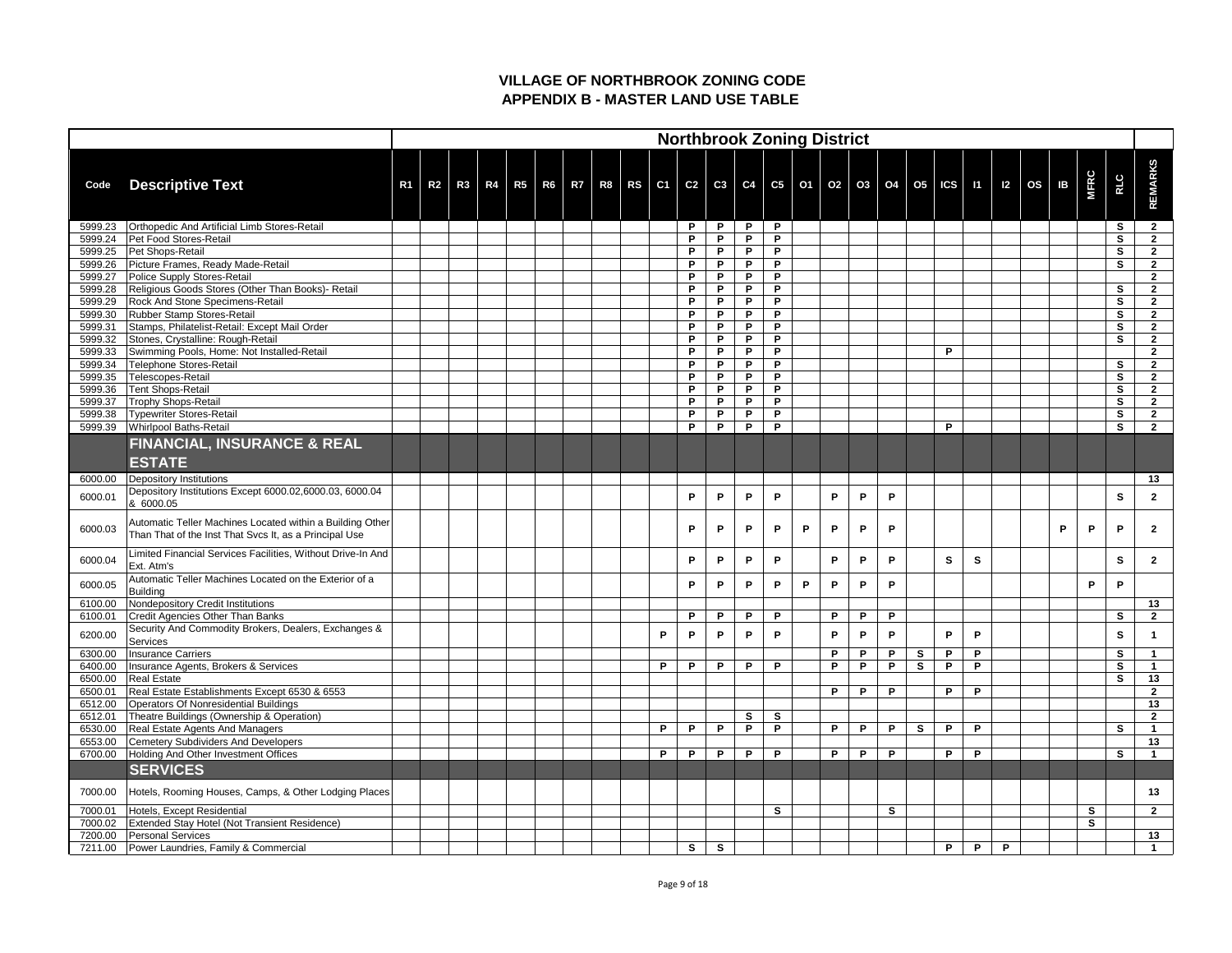|         |                                                                          |                |                |    |  |  |  |     |              |              |              |              | <b>Northbrook Zoning District</b> |   |   |                                                                                                    |              |   |   |   |              |             |              |                      |
|---------|--------------------------------------------------------------------------|----------------|----------------|----|--|--|--|-----|--------------|--------------|--------------|--------------|-----------------------------------|---|---|----------------------------------------------------------------------------------------------------|--------------|---|---|---|--------------|-------------|--------------|----------------------|
| Code    | <b>Descriptive Text</b>                                                  | R <sub>1</sub> | R <sub>2</sub> | R3 |  |  |  |     |              |              |              |              |                                   |   |   | R4   R5   R6   R7   R8   RS   C1   C2   C3   C4   C5   O1   O2   O3   O4   O5   ICS   I1   I2   OS |              |   |   |   | $\mathbf{B}$ | <b>MFRC</b> | <b>RLC</b>   | <b>REMARKS</b>       |
| 7212.00 | Garment Pressing, And Agents For Laundries And<br>Drycleaners            |                |                |    |  |  |  |     | P            | P            | P            | P            |                                   |   |   |                                                                                                    |              |   |   |   | P            |             | S            |                      |
| 7213.00 | <b>Linen Supply</b>                                                      |                |                |    |  |  |  |     |              |              |              |              |                                   |   |   |                                                                                                    |              | P | P | P |              |             |              |                      |
| 7215.00 | Coin-Operated Laundries And Drycleaning                                  |                |                |    |  |  |  |     | P            | P            |              | P            |                                   |   |   |                                                                                                    |              |   |   |   |              |             | $\mathbf{s}$ |                      |
| 7216.00 | Dry Cleaning Plants, Except Rug Cleaning                                 |                |                |    |  |  |  |     | $\mathbf{s}$ | $\mathbf{s}$ |              | $\mathbf{s}$ |                                   |   |   |                                                                                                    |              | P | P | P |              |             |              |                      |
| 7217.00 | Carpet And Upholstery Cleaning                                           |                |                |    |  |  |  |     |              |              |              |              |                                   |   |   |                                                                                                    |              | P | P | P |              |             |              |                      |
| 7218.00 | Industrial Launderers                                                    |                |                |    |  |  |  |     |              |              |              |              |                                   |   |   |                                                                                                    |              | P | P | P |              |             |              |                      |
| 7219.00 | Laundry And Garment Services, Not Elsewhere Classified                   |                |                |    |  |  |  | C/S |              |              |              |              |                                   |   |   |                                                                                                    |              |   |   |   |              |             |              | 13                   |
| 7219.01 | Laundry And Garment Services, Not Elsewhere Classified                   |                |                |    |  |  |  |     |              |              |              |              |                                   |   |   |                                                                                                    |              | P | P | P |              |             |              | $\mathbf{2}$         |
| 7219.02 | Diaper Service                                                           |                |                |    |  |  |  |     |              |              |              |              |                                   |   |   |                                                                                                    |              | P | P | P |              |             |              | $\mathbf{2}$         |
| 7219.03 | Dressmaking Services On Material Owned By Individual<br><b>Customers</b> |                |                |    |  |  |  |     |              |              |              |              |                                   |   |   |                                                                                                    |              | P | P | P |              |             |              | $\mathbf{2}$         |
| 7219.04 | Fur Garments: Cleaning, Repairing, And Storage                           |                |                |    |  |  |  |     |              |              |              |              |                                   |   |   |                                                                                                    |              | P | P | P |              |             |              | $\mathbf{2}$         |
| 7219.05 | <b>Garment Alteration And Repair Shops</b>                               |                |                |    |  |  |  |     |              |              |              |              |                                   |   |   |                                                                                                    |              | P | P | P |              |             |              | $\mathbf{2}$         |
| 7219.06 | Hand Laundries                                                           |                |                |    |  |  |  |     |              |              |              |              |                                   |   |   |                                                                                                    |              | P | P | P |              |             |              | $\overline{2}$       |
| 7219.07 | Laundries, Except Power And Coin-Operated                                |                |                |    |  |  |  |     |              |              |              |              |                                   |   |   |                                                                                                    |              | P | P | P |              |             |              | $\overline{2}$       |
| 7219.08 | Pillow Cleaning And Renovating                                           |                |                |    |  |  |  |     |              |              |              |              |                                   |   |   |                                                                                                    |              | P | P | P |              |             |              | $\mathbf{2}$         |
| 7219.09 | Repair Of Furs And Other Garments For Individuals                        |                |                |    |  |  |  |     |              |              |              |              |                                   |   |   |                                                                                                    |              | P | P | P |              |             |              | $\overline{2}$       |
| 7219.10 | Reweaving Textiles (Mending Service)                                     |                |                |    |  |  |  |     |              |              |              |              |                                   |   |   |                                                                                                    |              | P | P | P |              |             |              | $\mathbf{2}$         |
| 7219.11 | Storage Of Furs And Other Garments For Individuals                       |                |                |    |  |  |  |     |              |              |              |              |                                   |   |   |                                                                                                    |              | P | P | D |              |             |              | $\overline{2}$       |
| 7219.12 | <b>Tailor Shops</b>                                                      |                |                |    |  |  |  | P   | P            | P            | P            | P            |                                   |   |   |                                                                                                    |              |   |   |   |              |             | S            | $\overline{2}$       |
| 7220.00 | Photographic Studios, Portrait                                           |                |                |    |  |  |  | C/S | P.           | P            | P            | P            |                                   |   |   |                                                                                                    |              |   |   |   |              |             | S            |                      |
| 7230.00 | <b>Beauty Shops</b>                                                      |                |                |    |  |  |  | C/S | P            | P            | P            | P            |                                   |   |   |                                                                                                    |              |   |   |   |              | S           | $\mathbf{s}$ |                      |
|         | 7240.00 Barber Shops                                                     |                |                |    |  |  |  | C/S | P            | P.           | P            | P            |                                   |   |   |                                                                                                    |              |   |   |   |              | S           | S            |                      |
| 7250.00 | Shoe Repair Shops And Shoeshine Parlors                                  |                |                |    |  |  |  | C/S | P.           | P.           | P            | P            |                                   |   |   |                                                                                                    |              |   |   |   |              |             | $\mathbf{s}$ |                      |
| 7261.00 | <b>Funeral Service And Crematories</b>                                   |                |                |    |  |  |  |     |              |              |              |              |                                   |   |   |                                                                                                    |              |   |   |   |              |             |              | 13                   |
| 7261.01 | <b>Funeral Services</b>                                                  |                |                |    |  |  |  |     | $\mathbf{s}$ |              |              |              |                                   |   |   |                                                                                                    |              |   |   |   |              |             |              | $\mathbf{2}$         |
| 7261.02 | <b>Funeral Directors</b>                                                 |                |                |    |  |  |  |     | $\mathbf{s}$ |              |              |              |                                   |   |   |                                                                                                    |              |   |   |   |              |             |              | $\mathbf{2}$         |
| 7261.03 | <b>Funeral Homes Or Parlors</b>                                          |                |                |    |  |  |  |     | S            |              |              |              |                                   |   |   |                                                                                                    |              |   |   |   |              |             |              | $\mathbf{2}$         |
| 7261.04 | Morticians                                                               |                |                |    |  |  |  |     | S            |              |              |              |                                   |   |   |                                                                                                    |              |   |   |   |              |             |              | $\mathbf{2}$         |
| 7261.05 | Undertakers                                                              |                |                |    |  |  |  |     | S            |              |              |              |                                   |   |   |                                                                                                    |              |   |   |   |              |             |              | $\mathbf{2}$         |
| 7291.00 | <b>Tax Return Preparation Services</b>                                   |                |                |    |  |  |  |     | P            | P.           | P            | P            |                                   | P | P | P                                                                                                  | $\mathbf{s}$ |   |   |   |              |             | <b>S</b>     | $\blacktriangleleft$ |
| 7299.00 | Miscellaneous Personal Services, Not Elsewhere<br>Classified             |                |                |    |  |  |  |     |              |              |              |              |                                   |   |   |                                                                                                    |              |   |   |   |              |             |              | 13                   |
| 7299.01 | Miscellaneous Personal Services, Not Elsewhere<br>Classified             |                |                |    |  |  |  |     | P            | P            | P            | P            |                                   |   |   |                                                                                                    |              |   |   |   |              |             | S            | $\mathbf{2}$         |
| 7299.02 | <b>Babysitting Bureaus</b>                                               |                |                |    |  |  |  |     | P            | P            | P            | P            |                                   |   |   |                                                                                                    |              |   |   |   |              |             |              | $\mathbf{2}$         |
| 7299.03 | Bartering Services For Individuals                                       |                |                |    |  |  |  |     | P            | P            | P            | P            |                                   |   |   |                                                                                                    |              |   |   |   |              |             |              | $\mathbf{2}$         |
| 7299.04 | <b>Birth Certificate Agencies</b>                                        |                |                |    |  |  |  |     | P            | P            | P            | P            |                                   |   |   |                                                                                                    |              |   |   |   |              |             |              | $\mathbf{2}$         |
| 7299.05 | Blood Pressure Testing, Coin Operated                                    |                |                |    |  |  |  |     | P.           | P            | P            | P            |                                   |   |   |                                                                                                    |              |   |   |   |              |             |              | $\mathbf{2}$         |
| 7299.06 | Buyer's Clubs                                                            |                |                |    |  |  |  |     | P            | P            | P            | P            |                                   |   |   |                                                                                                    |              |   |   |   |              |             |              | $\mathbf{2}$         |
| 7299.07 | Car Title And Tag Service                                                |                |                |    |  |  |  |     | P            | P            | P            | P            |                                   |   |   |                                                                                                    |              |   |   |   |              |             |              | $\mathbf{2}$         |
| 7299.08 | Checkroom Concessions Or Services                                        |                |                |    |  |  |  |     | P            | P            | P            | P            |                                   |   |   |                                                                                                    |              |   |   |   |              |             |              | $\mathbf{2}$         |
| 7299.09 | Clothing Rental, Except Industrial Launderers And Linen<br>Supply        |                |                |    |  |  |  |     | P            | P            | P            | P            |                                   |   |   |                                                                                                    |              |   |   |   |              |             |              | $\mathbf{2}$         |
| 7299.10 | Coin-Operated Service Machine Operation: Scales,<br>Shoeshine, Lockers   |                |                |    |  |  |  |     | P            | P            | P            | P            |                                   |   |   |                                                                                                    |              |   |   |   |              |             |              | $\mathbf{2}$         |
| 7299.11 | College Clearinghouses                                                   |                |                |    |  |  |  |     | P            | P            | P            | P            |                                   |   |   |                                                                                                    |              |   |   |   |              |             |              | $\mathbf{2}$         |
| 7299.12 | Computer Photography Or Portraits                                        |                |                |    |  |  |  |     | P            | P            | P            | P            |                                   |   |   |                                                                                                    |              |   |   |   |              |             |              | $\overline{2}$       |
| 7299.13 | <b>Consumer Buying Service</b>                                           |                |                |    |  |  |  |     | P            | $\mathsf{P}$ | $\mathsf{P}$ | P            |                                   |   |   |                                                                                                    |              |   |   |   |              |             |              | $\overline{2}$       |
|         |                                                                          |                |                |    |  |  |  |     |              |              |              |              |                                   |   |   |                                                                                                    |              |   |   |   |              |             |              |                      |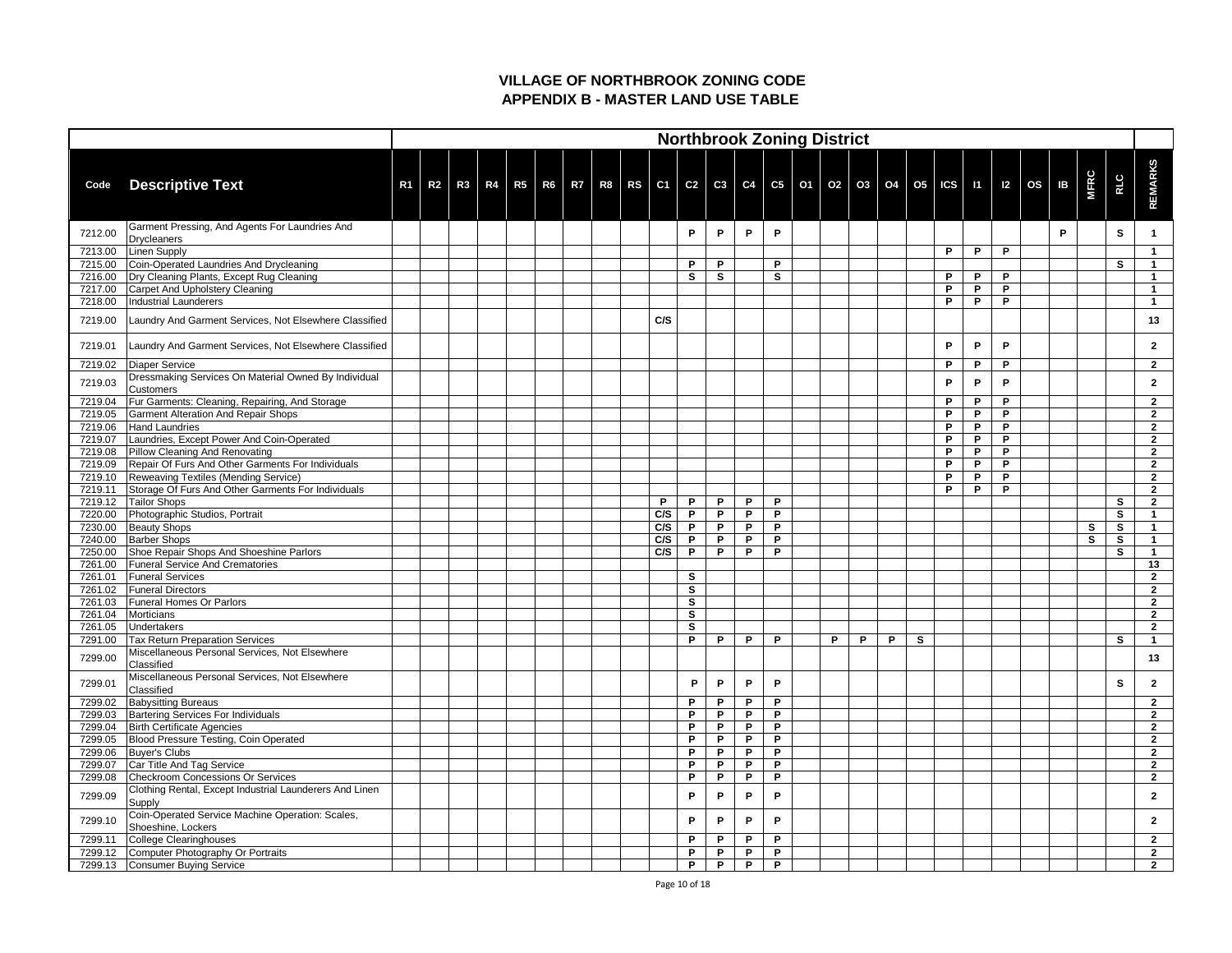|         |                                                                        |                |    |  |  |  |  |        | <b>Northbrook Zoning District</b>                                                                       |        |        |   |   |    |              |              |     |     |    |             |            |                                  |
|---------|------------------------------------------------------------------------|----------------|----|--|--|--|--|--------|---------------------------------------------------------------------------------------------------------|--------|--------|---|---|----|--------------|--------------|-----|-----|----|-------------|------------|----------------------------------|
| Code    | <b>Descriptive Text</b>                                                | R <sub>1</sub> | R2 |  |  |  |  |        | R3   R4   R5   R6   R7   R8   RS   C1   C2   C3   C4   C5   O1   O2   O3   O4   O5   ICS   I1   I2   OS |        |        |   |   |    |              |              |     |     | IB | <b>MFRC</b> | <b>RLC</b> | <b>REMARKS</b>                   |
|         |                                                                        |                |    |  |  |  |  |        |                                                                                                         |        |        |   |   |    |              |              |     |     |    |             |            |                                  |
| 7299.14 | Costume Rental                                                         |                |    |  |  |  |  | P      | P                                                                                                       | P      | P      |   |   |    |              |              |     |     |    |             |            | $\overline{2}$                   |
| 7299.15 | Dating Service                                                         |                |    |  |  |  |  | P.     | P                                                                                                       | P      | P      |   |   |    |              |              |     |     |    |             |            | $\overline{2}$                   |
| 7299.16 | Debt Counseling Or Adjustment Service To Individuals                   |                |    |  |  |  |  | P.     | P                                                                                                       | P      | P      |   |   |    |              |              |     |     |    |             |            | $\overline{2}$                   |
| 7299.17 | Depilatory Salons                                                      |                |    |  |  |  |  | P      | P                                                                                                       | P      | P      |   |   |    |              |              |     |     |    |             | S          | $\overline{2}$                   |
| 7299.18 | <b>Diet Workshops</b>                                                  |                |    |  |  |  |  | P      | P                                                                                                       | P      | P      |   |   |    |              |              |     |     |    |             |            | $\mathbf{2}$                     |
| 7299.19 | Dress Suit Rental                                                      |                |    |  |  |  |  | P      | P                                                                                                       | P      | P      |   |   |    |              |              |     |     |    |             |            | $\overline{2}$                   |
| 7299.20 | Electrolysis (Hair Removal)                                            |                |    |  |  |  |  | P      | P                                                                                                       | P      | P      |   |   |    |              |              |     |     |    |             | S          | $\mathbf{2}$                     |
| 7299.21 | Genealogical Investigation Service                                     |                |    |  |  |  |  | P      | P                                                                                                       | P      | P      |   |   |    |              |              |     |     |    |             |            | $\overline{2}$                   |
| 7299.22 | Hair Removal (Electrolysis)                                            |                |    |  |  |  |  | P      | P                                                                                                       | P      | P      |   |   |    |              |              |     |     |    |             | S          | $\mathbf{2}$                     |
| 7299.23 | Hair Weaving Or Replacement Service                                    |                |    |  |  |  |  | P      | P                                                                                                       | P      | P      |   |   |    |              |              |     |     |    |             | S          | $\overline{2}$                   |
| 7299.24 | Locker Rental, Except Cold Storage                                     |                |    |  |  |  |  | P      | P                                                                                                       | P      | P      |   |   |    |              |              |     |     |    |             |            | $\overline{2}$                   |
| 7299.25 | Marriage Bureaus                                                       |                |    |  |  |  |  | P      | P                                                                                                       | P      | P      |   |   |    |              |              |     |     |    |             |            | $\overline{2}$                   |
| 7299.26 | Porter Service                                                         |                |    |  |  |  |  | P      | P                                                                                                       | P      | P      |   |   |    |              |              |     |     |    |             |            | $\overline{2}$                   |
| 7299.27 | Quilting For Individuals                                               |                |    |  |  |  |  | P      | P                                                                                                       | P      | P      |   |   |    |              |              |     |     |    |             |            | $\overline{2}$                   |
| 7299.28 | <b>Scalp Treatment Service</b>                                         |                |    |  |  |  |  | P      | P                                                                                                       | P      | P      |   |   |    |              |              |     |     |    |             | S          | $\mathbf{2}$                     |
| 7299.29 | Shopping Service For Individuals                                       |                |    |  |  |  |  | P      | P                                                                                                       | P<br>P | P      |   |   |    |              |              |     |     |    |             |            | $\overline{2}$                   |
| 7299.30 | <b>Tanning Salons</b>                                                  |                |    |  |  |  |  | P      | P                                                                                                       | P      | P      |   |   |    |              |              |     |     |    |             | S          | $\mathbf{2}$                     |
| 7299.31 | <b>Tuxedo Rental</b>                                                   |                |    |  |  |  |  | P      | P                                                                                                       | P      | P      |   |   |    |              |              |     |     |    |             | S          | $\overline{2}$                   |
| 7299.32 | <b>Valet Parking</b>                                                   |                |    |  |  |  |  | P<br>P | P<br>P                                                                                                  | P      | P<br>P |   |   |    |              |              |     |     |    |             |            | $\overline{2}$<br>$\overline{2}$ |
| 7299.33 | Wardrobe Service, Except Theatrical                                    |                |    |  |  |  |  |        |                                                                                                         |        |        |   |   |    |              |              |     |     |    |             |            |                                  |
| 7300.00 | <b>Business Services</b>                                               |                |    |  |  |  |  |        |                                                                                                         |        |        |   |   |    |              |              |     |     |    |             | S          | 13                               |
| 7300.01 | Business Services Except 7340, 7352, 7353, 7359.01, &<br>7389.01       |                |    |  |  |  |  | P      | P                                                                                                       | P      | P      | P | P | P  |              | P            | P   |     |    |             | S          | $\overline{2}$                   |
| 7310.00 | <b>Advertising Agencies</b>                                            |                |    |  |  |  |  |        |                                                                                                         |        |        |   |   |    | S            |              |     |     |    |             |            |                                  |
| 7330.01 | Mailing, Commercial Art, And Stenographic Services,                    |                |    |  |  |  |  |        |                                                                                                         |        |        |   |   |    | S            |              |     |     |    |             |            |                                  |
|         | Excluding 7334                                                         |                |    |  |  |  |  |        |                                                                                                         |        |        |   |   |    |              |              |     |     |    |             |            |                                  |
| 7340.00 | Services To Dwellings And Other Buildings                              |                |    |  |  |  |  |        |                                                                                                         |        |        |   |   |    |              | P            | P   | P   |    |             |            | $\blacktriangleleft$             |
| 7352.00 | Medical Equipment Rental And Leasing                                   |                |    |  |  |  |  | P      | P                                                                                                       |        |        |   |   |    |              | P            | P   | P   |    |             | S          |                                  |
| 7353.00 | Heavy Construction Equipment Rental And Leasing                        |                |    |  |  |  |  |        |                                                                                                         |        |        |   |   |    |              |              |     | S   |    |             |            |                                  |
| 7359.00 | Equipment Rental And Leasing, Not Elsewhere Classified                 |                |    |  |  |  |  |        |                                                                                                         |        |        |   |   |    |              |              |     |     |    |             |            | 13                               |
| 7359.01 | Equipment Rental And Leasing, Not Elsewhere Classified                 |                |    |  |  |  |  | C/S    | C/S                                                                                                     |        | C/S    |   |   |    |              | C/S          | C/S | C/S |    |             |            | $\mathbf{2}$                     |
| 7370.00 | Computer Programming And Data Processing Services                      |                |    |  |  |  |  |        |                                                                                                         |        |        |   |   |    | S            |              |     |     |    |             |            |                                  |
| 7389.00 | Business Services, Not Elsewhere Classified                            |                |    |  |  |  |  |        |                                                                                                         |        |        |   |   |    |              |              |     |     |    |             |            | 13                               |
| 7389.01 | Business Services, Not Elsewhere Classified                            |                |    |  |  |  |  | P      | P                                                                                                       |        |        | P | P | P  |              | P            | P   |     |    |             | S          | $\overline{2}$                   |
| 7389.02 | Agents And Brokers For Authors And Nonperforming<br><b>Artists</b>     |                |    |  |  |  |  | P      | P                                                                                                       |        |        | P | P | P. | S            | P            | P   |     |    |             |            | $\mathbf{2}$                     |
| 7389.03 | Appraisers, Except Real Estate Appraisers                              |                |    |  |  |  |  | P      | P                                                                                                       |        |        | P | P | P  | S            | P            | P   |     |    |             |            | $\mathbf{2}$                     |
| 7389.04 | Arbitration And Conciliation Services                                  |                |    |  |  |  |  | P      | P                                                                                                       |        |        | P | P | P  | S            | P            | P   |     |    |             |            | $\mathbf{2}$                     |
| 7389.05 | Artists' Agents And Brokers, Except Performing Artists                 |                |    |  |  |  |  | P      | P                                                                                                       |        |        | P | P | P  | $\mathbf{s}$ | P            | P   |     |    |             |            | $\mathbf{2}$                     |
| 7389.06 | Auctioneering Service On A Commission Or Fee Basis                     |                |    |  |  |  |  | P      | P                                                                                                       |        |        | P | P | P  |              | P            | P   |     |    |             |            | $\mathbf{2}$                     |
| 7389.07 | Authors' Agents And Brokers                                            |                |    |  |  |  |  | P      | P                                                                                                       |        |        | P | P | P  | $\mathbf{s}$ | $\mathsf{P}$ | P   |     |    |             |            | $\mathbf{2}$                     |
| 7389.08 | Automobile Recovery Service                                            |                |    |  |  |  |  | P      | P                                                                                                       |        |        | P | P | P  |              | P            | P   |     |    |             |            | $\overline{2}$                   |
| 7389.09 | Automobile Repossession Service                                        |                |    |  |  |  |  | P      | P                                                                                                       |        |        | P | P | P  |              | P            | P   |     |    |             |            | $\mathbf{2}$                     |
| 7389.10 | <b>Bartering Services For Businesses</b>                               |                |    |  |  |  |  | P      | P                                                                                                       |        |        | P | P | P  |              | P            | P   |     |    |             |            | $\mathbf{2}$                     |
| 7389.11 | Bondspersons                                                           |                |    |  |  |  |  | P      | P                                                                                                       |        |        | P | P | P  |              | P            | P   |     |    |             |            | $\mathbf{2}$                     |
| 7389.12 | <b>Business Brokers (Buying And Selling Business</b>                   |                |    |  |  |  |  | P      | P                                                                                                       |        |        | P | P | P. |              | P            | P   |     |    |             |            | $\mathbf{2}$                     |
|         | Enterprises)<br>Charge Account Service (Shopping Plates)—Collection By |                |    |  |  |  |  |        |                                                                                                         |        |        |   |   |    |              |              |     |     |    |             |            |                                  |
| 7389.13 | <b>Individual Frm</b>                                                  |                |    |  |  |  |  | P.     | P                                                                                                       |        |        | P | P | P  |              | P            | P   |     |    |             |            | $\mathbf{2}$                     |
| 7389.14 | <b>Check Validation Service</b>                                        |                |    |  |  |  |  | P      | P                                                                                                       |        |        | P | P | P  |              | P            | P   |     |    |             |            | $\overline{2}$                   |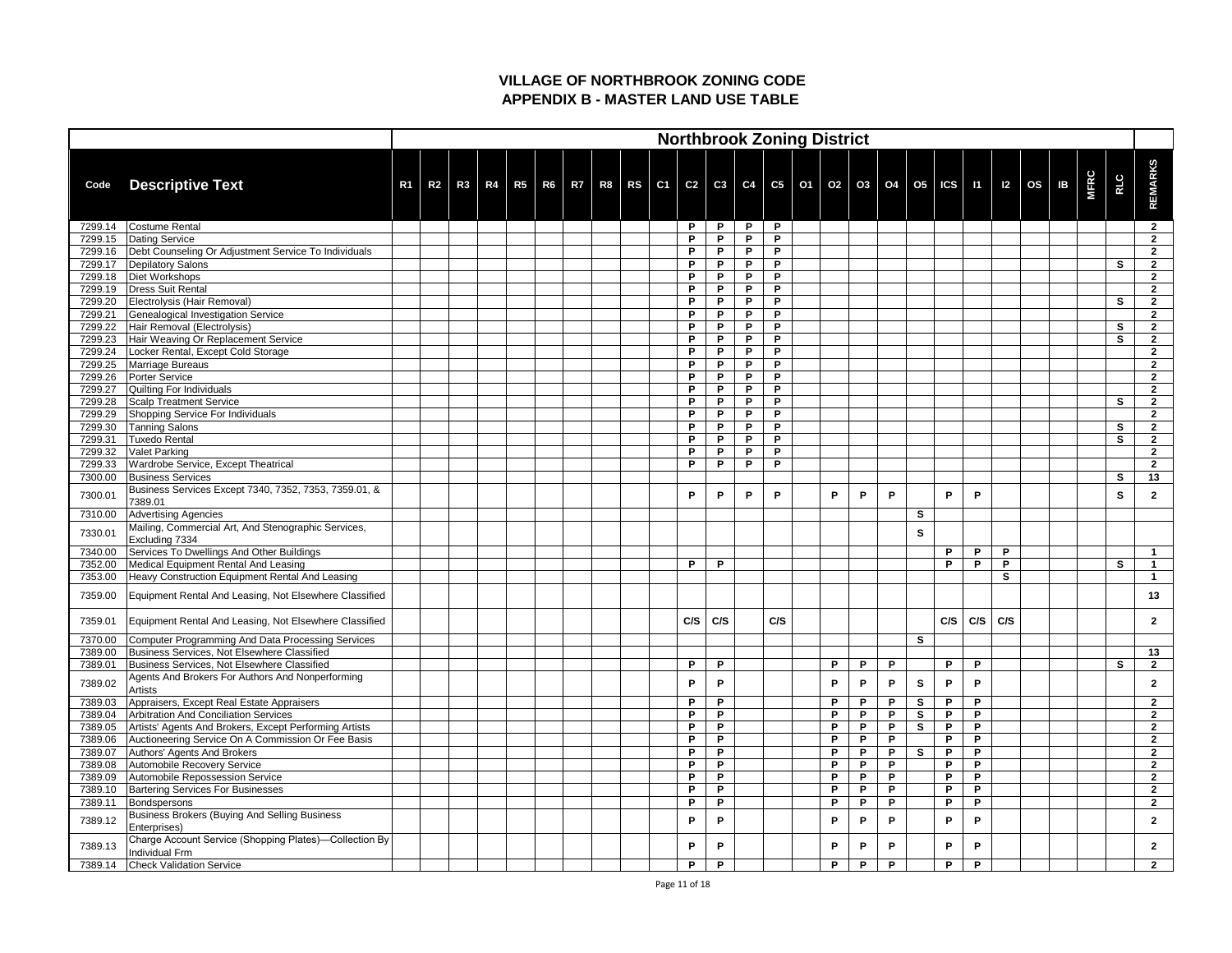|         |                                                                                  |                |                |  |  |  |  |    |    |  | <b>Northbrook Zoning District</b>                                                                       |   |   |   |   |              |   |  |                |             |            |                |
|---------|----------------------------------------------------------------------------------|----------------|----------------|--|--|--|--|----|----|--|---------------------------------------------------------------------------------------------------------|---|---|---|---|--------------|---|--|----------------|-------------|------------|----------------|
|         |                                                                                  |                |                |  |  |  |  |    |    |  |                                                                                                         |   |   |   |   |              |   |  |                |             |            |                |
| Code    | <b>Descriptive Text</b>                                                          | R <sub>1</sub> | R <sub>2</sub> |  |  |  |  |    |    |  | R3   R4   R5   R6   R7   R8   RS   C1   C2   C3   C4   C5   O1   O2   O3   O4   O5   ICS   I1   I2   OS |   |   |   |   |              |   |  | $\overline{B}$ | <b>MFRC</b> | <b>RLC</b> | <b>REMARKS</b> |
|         |                                                                                  |                |                |  |  |  |  |    |    |  |                                                                                                         |   |   |   |   |              |   |  |                |             |            |                |
| 7389.15 | Contractors' Disimbursement Control                                              |                |                |  |  |  |  | P  | P  |  |                                                                                                         | P | P | P |   | P            | P |  |                |             |            | $\overline{2}$ |
| 7389.16 | <b>Convention Bureaus</b>                                                        |                |                |  |  |  |  | P. | P  |  |                                                                                                         | P | P | P |   | P            | P |  |                |             |            | $\mathbf{2}$   |
| 7389.17 | Convention Decorators                                                            |                |                |  |  |  |  | P  | P  |  |                                                                                                         | P | P | P |   | P            | P |  |                |             |            | $\overline{2}$ |
| 7389.18 | Copyright Protection Service                                                     |                |                |  |  |  |  | P  | P. |  |                                                                                                         | D | D | D |   | P            | P |  |                |             |            | 2              |
| 7389.19 | Correct Time Service                                                             |                |                |  |  |  |  | P  | P  |  |                                                                                                         | P | P | P |   | P            | P |  |                |             |            | $\overline{2}$ |
| 7389.20 | Coupon Redemption Service, Except Trading Stamps                                 |                |                |  |  |  |  | P  | P  |  |                                                                                                         | D | P | P |   | P            | P |  |                |             |            | $\overline{2}$ |
| 7389.21 | Credit Card Service (Collection By Individual Firms)                             |                |                |  |  |  |  | P  | P  |  |                                                                                                         | P | P | P |   | P            | P |  |                |             |            | $\overline{2}$ |
| 7389.22 | <b>Decoration Service For Special Events</b>                                     |                |                |  |  |  |  | P  | P  |  |                                                                                                         | D | P | D |   | $\mathsf{P}$ | P |  |                |             |            | $\overline{2}$ |
| 7389.23 | Demonstration Service, Separate From Sale                                        |                |                |  |  |  |  | P  | P  |  |                                                                                                         | P | P | P |   | P            | P |  |                |             |            | $\overline{2}$ |
| 7389.24 | Directories, Telephone: Distribution On A Contract Or Fee<br>Basis               |                |                |  |  |  |  | P  | P  |  |                                                                                                         | P | P | P |   | P            | P |  |                |             |            | $\mathbf{2}$   |
| 7389.25 | Drafting Service, Except Temporary Help                                          |                |                |  |  |  |  | P  | P  |  |                                                                                                         | P | P | P |   | P            | P |  |                |             |            | $\overline{2}$ |
| 7389.26 | Drawback Service, Customs                                                        |                |                |  |  |  |  | P. | P  |  |                                                                                                         | P | P | P |   | P            | P |  |                |             |            | $\mathbf{2}$   |
| 7389.27 | Fire Extinguishers, Service Of                                                   |                |                |  |  |  |  | P  | P  |  |                                                                                                         | P | P | P |   | P            | P |  |                |             |            | $\overline{2}$ |
| 7389.28 | <b>Florists' Telegraph Service</b>                                               |                |                |  |  |  |  | P  | P  |  |                                                                                                         | D | D | D |   | P            | P |  |                |             |            | 2              |
| 7389.29 | Fundraising On A Contract Or Fee Basis                                           |                |                |  |  |  |  | P  | P  |  |                                                                                                         | P | P | P |   | P            | P |  |                |             |            | $\overline{2}$ |
| 7389.30 | Handtool Designers                                                               |                |                |  |  |  |  | P  | P  |  |                                                                                                         | D | P | P |   | P            | P |  |                |             |            | $\overline{2}$ |
| 7389.31 | <b>Handwriting Analysis</b>                                                      |                |                |  |  |  |  | P  | P  |  |                                                                                                         | P | P | P |   | P            | P |  |                |             |            | $\overline{2}$ |
| 7389.32 | Hotel Reservation Service                                                        |                |                |  |  |  |  | P  | P  |  |                                                                                                         | D | P | D |   | P            | P |  |                |             |            | $\overline{2}$ |
| 7389.33 | Interior Decorating Consulting Service, Except Painters<br><b>And Paperhangs</b> |                |                |  |  |  |  | P  | P  |  |                                                                                                         | P | P | P | S | P            | P |  |                |             |            | $\mathbf{2}$   |
| 7389.34 | Interior Designing Service, Except Painters And<br>Paperhangers                  |                |                |  |  |  |  | P  | P  |  |                                                                                                         | Þ | P | P | S | P            | P |  |                |             |            | 2              |
| 7389.35 | <b>Inventory Computing Service</b>                                               |                |                |  |  |  |  | P  | P  |  |                                                                                                         | P | P | P |   | P            | P |  |                |             |            | $\mathbf{2}$   |
| 7389.36 | Lecture Bureaus                                                                  |                |                |  |  |  |  | P  | P  |  |                                                                                                         | P | P | P |   | P            | P |  |                |             |            | $\overline{2}$ |
| 7389.37 | Lettering Service                                                                |                |                |  |  |  |  |    | Р  |  |                                                                                                         |   |   |   |   |              | Р |  |                |             |            |                |
| 7389.38 | Map Drafting Service                                                             |                |                |  |  |  |  | P  | P  |  |                                                                                                         | P | P | P |   | P            | P |  |                |             |            | $\overline{2}$ |
| 7389.39 | Mapmaking, Including Aerial                                                      |                |                |  |  |  |  | P  | P. |  |                                                                                                         | P | P | P |   | P            | P |  |                |             |            | $\mathbf{2}$   |
| 7389.40 | Message Service, Telephone Answering: Except Beeper<br>Service                   |                |                |  |  |  |  | P  | P  |  |                                                                                                         | P | P | P |   | P            | P |  |                |             |            | $\overline{2}$ |
| 7389.41 | Meter Readers, Remote                                                            |                |                |  |  |  |  | P  | P  |  |                                                                                                         | P | P | P |   | P            | P |  |                |             |            | $\mathbf{2}$   |
| 7389.42 | Microfilm Recording And Developing Service                                       |                |                |  |  |  |  | P  | P  |  |                                                                                                         | P | P | P |   | P            | P |  |                |             |            | $\mathbf{2}$   |
| 7389.43 | Mounting Merchandise On Cards On A Contract Or Fee                               |                |                |  |  |  |  | P  | P  |  |                                                                                                         | P | P | P |   | P            | P |  |                |             |            | $\overline{2}$ |
| 7389.44 | Basis<br>Music Distribution Systems, Except Coin-Operated                        |                |                |  |  |  |  | P  | P  |  |                                                                                                         | P | P | P |   | P            | P |  |                |             |            | $\mathbf{2}$   |
| 7389.45 | Notaries Public                                                                  |                |                |  |  |  |  | P  | P  |  |                                                                                                         | P | P | P |   | P            | P |  |                |             |            | $\mathbf{2}$   |
| 7389.46 | Paralegal Service                                                                |                |                |  |  |  |  | P  | P  |  |                                                                                                         | D | D | P |   | P            | P |  |                |             |            | $\mathbf{2}$   |
| 7389.47 | <b>Patent Brokers</b>                                                            |                |                |  |  |  |  | P  | P  |  |                                                                                                         | P | P | P |   | P            | P |  |                |             |            | $\mathbf{2}$   |
| 7389.48 | Patrol Of Electric Transmission Or Gas Lines                                     |                |                |  |  |  |  | P  | P. |  |                                                                                                         | D | P | P |   | P            | P |  |                |             |            | $\mathbf{2}$   |
| 7389.49 | Photogrammetric Mapping Service (Not Professional<br>Engineers)                  |                |                |  |  |  |  | P  | P  |  |                                                                                                         | P | P | P |   | P            | P |  |                |             |            | $\overline{2}$ |
| 7389.50 | Photographic Library Service, Still                                              |                |                |  |  |  |  | P  | P  |  |                                                                                                         | P | P | P |   | P            | P |  |                |             |            | $\mathbf{2}$   |
| 7389.51 | <b>Photography Brokers</b>                                                       |                |                |  |  |  |  | P  | P  |  |                                                                                                         | P | P | P |   | P            | P |  |                |             |            | $\mathbf{2}$   |
| 7389.52 | Pipeline And Power Line Inspection Services                                      |                |                |  |  |  |  | P  | P  |  |                                                                                                         | P | P | P |   | P            | P |  |                |             |            | $\overline{2}$ |
| 7389.53 | Playwrights' Brokers                                                             |                |                |  |  |  |  | P  | P  |  |                                                                                                         | P | P | P |   | P            | P |  |                |             |            | $\overline{2}$ |
| 7389.54 | <b>Post Office Contract Stations</b>                                             |                |                |  |  |  |  | P  | P  |  |                                                                                                         | P | P | P |   | P            | P |  |                |             |            | $\mathbf{2}$   |
| 7389.55 | <b>Presorting Mail Service</b>                                                   |                |                |  |  |  |  | P  | P  |  |                                                                                                         | P | P | P |   | P            | P |  |                |             |            | $\mathbf{2}$   |
| 7389.56 | <b>Press Clipping Service</b>                                                    |                |                |  |  |  |  | P. | P  |  |                                                                                                         | P | P | P |   | P            | P |  |                |             |            | $\mathbf{2}$   |
| 7389.57 | <b>Printed Circuitry Graphic Layout</b>                                          |                |                |  |  |  |  | P  | P  |  |                                                                                                         | P | P | P |   | P            | P |  |                |             |            | $\overline{2}$ |
| 7389.58 | <b>Promoters Of Home Shows And Flower Shows</b>                                  |                |                |  |  |  |  | P  | P  |  |                                                                                                         | D | P | P |   | P            | P |  |                |             |            | $\overline{2}$ |
| 7389.59 | Radio Broadcasting Music Checkers                                                |                |                |  |  |  |  | P  | P  |  |                                                                                                         | P | P | P |   | P            | P |  |                |             |            | $\overline{2}$ |
| 7389.60 | Radio Transcription Service                                                      |                |                |  |  |  |  | P  | P  |  |                                                                                                         | P | P | P |   | P            | P |  |                |             |            | 2 <sub>2</sub> |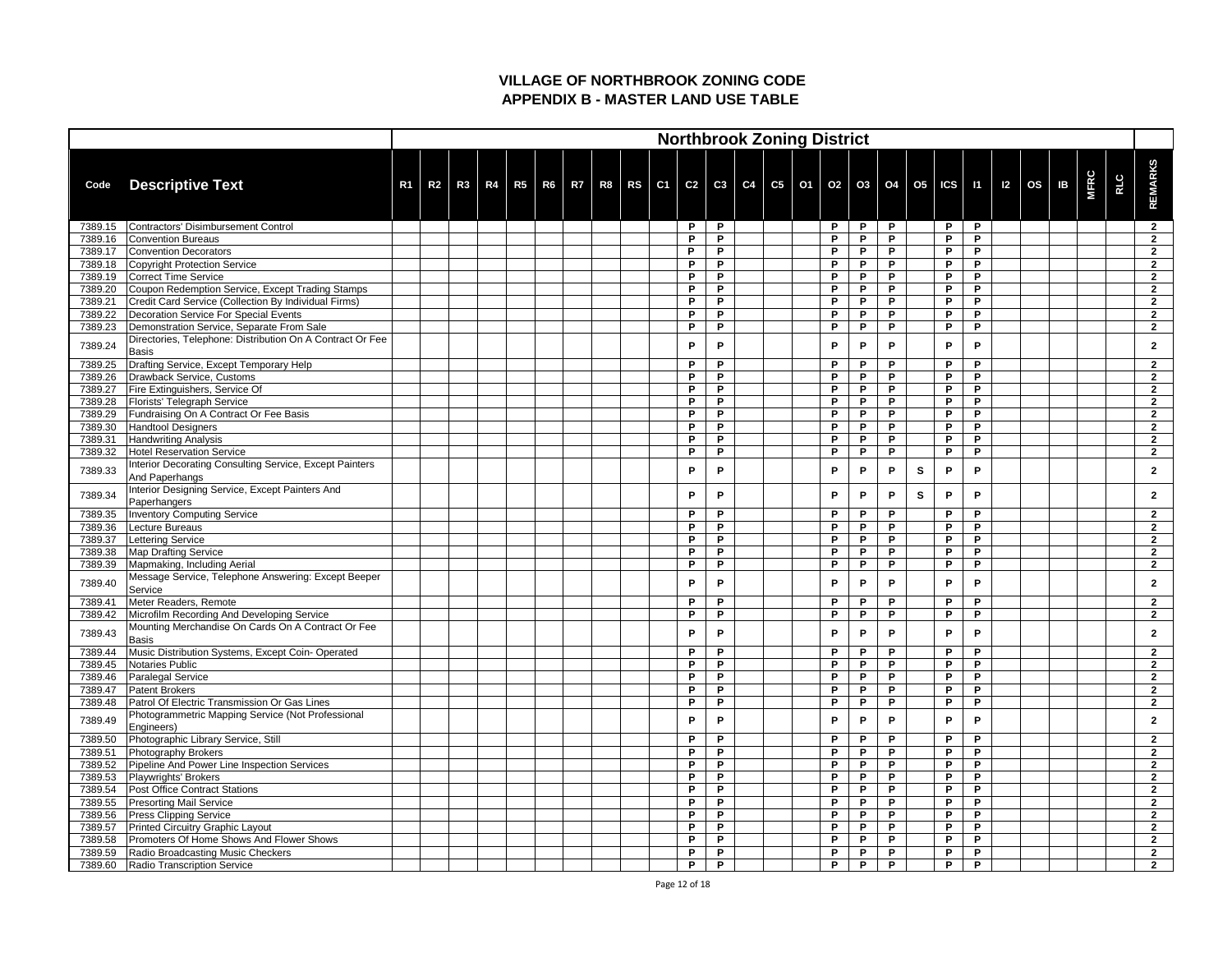|                    |                                                                                                        |                |                |    |  |  |  |     |            |     |              | <b>Northbrook Zoning District</b> |                   |              |                                                                                                    |                   |     |          |             |            |                            |
|--------------------|--------------------------------------------------------------------------------------------------------|----------------|----------------|----|--|--|--|-----|------------|-----|--------------|-----------------------------------|-------------------|--------------|----------------------------------------------------------------------------------------------------|-------------------|-----|----------|-------------|------------|----------------------------|
| Code               | <b>Descriptive Text</b>                                                                                | R <sub>1</sub> | R <sub>2</sub> | R3 |  |  |  |     |            |     |              |                                   |                   |              | R4   R5   R6   R7   R8   RS   C1   C2   C3   C4   C5   O1   O2   O3   O4   O5   ICS   I1   I2   OS |                   |     | IB       | <b>MFRC</b> | <b>RLC</b> | <b>REMARKS</b>             |
| 7389.61            | Redemption Of Trading Stamps                                                                           |                |                |    |  |  |  | P   | P          |     |              | P                                 | P                 | P            | P                                                                                                  | P                 |     |          |             |            | $\mathbf{2}$               |
| 7389.62            | <b>Restaurant Reservation Service</b>                                                                  |                |                |    |  |  |  | P   | P.         |     |              | D                                 | P                 | P            | P                                                                                                  | P                 |     |          |             |            | $\boldsymbol{2}$           |
| 7389.63            | Safety Inspection Service, Except Automotive                                                           |                |                |    |  |  |  | P   | P.         |     |              | D                                 | P                 | P            | P                                                                                                  | P                 |     |          |             |            | $\boldsymbol{\mathcal{P}}$ |
| 7389.64            | Shoe Designers                                                                                         |                |                |    |  |  |  | P   | P.         |     |              | P                                 | P                 | P            | P                                                                                                  | P                 |     |          |             |            | $\mathbf{2}$               |
| 7389.65            | Speakers' Bureaus                                                                                      |                |                |    |  |  |  | P.  | P          |     |              | P                                 | P                 | P            | P                                                                                                  | P                 |     |          |             |            | $\mathbf{2}$               |
| 7389.66            | Styling Of Fashions, Apparel, Furniture, And Textiles                                                  |                |                |    |  |  |  | P   | P          |     |              | D                                 | P                 | P            | P                                                                                                  | P                 |     |          |             |            | $\overline{2}$             |
| 7389.67            | Switchboard Operation Of Private Branch Exchanges                                                      |                |                |    |  |  |  | P   | P          |     |              | P                                 | P                 | P            | P                                                                                                  | P                 |     |          |             |            | $\overline{2}$             |
| 7389.68            | Tax Collection Agencies: Collecting For A City, County, Or<br>State                                    |                |                |    |  |  |  | P   | P          |     |              | P                                 | P                 | P            | P                                                                                                  | P                 |     |          |             |            | $\mathbf{2}$               |
| 7389.69            | Tax Title Dealers: Agencies For City, County, Or State                                                 |                |                |    |  |  |  | P   | P          |     |              | P                                 | P                 | P            | P                                                                                                  | P                 |     |          |             |            | $\mathbf{2}$               |
| 7389.70            | Telemarketing Service On A Contract Or Fee Basis                                                       |                |                |    |  |  |  | P   | P          |     |              | D                                 | P                 | P            | P                                                                                                  | P                 |     |          |             |            | $\overline{2}$             |
| 7389.71            | Telephone Answering, Except Beeper Service                                                             |                |                |    |  |  |  | P   | P.         |     |              | P                                 | P                 | P            | P                                                                                                  | P                 |     |          |             |            | $\overline{2}$             |
|                    | Telephone Solicitation Service On A Contract Or Fee                                                    |                |                |    |  |  |  |     |            |     |              |                                   |                   |              |                                                                                                    |                   |     |          |             |            |                            |
| 7389.72            | Basis                                                                                                  |                |                |    |  |  |  | P   | P          |     |              | P                                 | P                 | P            | P                                                                                                  | P                 |     |          |             |            |                            |
| 7389.73            | Textile Designers                                                                                      |                |                |    |  |  |  | P   | P          |     |              | P                                 | P                 | P            | P                                                                                                  | P                 |     |          |             |            | $\overline{2}$             |
| 7389.74            | Time-Share Condominium Exchanges                                                                       |                |                |    |  |  |  | P.  | P          |     |              | P                                 | P                 | P            | P                                                                                                  | P                 |     |          |             |            | $\mathbf{2}$               |
| 7389.75            | <b>Tourist Information Bureaus</b>                                                                     |                |                |    |  |  |  | P   | P          |     |              | P                                 | P                 | P            | P                                                                                                  | P                 |     |          |             |            | $\mathbf{2}$               |
| 7389.76            | <b>Trade Show Arrangement</b>                                                                          |                |                |    |  |  |  | P   | P          |     |              | D                                 | D                 | D            | P                                                                                                  | P                 |     |          |             |            | $\overline{2}$             |
| 7389.77            | Trading Stamp Promotion And Sale To Stores                                                             |                |                |    |  |  |  | P   | P.         |     |              | D                                 | P                 | P            | P                                                                                                  | P                 |     |          |             |            | $\overline{2}$             |
| 7389.78            | <b>Trading Stamp Redemption</b>                                                                        |                |                |    |  |  |  | P   | P          |     |              | D                                 | P                 | P            | P                                                                                                  | P                 |     |          |             |            | $\overline{2}$             |
| 7389.79            | <b>Translation Service</b>                                                                             |                |                |    |  |  |  | P   | P          |     |              | P                                 | P                 | P            | P                                                                                                  | P                 |     |          |             |            | $\mathbf{\Omega}$          |
| 7389.80            | <b>Welcoming Service</b>                                                                               |                |                |    |  |  |  | P   | P.         |     |              | D                                 | P                 | P            | P                                                                                                  | P                 |     |          |             |            | $\overline{2}$             |
| 7389.81            | Yacht Brokers                                                                                          |                |                |    |  |  |  | P   | P.         |     |              | P                                 | P                 | P            | P                                                                                                  | P                 |     |          |             |            | $\overline{2}$             |
| 7500.00<br>7513.00 | Automotive Repair, Services, & Parking<br>Truck Rental And Leasing, Without Drivers                    |                |                |    |  |  |  |     |            |     |              |                                   |                   |              | <b>S</b>                                                                                           | S                 | S   |          |             |            | 13                         |
| 7514.00            | Passenger Car Rental                                                                                   |                |                |    |  |  |  |     |            |     | C/S          |                                   | $C/S$ $C/S$ $C/S$ |              |                                                                                                    | $C/S$ $C/S$ $C/S$ |     |          |             |            |                            |
| 7515.00            | Passenger Car Leasing                                                                                  |                |                |    |  |  |  |     |            |     | C/S          |                                   | $C/S$ $C/S$ $C/S$ |              |                                                                                                    | $C/S$ $C/S$       | C/S |          |             |            |                            |
| 7519.00            | Utility Trailer And Recreational Vehicle Rental                                                        |                |                |    |  |  |  |     |            |     |              |                                   |                   |              | S                                                                                                  |                   | P   |          |             |            |                            |
| 7521.00            | Automobile Parking                                                                                     |                |                |    |  |  |  |     |            |     |              |                                   |                   |              |                                                                                                    |                   |     |          |             |            | 13                         |
| 7521.01            | Publicly Owned Or Operated Parking Lots                                                                |                |                |    |  |  |  |     |            |     |              |                                   |                   |              | P                                                                                                  |                   |     | S        |             |            | $\mathbf{2}$               |
|                    | Publicly Owned Or Operated Open Storage And                                                            |                |                |    |  |  |  |     |            |     |              |                                   |                   |              |                                                                                                    |                   |     |          |             |            |                            |
| 7521.02            | Maintenance Yards                                                                                      |                |                |    |  |  |  |     |            |     |              |                                   |                   |              | P                                                                                                  |                   |     | <b>S</b> |             |            | $\overline{2}$             |
| 7530.00            | Automotive Repair Shops                                                                                |                |                |    |  |  |  | S   | S<br>(VGO) |     | $\mathbf{s}$ |                                   |                   |              | C/S                                                                                                | C/S               | C/S |          |             |            | 13                         |
| 7540.01            | Automotive Services, Except Repair and Excluding Car<br><b>Washes and Emissions Testing Facilities</b> |                |                |    |  |  |  | S   |            |     | <b>S</b>     |                                   |                   |              | C/S                                                                                                | C/S               | C/S |          |             |            |                            |
| 7542.00            | Car Washes                                                                                             |                |                |    |  |  |  | S   |            |     | $\mathbf{s}$ |                                   | S                 | $\mathbf{s}$ |                                                                                                    |                   |     |          |             |            | -1                         |
| 7542.01            | <b>Automotive Detaling</b>                                                                             |                |                |    |  |  |  |     |            |     |              |                                   |                   |              | $\mathbf{s}$                                                                                       | $\mathbf{s}$      |     |          |             |            |                            |
| 7600.00            | Miscellaneous Repair Services                                                                          |                |                |    |  |  |  |     |            |     |              |                                   |                   |              |                                                                                                    |                   |     |          |             |            | 13                         |
| 7600.01            | Miscellaneous Repair Services (Commercial & Industrial)                                                |                |                |    |  |  |  |     |            |     |              |                                   |                   |              | P                                                                                                  | P                 | P   |          |             |            | $\mathbf{2}$               |
| 7600.02            | Misc Repair Srvcs Lmtd To Household Equip, Frnishngs,<br><b>Personal Articles</b>                      |                |                |    |  |  |  | P   | P          |     | P            |                                   |                   |              | P                                                                                                  | P                 | S   |          |             | S          | $\mathbf{2}$               |
| 7600.03            | Misc. Repair Services - Custom Picture Framing Facilities                                              |                |                |    |  |  |  |     |            |     |              |                                   | P                 |              | P                                                                                                  |                   |     |          |             |            |                            |
| 7800.00            | <b>Motion Pictures</b>                                                                                 |                |                |    |  |  |  |     |            |     |              |                                   |                   |              |                                                                                                    |                   |     |          |             |            | 13                         |
| 7810.00            | Motion Picture Production And Allied Services                                                          |                |                |    |  |  |  |     |            |     |              |                                   |                   |              | P                                                                                                  | P                 | P   |          |             |            |                            |
| 7820.00            | Motion Picture Distribution And Allied Services                                                        |                |                |    |  |  |  |     |            |     |              |                                   |                   |              | P                                                                                                  | P                 | P   |          |             |            |                            |
| 7832.00            | Motion Picture Theaters Except Drive-Ins                                                               |                |                |    |  |  |  |     |            | S   | S            |                                   |                   |              |                                                                                                    |                   |     |          |             |            |                            |
| 7840.00            | Video Tape Rental                                                                                      |                |                |    |  |  |  | P   | P          | P   | P            |                                   |                   |              |                                                                                                    |                   |     |          |             | S          |                            |
| 7900.00            | Amusement And Recreation Services                                                                      |                |                |    |  |  |  |     |            |     |              |                                   |                   |              |                                                                                                    |                   |     |          |             |            | 13                         |
| 7910.00            | Dance Studios, Schools, And Halls                                                                      |                |                |    |  |  |  | C/S | C/S        | C/S | C/S          |                                   |                   |              | C/S                                                                                                |                   |     |          |             | S          | $\blacktriangleleft$       |
| 7930.00            | <b>Bowling Centers</b>                                                                                 |                |                |    |  |  |  |     |            |     | S            |                                   |                   |              |                                                                                                    |                   |     |          |             |            |                            |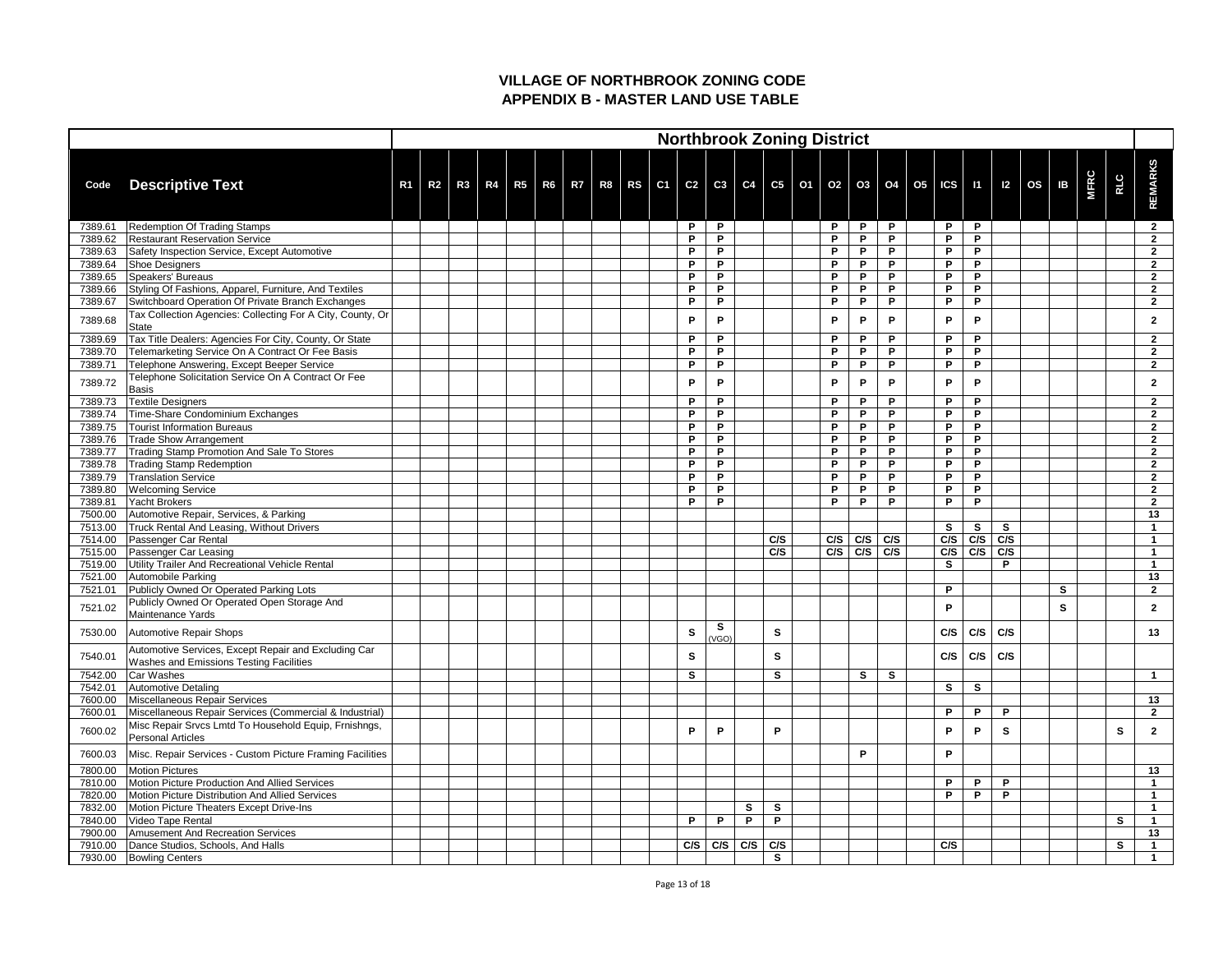|                    |                                                                                                                                             |                |    |    |  |   |   |              |     |     |     |                   | <b>Northbrook Zoning District</b>                                                   |              |              |                   |              |              |     |              |                     |   |              |             |              |                      |
|--------------------|---------------------------------------------------------------------------------------------------------------------------------------------|----------------|----|----|--|---|---|--------------|-----|-----|-----|-------------------|-------------------------------------------------------------------------------------|--------------|--------------|-------------------|--------------|--------------|-----|--------------|---------------------|---|--------------|-------------|--------------|----------------------|
| Code               | <b>Descriptive Text</b>                                                                                                                     | R <sub>1</sub> | R2 | R3 |  |   |   |              |     |     |     |                   | R4   R5   R6   R7   R8   RS   C1   C2   C3   C4   C5   O1   O2   O3   O4   O5   ICS |              |              |                   |              |              |     |              | $11$   I2   OS   IB |   |              | <b>MFRC</b> | <b>RLC</b>   | <b>REMARKS</b>       |
| 7991.00            | <b>Physical Fitness Facilities</b>                                                                                                          |                |    |    |  |   |   |              | C/S |     |     |                   | C/S   C/S   C/S   C/S                                                               |              |              | $C/S$ $C/S$ $C/S$ |              |              | C/S |              |                     |   |              |             |              |                      |
| 7991.01            | One-on-One Personal Fitness Training Facilities                                                                                             |                |    |    |  |   |   |              | P.  | P   | P   | P                 | P                                                                                   |              | P            | P.                | P            |              | P   | P            | C/S                 |   |              |             |              | $\mathbf{2}$         |
| 7992.00            | <b>Public Golf Courses</b>                                                                                                                  |                |    |    |  |   |   |              |     |     |     |                   |                                                                                     |              |              |                   |              |              |     |              |                     | P |              |             |              |                      |
| 7992.01            | Air Supported Structures, For Indoor Golf Driving Ranges,<br>Up to 65 Feet In Height That Are Associated With Public<br><b>Golf Courses</b> |                |    |    |  |   |   |              |     |     |     |                   |                                                                                     |              |              |                   |              |              |     |              |                     | S |              |             |              |                      |
| 7997.00            | Membership Sports And Recreation Clubs                                                                                                      |                |    |    |  |   |   |              |     | C/S |     | $C/S$ $C/S$ $C/S$ |                                                                                     |              | $C/S$ $C/S$  |                   | C/S          |              | C/S |              |                     | S | <b>S</b>     |             |              |                      |
| 7999.00            | Amusement And Recreation Services, Not Elsewhere<br>Classified                                                                              |                |    |    |  |   |   |              |     |     |     |                   |                                                                                     |              |              |                   |              |              |     |              |                     |   |              |             |              | 13                   |
| 7999.01            | Amusement And Recreation Services, Not Elsewhere<br>Classified                                                                              |                |    |    |  |   |   |              |     | C/S | C/S |                   | C/S                                                                                 |              |              |                   |              |              | C/S |              |                     |   |              |             |              | $\mathbf{2}$         |
| 7999.02            | Amusement and Recreation Services for Children                                                                                              |                |    |    |  |   |   |              |     |     |     | C                 |                                                                                     |              |              |                   |              |              |     |              |                     |   |              |             |              |                      |
| 8000.00            | <b>Health Services</b>                                                                                                                      |                |    |    |  |   |   |              | C/S |     |     |                   |                                                                                     |              |              |                   |              |              |     |              |                     |   |              |             |              | 13                   |
| 8000.01            | Health Services Except 8050, 8060, 8080                                                                                                     |                |    |    |  |   |   |              |     | P   | P   | P                 | P                                                                                   |              | P.           | D.                | D            |              | C/S | C/S          |                     |   |              |             | S.           | $\mathbf{2}$<br>າ    |
| 8000.02<br>8050.00 | Health Services Except 8050, 8060<br>Nursing Home Facilities                                                                                |                |    |    |  | S | S | $\mathbf{s}$ |     |     |     |                   |                                                                                     |              |              |                   |              |              |     |              |                     |   | $\mathbf{s}$ |             |              |                      |
| 8060.00            | Hospitals                                                                                                                                   |                |    |    |  |   |   |              |     |     |     |                   |                                                                                     |              |              |                   |              |              |     |              |                     |   | <b>S</b>     |             |              |                      |
| 8080.00            | Home Health Care Services                                                                                                                   |                |    |    |  |   |   |              |     | S   | S   |                   | P                                                                                   |              | P            | P                 | Þ            |              | P   | P            |                     |   |              |             |              |                      |
| 8090.00            | Miscellaneous Health & Allied Services, Not Eslewhere<br>Classified                                                                         |                |    |    |  |   |   |              |     |     |     |                   |                                                                                     |              |              |                   |              |              | S   | $\mathbf{s}$ |                     |   |              |             |              |                      |
| 8100.00            | Legal Services                                                                                                                              |                |    |    |  |   |   |              | C/S | P   | P   | P                 | P                                                                                   |              | P            | P                 | P            | $\mathbf{s}$ | P   | P            |                     |   |              |             | $\mathbf{s}$ |                      |
| 8200.00            | <b>Educational Services</b>                                                                                                                 |                |    |    |  |   |   |              |     |     |     |                   |                                                                                     |              |              |                   |              |              |     |              |                     |   |              |             |              | 13                   |
| 8210.00            | <b>Elementary And Secondary Schools</b>                                                                                                     |                |    |    |  |   |   |              |     |     |     |                   |                                                                                     |              |              |                   |              |              |     |              |                     |   | $\mathbf{s}$ |             |              | $\mathbf{2}$         |
| 8210.01            | Any District 27 Activity Conducted On Publicly Owned Or<br>Leased Property                                                                  |                |    |    |  |   |   |              |     |     |     |                   |                                                                                     |              |              |                   |              |              |     |              |                     |   | S            |             |              | $\overline{2}$       |
| 8210.02            | Any District 28 Activity Conducted On Publicly Owned Or<br><b>Leased Property</b>                                                           |                |    |    |  |   |   |              |     |     |     |                   |                                                                                     |              |              |                   |              |              |     |              |                     |   | S            |             |              | $\mathbf{2}$         |
| 8210.03            | Any District 30 Activity Conducted On Publicly Owned Or<br>Leased Property                                                                  |                |    |    |  |   |   |              |     |     |     |                   |                                                                                     |              |              |                   |              |              |     |              |                     |   | $\mathbf{s}$ |             |              | $\mathbf{2}$         |
| 8210.04            | Any District 31 Activity Conducted On Publicly Owned Or<br><b>Leased Property</b>                                                           |                |    |    |  |   |   |              |     |     |     |                   |                                                                                     |              |              |                   |              |              |     |              |                     |   | $\mathbf{s}$ |             |              | $\mathbf{2}$         |
| 8210.05            | Any District 225 Activity Conducted On Publicly Owned Or<br>Leased Property                                                                 |                |    |    |  |   |   |              |     |     |     |                   |                                                                                     |              |              |                   |              |              |     |              |                     |   | $\mathbf{s}$ |             |              | $\mathbf{2}$         |
| 8210.06            | <b>Private Elementary And Secondary Schools</b>                                                                                             |                |    |    |  |   |   |              |     |     |     |                   |                                                                                     |              |              |                   |              |              |     |              |                     |   | $\mathbf{s}$ |             |              | $\overline{2}$       |
| 8220.00            | Colleges, Universities, Professional Schools, And Junior<br>Colleges                                                                        |                |    |    |  |   |   |              |     |     |     |                   |                                                                                     |              |              |                   |              |              |     |              |                     |   | S            |             |              |                      |
| 8230.00            | Libraries (Private)                                                                                                                         |                |    |    |  |   |   |              |     |     |     |                   |                                                                                     |              |              |                   |              |              |     |              |                     |   | $\mathbf{s}$ |             |              |                      |
| 8240.00            | <b>Vocational Schools</b>                                                                                                                   |                |    |    |  |   |   |              |     |     |     |                   |                                                                                     |              | S            | $\mathbf{s}$      | $\mathbf{s}$ |              |     |              |                     |   |              |             |              |                      |
| 8240.01            | Vocational Schools Except 8240.02                                                                                                           |                |    |    |  |   |   |              |     |     |     |                   |                                                                                     |              | C/S          | C/S               | C/S          |              | P   |              |                     |   |              |             |              | $\overline{2}$       |
| 8240.02            | Correspondence Schools                                                                                                                      |                |    |    |  |   |   |              | C/S | P   | P   | P                 | P                                                                                   |              | P            | P                 | P            |              | P   | P            | P                   |   |              |             | S            | $\overline{2}$       |
| 8249.00            | Vocational Schools, Not Elsewhere Classified                                                                                                |                |    |    |  |   |   |              |     |     |     |                   |                                                                                     |              |              |                   |              |              | P   |              |                     |   |              |             |              | 13<br>$\overline{2}$ |
| 8249.01            | Vocational Schools, Not Elsewhere Classified                                                                                                |                |    |    |  |   |   |              |     |     |     |                   |                                                                                     |              | S            | S                 |              |              |     |              |                     |   |              |             |              |                      |
| 8299.00            | Schools And Educational Services, Not Elsewhere<br>Classified                                                                               |                |    |    |  |   |   |              |     |     |     |                   |                                                                                     |              |              |                   |              |              |     |              |                     |   |              |             |              | 13                   |
| 8299.01            | Schools And Educational Services, Not Elsewhere<br>Classified                                                                               |                |    |    |  |   |   |              |     | C/S | C/S | C/S               | C/S                                                                                 |              | C/S          | C/S               | C/S          |              | C/S |              |                     |   |              |             | S            | $\mathbf{2}$         |
| 8299.02            | One-on-One Schools and Educational Services, Not<br><b>Elsewhere Classified</b>                                                             |                |    |    |  |   |   |              | P   | P.  | P   | P                 | P.                                                                                  |              | P.           | P                 | P            |              | P   | P            |                     |   |              |             |              |                      |
| 8300.00            | Social Services                                                                                                                             |                |    |    |  |   |   |              |     |     |     |                   |                                                                                     |              |              |                   |              |              |     |              |                     |   |              |             |              | 13                   |
| 8322.00            | Individual And Family Social Services                                                                                                       |                |    |    |  |   |   |              |     |     |     |                   |                                                                                     |              |              |                   |              |              |     |              |                     |   |              |             |              | 13                   |
| 8322.01            | Individual And Family Social Services                                                                                                       |                |    |    |  |   |   |              | C/S | C/S |     |                   | $C/S$ $C/S$ $C/S$                                                                   |              | $C/S$ $C/S$  |                   | C/S          | $\mathbf{s}$ | C/S |              |                     |   | $\mathbf{s}$ |             | S            | $2^{\circ}$          |
| 8330.00            | Job Training And Vocational Rehabilitation Services                                                                                         |                |    |    |  |   |   |              | S   | S   | S   | S                 | $\mathsf{S}$                                                                        | $\mathbf{s}$ | $\mathbf{s}$ | $\mathbf{s}$      | $\mathbf{s}$ |              | P   | P            |                     |   | $\mathbf{s}$ |             |              | 2 <sub>2</sub>       |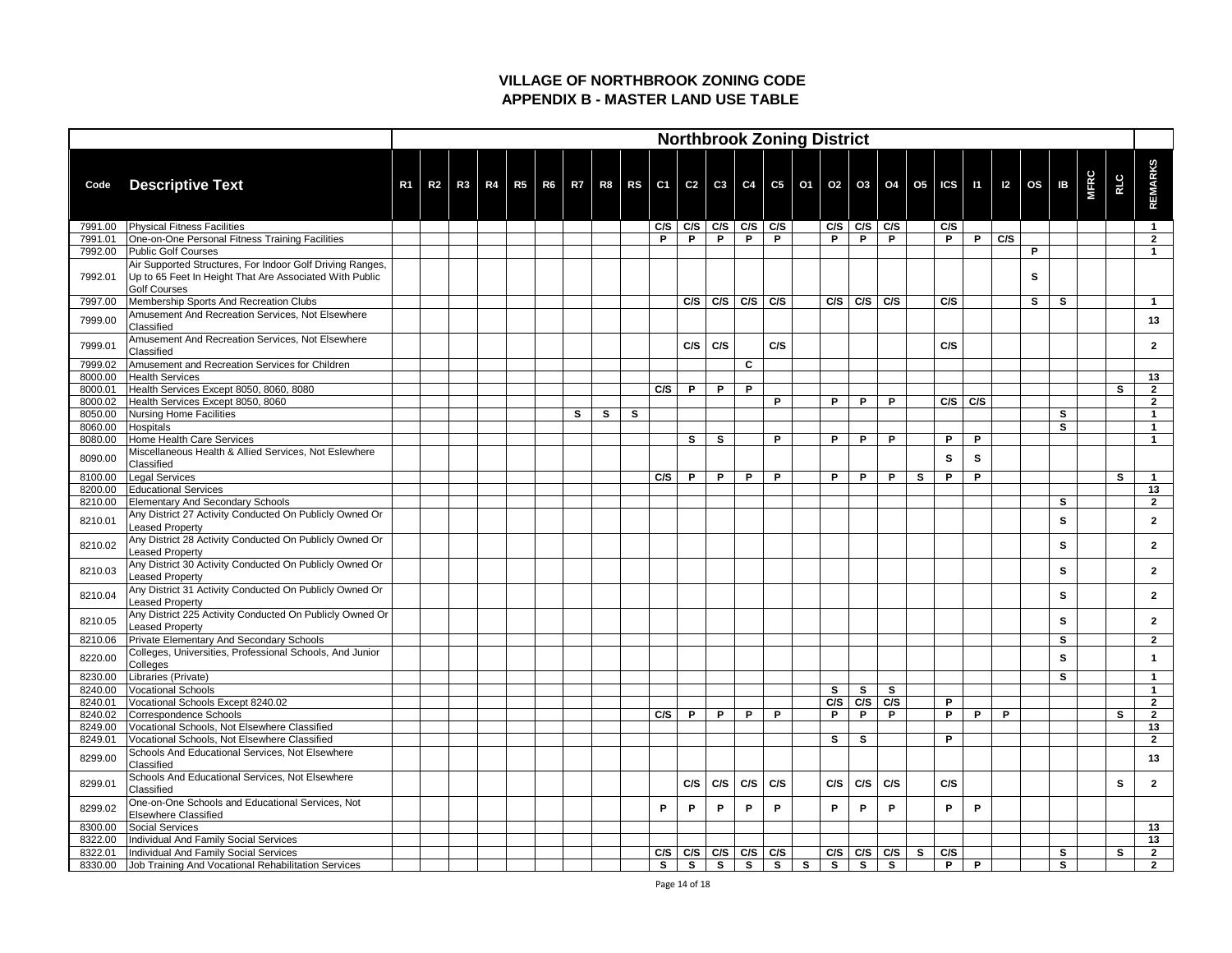|         |                                                                                                                      |                |                |              |              |              |              |              |              |          |              |     |             |     | <b>Northbrook Zoning District</b> |             |              |                                                                                     |              |              |              |              |                           |              |             |              |                  |
|---------|----------------------------------------------------------------------------------------------------------------------|----------------|----------------|--------------|--------------|--------------|--------------|--------------|--------------|----------|--------------|-----|-------------|-----|-----------------------------------|-------------|--------------|-------------------------------------------------------------------------------------|--------------|--------------|--------------|--------------|---------------------------|--------------|-------------|--------------|------------------|
| Code    | <b>Descriptive Text</b>                                                                                              | R <sub>1</sub> | R <sub>2</sub> | R3           |              |              |              |              |              |          |              |     |             |     |                                   |             |              | R4   R5   R6   R7   R8   RS   C1   C2   C3   C4   C5   O1   O2   O3   O4   O5   ICS |              |              |              |              | $11 \mid 12 \mid OS \mid$ | IB           | <b>MFRC</b> | RLC          | <b>REMARKS</b>   |
| 8351.00 | Child Day Care Services                                                                                              | <b>S</b>       | <b>S</b>       | $\mathbf{s}$ | S            | $\mathbf{s}$ | $\mathbf{s}$ | <b>S</b>     | $\mathbf{s}$ | <b>S</b> | $\mathbf{s}$ | S.  |             | S   |                                   | S.          | $\mathbf{s}$ | $\mathbf{s}$                                                                        | $\mathbf{s}$ | $\mathbf{s}$ |              |              | <b>S</b>                  | <b>S</b>     |             |              | 13               |
| 8360.00 | Residential Care                                                                                                     |                |                |              |              |              |              | S            | S            |          |              |     |             |     |                                   |             |              |                                                                                     |              |              |              |              |                           | S            |             |              |                  |
| 8400.00 | Museums, Art Galleries, & Botanical & Zoological<br>Gardens                                                          |                |                |              |              |              |              |              |              |          |              |     |             |     |                                   |             |              |                                                                                     |              |              |              |              |                           |              |             |              | 13               |
| 8410.00 | Museums And Art Galleries                                                                                            |                |                |              |              |              |              |              |              |          |              |     |             |     |                                   |             |              |                                                                                     |              |              |              |              | S                         | <b>S</b>     |             |              |                  |
| 8420.00 | Arboreta & Botanical Or Zoological Gardens                                                                           |                |                |              |              |              |              |              |              |          |              |     |             |     |                                   |             |              |                                                                                     |              |              |              |              |                           |              |             |              | 13               |
| 8420.01 | Publicly Owned Arbor, Botan & Zoo Gardens, Conserv,<br>Recrea Areas-Open Areas                                       |                |                |              |              |              |              |              |              |          |              |     |             |     |                                   |             |              |                                                                                     |              |              |              |              | P                         |              |             |              | $\mathbf{2}$     |
| 8600.00 | Membership Organizations                                                                                             |                |                |              |              |              |              |              |              | C/S      | C/S          |     | $C/S$ $C/S$ | C/S |                                   | C/S         | C/S          | C/S                                                                                 | $\mathbf{s}$ | C/S          |              |              |                           | $\mathbf{s}$ |             | S            |                  |
| 8660.00 | Religious Organizations                                                                                              | P              | P              | $\mathbf{s}$ | $\mathbf{s}$ | $\mathbf{s}$ | S            | $\mathbf{s}$ | S            | C/S      | C/S          |     | $C/S$ $C/S$ | C/S |                                   | $C/S$ $C/S$ |              | C/S                                                                                 | S            | C/S          |              |              |                           | S            |             | S            |                  |
| 8660.01 | Religious Organizations with Associated Elementary<br>and/or Secondary Schools                                       | $\mathbf{s}$   | S              | S            | S            | <b>S</b>     | $\mathbf{s}$ | S            | S            | C/S      | C/S          | C/S | C/S         | C/S |                                   | C/S         | C/S          | C/S                                                                                 | S            | C/S          |              |              |                           | <b>S</b>     |             | S.           |                  |
| 8700.00 | Engineering, Accounting, Research, Management,<br><b>Related Services</b>                                            |                |                |              |              |              |              |              |              |          |              |     |             |     |                                   |             |              |                                                                                     |              |              |              |              |                           |              |             |              | 13               |
| 8700.01 | Engrng, Acctng, Mgmt, And Related Services                                                                           |                |                |              |              |              |              |              |              | C/S      | P            | P   | P           | P   | P                                 | P           | P            | P                                                                                   | $\mathbf{s}$ | P            | P            | P            |                           |              |             | S.           | $\mathbf{2}$     |
| 8730.00 | Research, Development, And Testing Services                                                                          |                |                |              |              |              |              |              |              |          |              |     |             |     |                                   |             |              |                                                                                     |              |              |              |              |                           |              |             |              | 1,3              |
| 8730.01 | Research, Development, and Testing Services Except<br>8730.02, 8730.03, 8730.04                                      |                |                |              |              |              |              |              |              |          |              |     |             |     | P                                 | P           | P            | P                                                                                   | S            | P            | P            | P            |                           |              |             |              | $\boldsymbol{2}$ |
| 8730.02 | Animal Research and Testing Laboratories                                                                             |                |                |              |              |              |              |              |              |          |              |     |             |     | S                                 | S           | S            | S                                                                                   | $\mathbf{s}$ | P            | P            | D            |                           |              |             |              | $2^{\circ}$      |
| 8730.03 | Biological Research and Testing Laboratories Qualifying<br>as Biosafety Levels 3 or 4, as defined by the U.S. Center |                |                |              |              |              |              |              |              |          |              |     |             |     | S                                 | S           | S            | S                                                                                   | S            |              | P            | P            |                           |              |             |              | $\mathbf{2}$     |
|         | for Disease Control and Prevention                                                                                   |                |                |              |              |              |              |              |              |          |              |     |             |     |                                   |             |              |                                                                                     |              |              |              |              |                           |              |             |              |                  |
| 8730.04 | Nuclear Research And Testing Laboratories                                                                            |                |                |              |              |              |              |              |              |          |              |     |             |     |                                   |             |              |                                                                                     |              | S            | $\mathbf{s}$ | $\mathbf{s}$ |                           |              |             |              | $\overline{2}$   |
| 8800.00 | <b>Private Households</b><br>Services, Not Elsewhere Classified                                                      | P              | P              | P            | $\mathsf{P}$ | P            | P            | P            | P            | C/S      |              |     |             | P   |                                   | P.          | P            | P                                                                                   |              | P            | P            |              |                           |              |             | $\mathbf{s}$ |                  |
| 8900.00 |                                                                                                                      |                |                |              |              |              |              |              |              |          | P            | P   | P           |     |                                   |             |              |                                                                                     |              |              |              |              |                           |              |             |              |                  |
|         | <b>PUBLIC ADMINISTRATION</b>                                                                                         |                |                |              |              |              |              |              |              |          |              |     |             |     |                                   |             |              |                                                                                     |              |              |              |              |                           |              |             |              |                  |
| 9100.00 | Executive, Legislative, And General Government, Except<br>Finance                                                    |                |                |              |              |              |              |              |              |          |              |     |             |     |                                   |             |              |                                                                                     |              |              |              |              |                           |              |             | S            | 13               |
| 9100.01 | Executive, Legislative, & General Government                                                                         |                |                |              |              |              |              |              |              |          |              |     |             |     |                                   |             |              |                                                                                     |              |              |              |              |                           | P            |             |              | $\mathbf{2}$     |
| 9100.02 | Village Activities Conducted On Publicly Owned Or<br><b>Leased Property</b>                                          |                |                |              |              |              |              |              |              |          |              |     |             |     |                                   |             |              |                                                                                     |              |              |              |              |                           | P            |             |              | $\boldsymbol{2}$ |
| 9100.03 | County Activities Conducted On Publicly Owned Or<br>Leased Property                                                  |                |                |              |              |              |              |              |              |          |              |     |             |     |                                   |             |              |                                                                                     |              |              |              |              |                           | P            |             |              | $\overline{2}$   |
| 9100.04 | State Activities Conducted On Publicly Owned Or Leased<br>Property                                                   |                |                |              |              |              |              |              |              |          |              |     |             |     |                                   |             |              |                                                                                     |              |              |              |              |                           | P            |             |              | $\overline{2}$   |
| 9100.05 | Federal Activities Conducted On Publicly Owned Or<br>Leased Property                                                 |                |                |              |              |              |              |              |              |          |              |     |             |     |                                   |             |              |                                                                                     |              |              |              |              |                           | P            |             |              | $\overline{2}$   |
| 9100.06 | Park District Activities Conducted On Publicly Owned Or<br><b>Leased Property</b>                                    |                |                |              |              |              |              |              |              |          |              |     |             |     |                                   |             |              |                                                                                     |              |              |              |              |                           | P            |             |              | $\mathbf{2}$     |
| 9100.07 | <b>Other Governmental Activities</b>                                                                                 |                |                |              |              |              |              |              |              |          |              |     |             |     |                                   |             |              |                                                                                     |              |              |              |              |                           | P            |             |              | $\mathbf{2}$     |
| 9100.08 | <b>Public Sports And Recreation Facilities</b>                                                                       |                |                |              |              |              |              |              |              |          |              |     |             |     |                                   |             |              |                                                                                     |              |              |              |              |                           | P            |             |              | $\mathbf{2}$     |
| 9100.09 | Public Recreational Lighting In The Os District Over 60<br>Feet In Height                                            |                |                |              |              |              |              |              |              |          |              |     |             |     |                                   |             |              |                                                                                     |              |              |              |              | S                         |              |             |              |                  |
| 9100.10 | Light Poles and Fixtures In Excess Of The Applicable Max                                                             |                |                |              |              |              |              |              |              |          |              |     |             |     |                                   |             |              |                                                                                     |              |              |              |              |                           | $\mathbf{s}$ |             |              |                  |
| 9221.00 | <b>Height Requirement</b><br><b>Police Protection</b>                                                                |                |                |              |              |              |              |              |              |          |              |     |             |     |                                   |             |              |                                                                                     |              |              |              |              |                           | P            |             |              |                  |
| 9224.00 | <b>Fire Protection</b>                                                                                               |                |                |              |              |              |              |              |              |          |              |     |             |     |                                   |             |              |                                                                                     |              |              |              |              |                           | P            |             |              |                  |
| 9711.00 | National Security                                                                                                    |                |                |              |              |              |              |              |              |          |              |     |             |     |                                   |             |              |                                                                                     |              | $\mathbf{s}$ | $\mathbf{s}$ | $\mathbf{s}$ |                           |              |             |              |                  |
|         | <b>MISCELLANEOUS (INCLUDING</b>                                                                                      |                |                |              |              |              |              |              |              |          |              |     |             |     |                                   |             |              |                                                                                     |              |              |              |              |                           |              |             |              |                  |
|         | <b>RESIDENTIAL)</b>                                                                                                  |                |                |              |              |              |              |              |              |          |              |     |             |     |                                   |             |              |                                                                                     |              |              |              |              |                           |              |             |              |                  |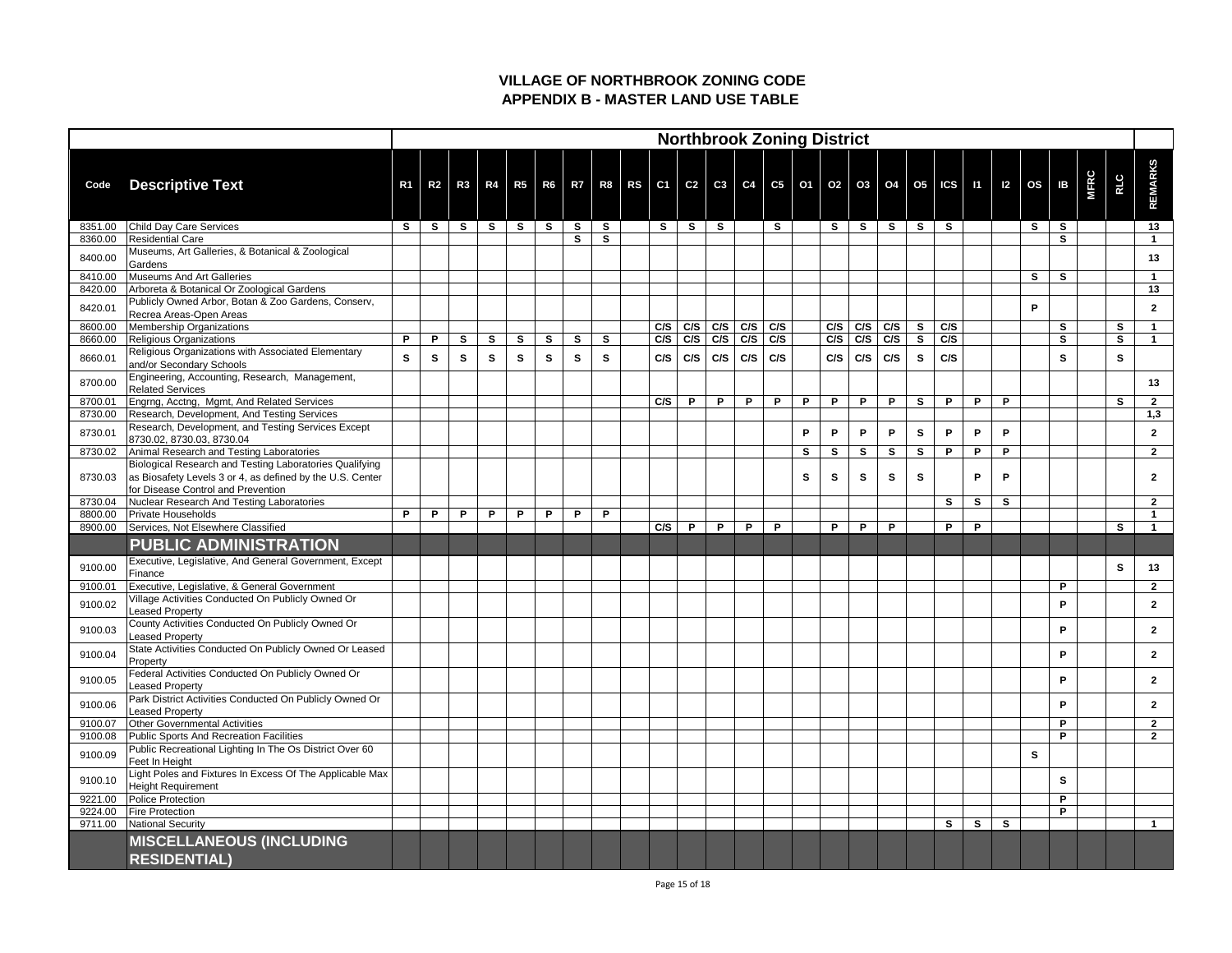|                    |                                                                                                      |                |                |              |              |              |              |              |              |              |                             |              |          |              | <b>Northbrook Zoning District</b> |              |              |              |              |              |                                                  |              |              |                           |              |              |              |                                |
|--------------------|------------------------------------------------------------------------------------------------------|----------------|----------------|--------------|--------------|--------------|--------------|--------------|--------------|--------------|-----------------------------|--------------|----------|--------------|-----------------------------------|--------------|--------------|--------------|--------------|--------------|--------------------------------------------------|--------------|--------------|---------------------------|--------------|--------------|--------------|--------------------------------|
| Code               | <b>Descriptive Text</b>                                                                              | R <sub>1</sub> | R <sub>2</sub> | R3           | R4           |              |              |              |              |              | R5   R6   R7   R8   RS   C1 |              |          |              |                                   |              |              |              |              |              | C2   C3   C4   C5   O1   O2   O3   O4   O5   ICS |              |              | $11 \mid 12 \mid OS \mid$ | IB           | <b>MFRC</b>  | <b>RLC</b>   | <b>REMARKS</b>                 |
| 9800.00            | Business And Professional Offices Not Elsewhere<br>Classified                                        |                |                |              |              |              |              |              |              |              | P                           | P            | P        | P            | P                                 | P            | P            | P            | P            |              | P                                                | P            | P            |                           |              |              | S            |                                |
| 9810.00            | Offices Of Communication And Utility Companies                                                       |                |                |              |              |              |              |              |              |              |                             | P            | P        | P.           | P                                 |              | P            | P            | P            |              | P                                                |              |              |                           |              |              | S            | $\mathbf{2}$                   |
| 9820.00            | <b>Planned Unit Developments</b>                                                                     | $\mathbf{s}$   | S              | $\mathbf{s}$ | $\mathbf{s}$ | $\mathbf{s}$ | $\mathbf{s}$ | $\mathbf{s}$ | $\mathbf{s}$ | $\mathbf{s}$ |                             | $\mathbf{s}$ | S        | $\mathbf{s}$ | S                                 | $\mathbf{s}$ | $\mathbf{s}$ | $\mathbf{s}$ | $\mathbf{s}$ | $\mathbf{s}$ | $\mathbf{s}$                                     | $\mathbf{s}$ | $\mathbf{s}$ |                           |              | $\mathbf{s}$ | $\mathbf{s}$ | $\overline{2}$                 |
| 9820.01            | Mixed Use Planned Unit Developments                                                                  |                |                |              |              |              |              |              |              |              |                             |              |          |              |                                   |              |              |              | $\mathbf{s}$ |              |                                                  |              |              |                           |              |              |              |                                |
| 9830.00            | Landbanking Of Required Parking Subject To Subsection<br>9-104 E                                     |                |                |              |              |              |              | S            | S            | $\mathbf{s}$ | S                           | S.           | S        | <b>S</b>     | S                                 | S            | S            | S            | S            | S            | S                                                | $\mathbf{s}$ | S            | S                         | $\mathbf{s}$ | $\mathbf{s}$ | S            | $\mathbf 2$                    |
| 9840.00            | Required Retention/Detention Facilities                                                              | P              | P              | P            | P            | P            | P            | P            | P            | P            | P                           | P            | P        | P            | P.                                | $\mathsf{P}$ | P            | P            | P            | P            | P                                                | P            | P            | P                         | P            |              | S            | $\overline{2}$                 |
| 9850.00            | Reduction Of Required Off-Street Parking For Automated<br>Warehouse                                  |                |                |              |              |              |              |              |              |              |                             |              |          |              |                                   |              |              |              |              |              | S                                                | <b>S</b>     | S            |                           |              |              |              | $\mathbf{2}$                   |
| 9861.00            | Single Family Detached Dwellings                                                                     | P              | P              | P            | P            | P            | P            | P            | P            | P            |                             |              |          |              |                                   |              |              |              |              | P            | $\mathbf c$                                      |              |              |                           |              |              | S            | $\overline{2}$                 |
| 9862.00            | Townhouse Dwellings                                                                                  |                |                |              |              |              |              | P            | P            |              |                             |              |          |              |                                   |              |              |              |              |              |                                                  |              |              |                           |              | $\mathbf{s}$ | $\mathbf{s}$ | $\mathbf{2}$                   |
| 9863.00            | <b>Two Family Dwellings</b>                                                                          |                |                |              |              |              |              | P            | P            |              |                             |              |          |              |                                   |              |              |              |              |              |                                                  |              |              |                           |              |              |              | $\mathbf{2}$                   |
| 9864.00            | Multiple Family Dwellings                                                                            |                |                |              |              |              |              | S            | P            |              |                             |              |          |              |                                   |              |              |              |              |              |                                                  |              |              |                           |              | <b>S</b>     | S            | $\mathbf{2}$                   |
| 9865.00            | Dwelling Units                                                                                       |                |                |              |              |              |              |              |              |              | $\mathbf{C}$                |              | C        |              |                                   |              |              |              |              |              |                                                  |              |              |                           |              |              |              | $2^{\circ}$                    |
| 9865.01            | Dwelling Unit, In Addition To An Approved Non-<br><b>Residential Use</b>                             |                |                |              |              |              |              |              |              |              |                             |              |          |              |                                   |              |              |              |              | S            | $\mathbf c$                                      |              |              |                           |              |              |              |                                |
| 9866.00            | <b>Transitional Service Facility</b>                                                                 | $\mathbf{s}$   | $\mathbf{s}$   | $\mathbf{s}$ | $\mathbf{s}$ | $\mathbf{s}$ |              | $\mathbf{s}$ | S            | $\mathbf{s}$ |                             |              |          |              |                                   |              |              |              |              |              |                                                  |              |              |                           |              |              |              | $2^{\circ}$                    |
| 9867.00            | Independent Senior Living Facilities                                                                 |                |                |              |              |              |              | S            | $\mathbf{s}$ | $\mathbf{s}$ |                             |              |          |              |                                   |              |              |              |              |              |                                                  |              |              |                           |              | $\mathbf{s}$ | $\mathbf{s}$ | $\overline{2}$                 |
| 9868.00            | Assisted Living Facilities                                                                           |                |                |              |              |              |              |              | S            | $\mathbf{s}$ |                             |              |          |              |                                   |              |              |              |              |              |                                                  |              |              |                           |              | $\mathbf{s}$ |              |                                |
| 9870.00            | Home Occupations Subject To Section 9-102                                                            | P              | P              | P            | P            | P            | P            | P            | P            |              | P                           |              | P        |              |                                   |              |              |              |              | P            |                                                  |              |              |                           | P            |              | P.           | $\overline{2}$                 |
| 9870.01            | Home Occupations in Excess of the Limitations Provided<br>in Subparagraphs 9-1021(b) and 9-102 C6(b) | $\mathbf{s}$   | <b>S</b>       | S.           | S            | <b>S</b>     | S            | S            | S            |              | S                           |              | S        |              |                                   |              |              |              |              | S            |                                                  |              |              |                           |              | $\mathbf{s}$ | S            |                                |
|                    | <b>SPECIFIC STRUCTURES &amp; SIGNS</b>                                                               |                |                |              |              |              |              |              |              |              |                             |              |          |              |                                   |              |              |              |              |              |                                                  |              |              |                           |              |              |              |                                |
| 9880.00            | More Than One Principal Structure On A Single Zoning<br>Lot                                          |                |                |              |              |              |              |              |              | S            | $\mathbf{s}$                | S            | S        | $\mathbf{s}$ | S                                 | S            | S            | S            | S            |              | S                                                | S            | S            | S                         |              | $\mathbf{s}$ | S            | $\mathbf 2$                    |
| 9901.00            | <b>Advertising Signs</b>                                                                             |                |                |              |              |              |              |              |              |              |                             |              |          |              |                                   |              |              |              |              |              |                                                  |              |              |                           |              |              |              | 23                             |
| 9902.00            | <b>Attention Getting Devices</b>                                                                     |                |                |              |              |              |              |              |              |              |                             |              |          |              |                                   |              |              |              |              |              |                                                  |              |              |                           |              |              |              | 23                             |
| 9903.00            | <b>Off Premises Identification Sign</b>                                                              |                |                |              |              |              |              |              |              |              |                             |              |          |              |                                   |              | S            | $\mathbf{s}$ | $\mathbf{s}$ |              |                                                  |              | S            |                           |              |              |              | $\mathbf{2}$                   |
| 9903.01            | Off Premises Identification Sign for a Shared Driveway                                               |                |                |              |              |              |              |              |              |              | $\mathbf{s}$                |              |          |              |                                   |              |              |              |              |              |                                                  |              |              |                           |              |              |              |                                |
| 9903.02            | Off Premises Identification Sign per Section 8-606<br>(Techny Overlay District Only)                 |                |                |              |              |              |              |              |              |              |                             |              |          |              | S                                 |              |              |              |              |              |                                                  |              |              |                           |              |              |              |                                |
| 9904.00            | Real Estate "Sold By" Sign                                                                           |                |                |              |              |              |              |              |              |              |                             |              |          |              |                                   |              |              |              |              |              |                                                  |              |              |                           |              |              |              | 23                             |
| 9905.00            | <b>Private Moving Or Animated Sign</b>                                                               |                |                |              |              |              |              |              |              |              |                             |              |          |              |                                   |              |              |              |              |              |                                                  |              |              |                           |              |              |              | 23                             |
| 9906.00            | Portable Sign                                                                                        |                |                |              |              |              |              |              |              |              | $\mathbf{s}$                | $\mathbf{s}$ | <b>S</b> | $\mathbf{s}$ | S                                 | $\mathbf{s}$ | $\mathbf{s}$ | $\mathbf{s}$ | $\mathbf{s}$ |              | $\mathbf{s}$                                     | $\mathbf{s}$ | $\mathbf{s}$ | $\mathbf{s}$              | <b>S</b>     |              |              | $\overline{2}$                 |
| 9907.00            | <b>Projecting Sign</b>                                                                               |                |                |              |              |              |              |              |              |              |                             |              |          |              |                                   |              |              |              |              |              |                                                  |              |              |                           |              |              |              | 23                             |
| 9908.00            | Roof Sign                                                                                            |                |                |              |              |              |              |              |              |              |                             |              |          |              |                                   |              |              |              |              |              |                                                  |              |              |                           |              |              |              | 23                             |
| 9909.00            | Temporary Sign                                                                                       |                |                |              |              |              |              |              |              |              | S                           | <b>S</b>     | S        | <b>S</b>     | S                                 | S            | S            | <b>S</b>     | S            |              | $\mathbf{s}$                                     | $\mathbf{s}$ | S            | $\mathbf{s}$              | $\mathbf{s}$ |              |              | $\mathbf{2}$                   |
| 9910.00            | Sign Related To A Use No Longer Present On The<br>Premises                                           |                |                |              |              |              |              |              |              |              |                             |              |          |              |                                   |              |              |              |              |              |                                                  |              |              |                           |              |              |              | 23                             |
| 9911.00            | Sign On Tree Or Utility Pole                                                                         |                |                |              |              |              |              |              |              |              |                             |              |          |              |                                   |              |              |              |              |              |                                                  |              |              |                           |              |              |              | 23                             |
| 9912.00            | <b>Private Sign On Public Property</b>                                                               |                |                |              |              |              |              |              |              |              |                             |              |          |              |                                   |              |              |              |              |              |                                                  |              |              |                           |              |              |              | 23                             |
| 9913.00            | Sign Painted On Wall, Fence Or Roof                                                                  | D              |                |              |              |              |              |              |              |              |                             |              |          |              |                                   |              |              |              |              |              |                                                  |              |              |                           |              |              |              | 23                             |
| 9920.00            | Construction Sign                                                                                    | P              | P<br>P         | P            | P            | P            | P            | P            | P            | P            | P                           | P            | P        | P            | P                                 | P            | P            | P<br>P       | P<br>P       |              | P                                                | P            | P            | P<br>P                    | P<br>P       |              |              | $\overline{2}$                 |
| 9921.00            | Joint Identification Ground Sign                                                                     | P              | P              | P<br>D       | P<br>P       | P<br>P       | P<br>P       | P<br>P       | P<br>P       | P<br>P       | P<br>P                      | P<br>P       | P.<br>P  | P<br>P       | P<br>P                            | P<br>P       | P.<br>P      | P            | P            |              | P<br>P                                           | P<br>P       | P<br>P       | P                         | P            |              |              | $\mathbf{2}$<br>$\overline{2}$ |
| 9922.00<br>9923.00 | Joint Identification Wall Sign<br>Joint Identification Pylon Sign                                    |                |                |              |              |              |              |              |              |              | P                           | P            | P        | P            | P                                 | P            | P            | P            | P            |              | P                                                | P            | P            | P                         | P            |              |              | $\mathbf{2}$                   |
| 9924.00            | Joint Identification Window Sign                                                                     |                |                |              |              |              |              |              |              |              | P                           | P            | P        | P            | P                                 | P            | P            | P            | P            |              | P                                                | P            | P            | P                         | P            |              |              | $\mathbf{2}$                   |
| 9925.00            | Joint Identification Awning Or Canopy Sign                                                           |                |                |              |              |              |              |              |              |              | P                           | P.           | P        | P            | P                                 | P            | P            | P            | P            |              | P                                                | P            | P            | P                         | P            |              |              | $\mathbf{2}$                   |
| 9926.00            | Joint Identification Sign Over 20 Feet                                                               |                |                |              |              |              |              |              |              |              |                             |              |          | S            | $\mathbf{s}$                      | $\mathbf{s}$ |              | S            | $\mathbf{s}$ |              | $\mathbf{s}$                                     | S            | $\mathbf{s}$ | S                         | $\mathbf{s}$ | $\mathbf{s}$ |              | $2^{\circ}$                    |
| 9931.00            | Identification Awning Or Canopy Sign                                                                 |                |                |              |              |              |              |              |              |              | P                           | P            | P        | P            | P                                 | P            | P            | P            | P            |              | P                                                | P            | P            | P                         | P            |              |              | $2^{\circ}$                    |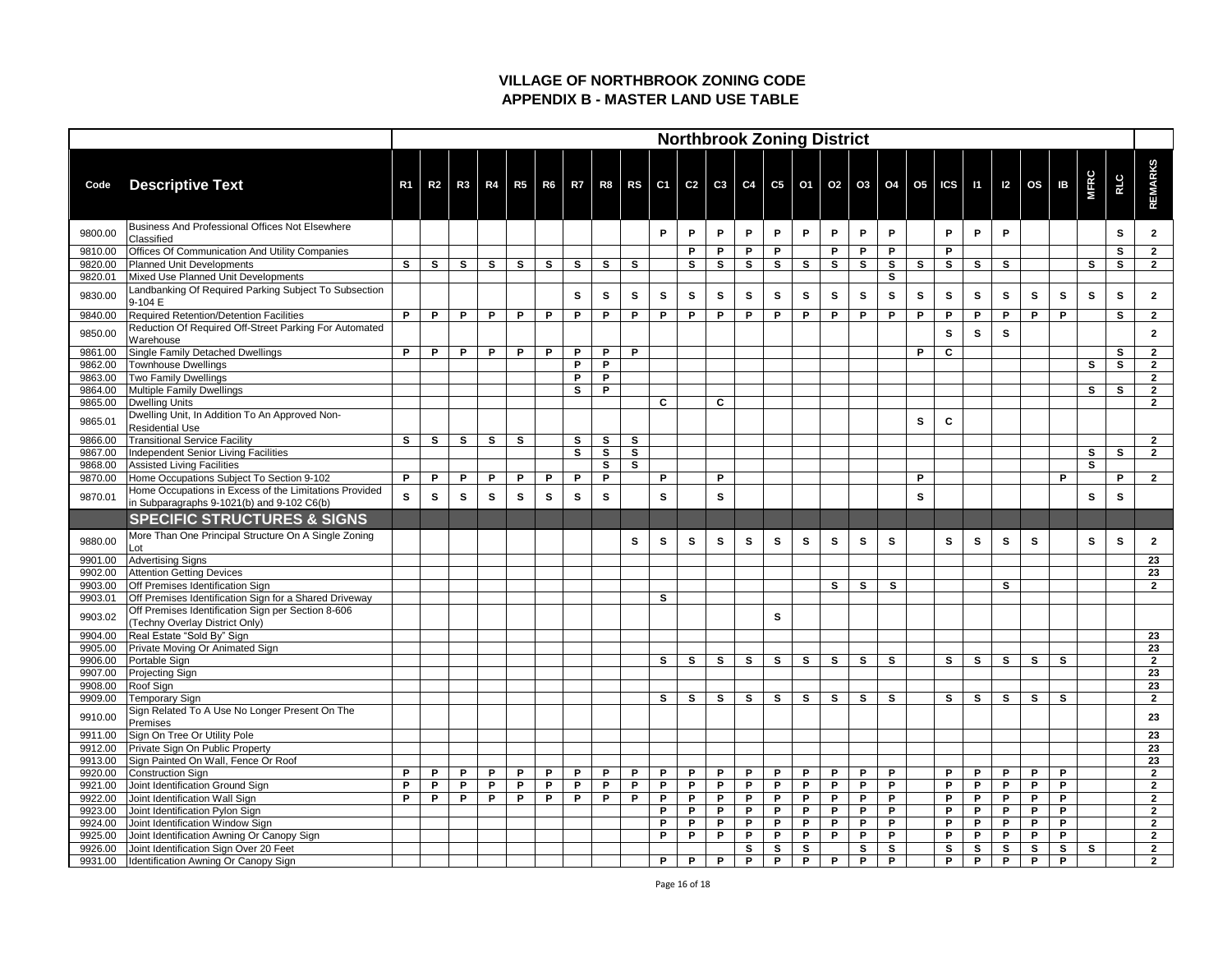|                    |                                                                                                                                            |                |                |    |   |   |   |   |   |              |                                  |               |                   |                   |                   |                          | <b>Northbrook Zoning District</b> |              |                   |              |                          |                   |                    |              |                              |              |     |                                  |
|--------------------|--------------------------------------------------------------------------------------------------------------------------------------------|----------------|----------------|----|---|---|---|---|---|--------------|----------------------------------|---------------|-------------------|-------------------|-------------------|--------------------------|-----------------------------------|--------------|-------------------|--------------|--------------------------|-------------------|--------------------|--------------|------------------------------|--------------|-----|----------------------------------|
| Code               | <b>Descriptive Text</b>                                                                                                                    | R <sub>1</sub> | R <sub>2</sub> | R3 |   |   |   |   |   |              | R4   R5   R6   R7   R8   RS   C1 |               |                   |                   |                   |                          | C2   C3   C4   C5   O1   O2   O3  |              | O4                |              | $O5$ $  \text{ICS}  $ 11 |                   | $\vert$ 12 $\vert$ | OS           | <b>IB</b>                    | <b>MFRC</b>  | RLC | <b>REMARKS</b>                   |
| 9932.00            | Identification Window Sign                                                                                                                 |                |                |    |   |   |   |   |   |              | P                                | P             | P                 | P                 | P.                | <b>P</b>                 | P                                 | P            | P                 |              | P                        | P                 | P                  | P            | P                            |              |     | $\overline{2}$                   |
| 9933.00            | Identification Ground Sign                                                                                                                 | D              | P              | P  | P | P | P | P | P | P            | P                                | P             | P.                | P                 | P                 | P                        | P                                 | P            | P                 |              | $\mathsf{P}$             | P                 | P                  | P            | P                            |              |     | $\overline{2}$                   |
| 9934.00            | Identification Pylon Sign                                                                                                                  | P              | P              |    |   |   |   |   |   |              | P                                | P             | P                 | P                 | P<br>P            | P                        | P<br>P                            | P<br>P       | P                 |              | P                        | P                 | P                  | P            | P                            |              |     | $\overline{2}$                   |
| 9935.00<br>9936.00 | Identification Wall Sign<br>Identification Sign Over 20 Feet                                                                               |                |                | P  | P | P | P | P | P | P            | P                                | P.            | P                 | P<br>$\mathbf{s}$ | S                 | P<br><b>S</b>            |                                   | <b>S</b>     | P<br>$\mathbf{s}$ |              | P<br><b>S</b>            | P<br>S            | P<br>S             | P<br>S       | P<br><b>S</b>                | $\mathbf{s}$ |     | $\overline{2}$<br>$\overline{2}$ |
| 9940.00            | Business Awning Or Canopy Sign                                                                                                             |                |                |    |   |   |   |   |   |              | P                                | P             | P.                | P                 | P                 | P                        | D                                 | P            | P                 |              | P                        | P                 | P                  | P            | P                            |              |     | $\overline{2}$                   |
| 9941.00            | <b>Business Window Sign</b>                                                                                                                |                |                |    |   |   |   |   |   |              | P                                | P             | P                 | P.                | P                 | P                        | P                                 | P            | P                 |              | P                        | P                 | P                  | P            | P                            |              |     | $\mathbf{2}$                     |
| 9942.00            | Business Ground Sign                                                                                                                       |                |                |    |   |   |   |   |   |              | P                                | P.            | P.                | P                 | P                 | P                        | P                                 | P            | P                 |              | P                        | P                 | P                  | P            | P                            |              |     | $\overline{2}$                   |
| 9943.00            | <b>Business Pylon Sign</b>                                                                                                                 |                |                |    |   |   |   |   |   |              | P                                | P.            | P                 | P                 | P                 | P                        | P                                 | P            | P                 |              | P                        | P                 | P                  | P            | P                            |              |     | $\mathbf{2}$                     |
| 9944.00            | <b>Business Wall Sign</b>                                                                                                                  |                |                |    |   |   |   |   |   |              | P                                | P             | P                 | P                 | P                 | P                        | P                                 | P            | P                 |              | P                        | P                 | P                  | P            | P                            |              |     | $\overline{2}$                   |
| 9945.00            | Business Pylon Sign Over 20 Feet                                                                                                           |                |                |    |   |   |   |   |   |              |                                  |               |                   | $\mathbf{s}$      | S                 | <b>S</b>                 |                                   | S            | S                 |              | <b>S</b>                 | S                 | S                  | S            | $\mathbf{s}$                 |              |     | $\overline{2}$                   |
| 9950.00            | Institutional Bulletin Board Awning Or Canopy Sign                                                                                         |                |                |    |   |   |   |   |   |              | P                                | P             | P                 |                   | P                 |                          | P                                 | P            | P                 |              |                          |                   |                    | P            | P                            |              |     | $\overline{2}$                   |
| 9951.00            | Institutional Bulletin Board Window Sign                                                                                                   |                |                |    |   |   |   |   |   |              | P                                | P             | P                 |                   | P                 |                          | D                                 | P            | P                 |              |                          |                   |                    | P            | P                            |              |     | $\overline{2}$                   |
| 9952.00            | Institutional Bulletin Board Ground Sign                                                                                                   | P              | P              | P. | P | P | P | P | P | P            | P                                | P             | P.                |                   | P                 |                          | P                                 | P            | P                 |              |                          |                   |                    | P            | P                            |              |     | $\overline{2}$                   |
| 9953.00            | Institutional Bulletin Board Pylon Sign                                                                                                    |                |                |    |   |   |   |   |   |              | P                                | P             | P.                |                   | P                 |                          | D                                 | P            | P                 |              |                          |                   |                    | P            | P                            |              |     | $\overline{2}$                   |
| 9954.00            | <b>Institutional Bulletin Board Wall Sign</b>                                                                                              | P              | P              | P  | P | P | P | P | P | P            | P                                | P             | P.                |                   | P                 |                          | P                                 | P            | P                 |              |                          |                   |                    | P            | P                            |              |     | $\overline{2}$                   |
| 9955.00            | Institutional Bulletin Board Pylon Sign Over 20 Feet                                                                                       |                |                |    |   |   |   |   |   |              |                                  |               |                   | $\mathbf{s}$      | $\mathbf{s}$      | <b>S</b>                 |                                   | S            | $\mathbf{s}$      |              |                          |                   |                    | S            | $\mathbf{s}$                 |              |     | $\overline{2}$<br>ົ              |
| 9960.00<br>9961.00 | Public Service Awning Or Canopy Sign<br>Public Service Window Sign                                                                         |                |                |    |   |   |   |   |   |              |                                  | <b>S</b><br>S | S<br>S            | S<br>$\mathbf{s}$ | S<br>$\mathbf{s}$ | <b>S</b><br>$\mathbf{s}$ | <b>S</b><br>$\mathbf{s}$          | S<br>S       | S<br><b>S</b>     | S<br>S       | <b>S</b><br>$\mathbf{s}$ | S<br>$\mathbf{s}$ | S<br>S             | S<br>S       | $\mathbf{s}$<br>$\mathbf{s}$ |              |     | $\overline{2}$                   |
| 9962.00            | Public Service Ground Sign                                                                                                                 |                |                |    |   |   |   |   |   |              |                                  | $\mathbf{s}$  | $\mathbf{s}$      | $\mathbf{s}$      | S                 | S                        | $\mathbf{s}$                      | S            | S                 | S            | <b>S</b>                 | $\mathbf{s}$      | $\mathbf{s}$       | $\mathbf{s}$ | $\mathbf{s}$                 |              |     | $\mathbf{2}$                     |
| 9963.00            | Public Service Pylon Sign                                                                                                                  |                |                |    |   |   |   |   |   |              |                                  | S.            | S.                | $\mathbf{s}$      | $\mathbf{s}$      | <b>S</b>                 | <b>S</b>                          | <b>S</b>     | <b>S</b>          | S            | <b>S</b>                 | S                 | S                  | S            | S                            |              |     | $\overline{2}$                   |
| 9964.00            | Public Service Wall Sign                                                                                                                   |                |                |    |   |   |   |   |   |              |                                  | S             | $\mathbf{s}$      | $\mathbf{s}$      | $\mathbf{s}$      | $\mathbf{s}$             | <b>S</b>                          | $\mathbf{s}$ | $\mathbf{s}$      | S            | $\mathbf{s}$             | $\mathbf{s}$      | $\mathbf{s}$       | $\mathbf{s}$ | $\mathbf{s}$                 |              |     | $\overline{2}$                   |
| 9965.00            | Public Service Pylon Sign Over 20 Feet                                                                                                     |                |                |    |   |   |   |   |   |              |                                  |               |                   | $\mathbf{s}$      | $\mathbf{s}$      | $\mathbf{s}$             |                                   | $\mathbf{s}$ | $\mathbf{s}$      | $\mathbf{s}$ | $\mathbf{s}$             | $\mathbf{s}$      | $\mathbf{s}$       | S            | S                            |              |     | $\overline{2}$                   |
| 9966.00            | Signs In Excess Of District Height Limits As Provided In<br>Section 9-106                                                                  |                |                |    |   |   |   |   |   |              |                                  | S             |                   | S                 | S                 | S                        |                                   | S            | S                 |              | S                        | S                 | S                  | S            | S.                           |              |     | $\mathbf{2}$                     |
| 9966.01            | Ground or Pylon Signs in Numbers Exceeding District<br>Regulations As Provided in Paragraph 9-106 I3 of this<br>Code                       |                |                |    |   |   |   |   |   |              |                                  |               |                   |                   | S                 |                          |                                   |              |                   |              |                          |                   |                    |              |                              |              |     |                                  |
| 9966.02            | Ground Signs in Numbers Exceeding District Regulations<br>As Provided in Paragraph 9-106 K3 of this Code                                   |                |                |    |   |   |   |   |   |              |                                  |               |                   |                   |                   |                          |                                   |              | S                 |              |                          |                   |                    |              |                              |              |     | $\mathbf{2}$                     |
| 9966.03            | Business Signs with Electronic Message Board Displays<br>Provided in Paragragh 9-106 L(1)                                                  |                |                |    |   |   |   |   |   |              |                                  |               |                   |                   |                   |                          |                                   |              |                   |              |                          | S                 |                    |              |                              |              |     |                                  |
|                    | <b>OTHER SPECIAL RELIEF</b>                                                                                                                |                |                |    |   |   |   |   |   |              |                                  |               |                   |                   |                   |                          |                                   |              |                   |              |                          |                   |                    |              |                              |              |     |                                  |
| 9967.00            | New Buildings And Structures With GFA Of 7500 S.F. Or<br>More.                                                                             |                |                |    |   |   |   |   |   |              |                                  |               |                   |                   | S                 |                          |                                   |              |                   |              |                          |                   |                    |              |                              | $\mathbf{s}$ | S   |                                  |
| 9968.00            | Additions To Structures Resulting In GFA 7500 S.F. Or<br>More.                                                                             |                |                |    |   |   |   |   |   |              |                                  |               |                   |                   | $\mathbf{s}$      |                          |                                   |              |                   |              |                          |                   |                    |              |                              | $\mathbf{s}$ | S   |                                  |
| 9969.00            | Signs in Excess of District Sign Area Limitations As<br>Provided in Section 9-106.                                                         |                |                |    |   |   |   |   |   |              |                                  |               |                   |                   |                   |                          |                                   | $\mathbf{s}$ | S                 |              |                          |                   | S                  |              |                              |              |     |                                  |
| 9970.00            | Floor area ratio in excess of 1.0                                                                                                          |                |                |    |   |   |   |   |   |              |                                  |               | <b>S</b><br>(VGO) |                   |                   |                          |                                   |              |                   |              |                          |                   |                    |              |                              |              |     |                                  |
| 9970.01            | Floor area ratio in excess of 0.50, but no greater than 0.65                                                                               |                |                |    |   |   |   |   |   |              |                                  |               |                   |                   |                   |                          |                                   |              | S                 |              |                          |                   |                    |              |                              |              |     | $\mathbf{2}$                     |
| 9970.02            | Floor area ratio in excess of 0.40, but no greater than 0.60                                                                               |                |                |    |   |   |   |   | S |              |                                  |               |                   |                   |                   |                          |                                   |              |                   |              |                          |                   |                    |              |                              |              |     |                                  |
| 9970.03            | Floor area ratio in excess of 0.40, but no greater than 1.00                                                                               |                |                |    |   |   |   |   |   | $\mathbf{s}$ |                                  |               |                   |                   |                   |                          |                                   |              |                   |              |                          |                   |                    |              |                              |              |     |                                  |
| 9970.04            | Floor area ratio in excess of 0.35, but no greater than<br>0.50, when located in the Skokie Blvd Business<br><b>Redevelopment District</b> |                |                |    |   |   |   |   |   |              |                                  | S             |                   |                   |                   |                          |                                   |              |                   |              |                          |                   |                    |              |                              |              |     |                                  |